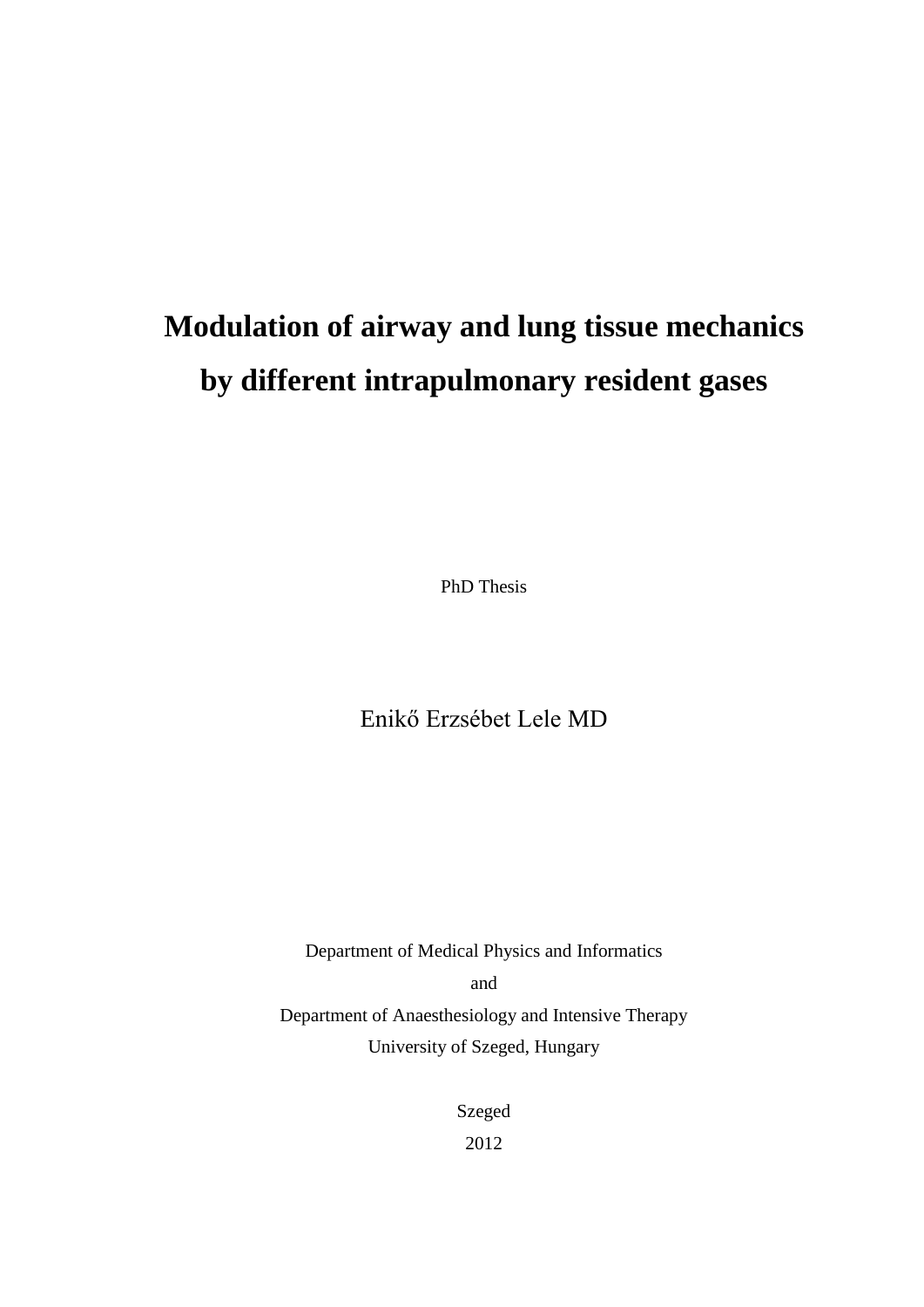### **Table of Contents**

| 1.2. Role of carbon dioxide in regulation of the bronchial tone and in local ventilation |  |
|------------------------------------------------------------------------------------------|--|
|                                                                                          |  |
|                                                                                          |  |
|                                                                                          |  |
|                                                                                          |  |
|                                                                                          |  |
|                                                                                          |  |
|                                                                                          |  |
|                                                                                          |  |
|                                                                                          |  |
|                                                                                          |  |
| 3.2.1. Impedance measurements with the classical set-up in open-chest dogs during        |  |
|                                                                                          |  |
|                                                                                          |  |
|                                                                                          |  |
| 3.3.1. Lung mechanical changes during alveolar hypocapnia and hypercapnia in             |  |
|                                                                                          |  |
| 3.3.2. Changes in lung mechanics by systemic hypercapnia and acidosis during a           |  |
|                                                                                          |  |
| 3.3.3. Effects of volatile anaesthetic agents against acetylcholine-induced              |  |
|                                                                                          |  |
|                                                                                          |  |
|                                                                                          |  |
| 4.1. Alterations in lung mechanics by alveolar hypocapnia and hypercapnia  23            |  |
| 4.2. Effects of systemic hypercapnia and acidosis on the mechanics of the pulmonary      |  |
|                                                                                          |  |
| 4.3. Effects of volatile anaesthetic agents on the airway and pulmonary parenchymal      |  |
| mechanics                                                                                |  |
| 4.4. Prevention of acetylcholine-induced changes in lung mechanics by volatile           |  |
|                                                                                          |  |
|                                                                                          |  |
| 5.1. Effects of alveolar hypocapnia and hypercapnia on the pulmonary mechanics  31       |  |
| 5.2. Changes in the mechanics of the pulmonary system during systemic hypercapnia and    |  |
|                                                                                          |  |
| 5.3. Effects of volatile anaesthetic agents on the mechanical properties of the lung 35  |  |
| 5.4. Protective potential of volatile anaesthetic agents against acetylcholine-induced   |  |
|                                                                                          |  |
|                                                                                          |  |
|                                                                                          |  |
|                                                                                          |  |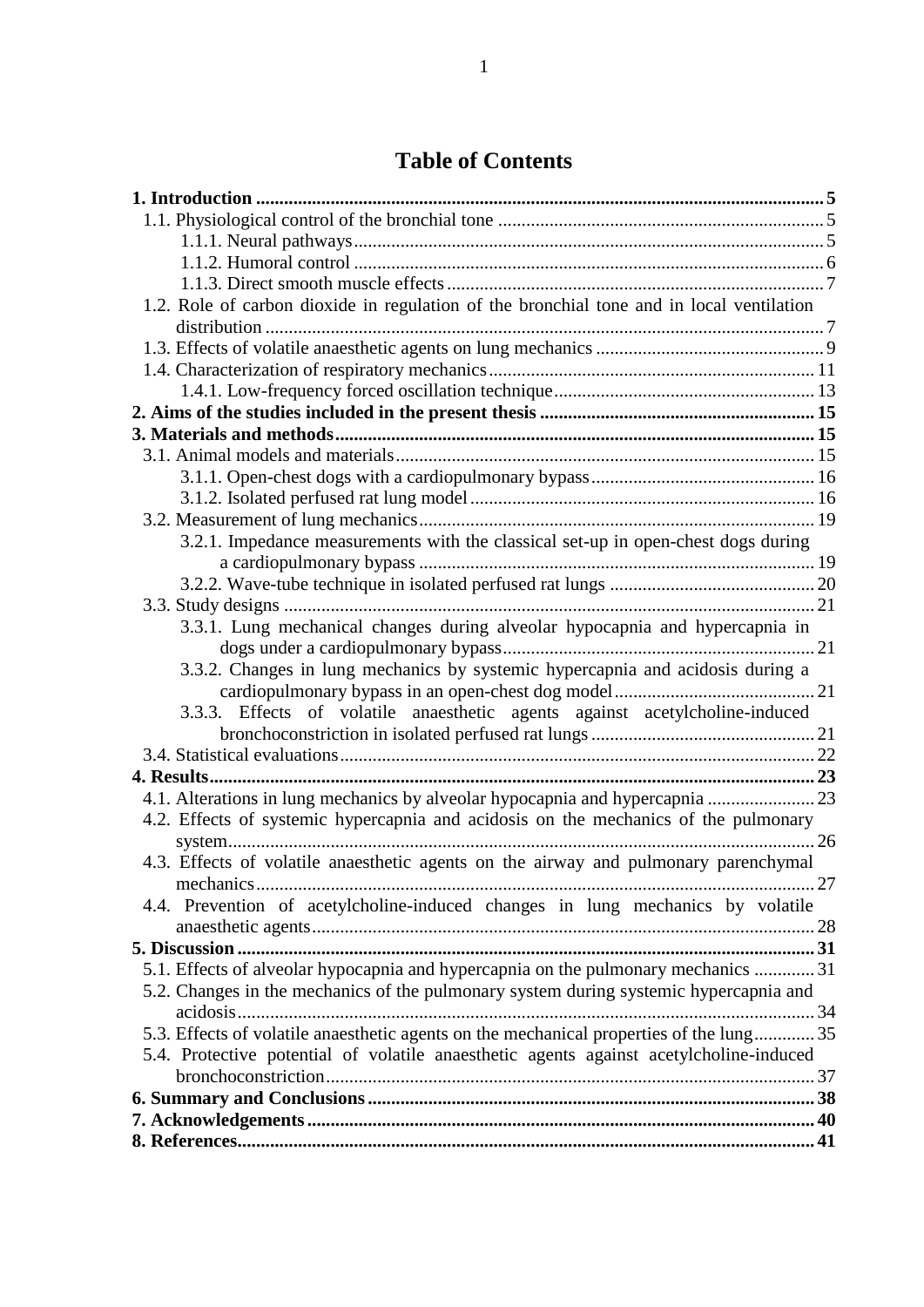### **List of papers included in this thesis**

- I. Lele E, Petak F, Fontao F, Morel DR, Habre W. Protective effects of volatile agents against acetylcholine-induced bronchoconstriction in isolated perfused rat lungs. *Acta Anaesthesiologica Scandinavica.* 2006; 50: 1145-1151.
- II. Lele EE, Hantos Z, Bitay M, Szívós B, Bogáts G, Peták F, Babik B. Bronchoconstriction during alveolar hypocapnia and systemic hypercapnia in dogs with a cardiopulmonary bypass. *Respiratory Physiology & Neurobiology.* 2011; 175: 140-145.

#### **List of papers related to the subject of this thesis**

- I. Habre W, Peták F, Ruchonnet-Metrailler I, Donati Y, Tolsa JF, Lele E, Albu G, Beghetti M, Barazzone-Argiroffo C. The role of endothelin-1 in hyperoxia-induced lung injury in mice. *[Respiratory](http://respiratory-research.com/) Research.* 2006; 7: 45.
- II. Habre W, Adamicza A, Lele E, Novák T, Sly PD, Petak F. [The involvement of histaminic](http://www.ncbi.nlm.nih.gov/pubmed/19020136)  [and muscarinic receptors in the bronchoconstriction induced by myorelaxant](http://www.ncbi.nlm.nih.gov/pubmed/19020136)  [administration in sensitized rabbits.](http://www.ncbi.nlm.nih.gov/pubmed/19020136) *[Anesthesia & Analgesia.](http://www.anesthesia-analgesia.org/)* 2008; 107: 1899-1906.
- III. Peták F, Albu G, Lele E, Hantos Z, Morel DR, Fontao F, Habre W. [Lung mechanical and](http://www.ncbi.nlm.nih.gov/pubmed/19112162)  vascular changes during positive- [and negative-pressure lung inflations: importance of](http://www.ncbi.nlm.nih.gov/pubmed/19112162)  [reference pressures in the pulmonary vasculature.](http://www.ncbi.nlm.nih.gov/pubmed/19112162) *[Journal of Applied Physiology.](http://jap.physiology.org/)* 2009; 106: 935-42.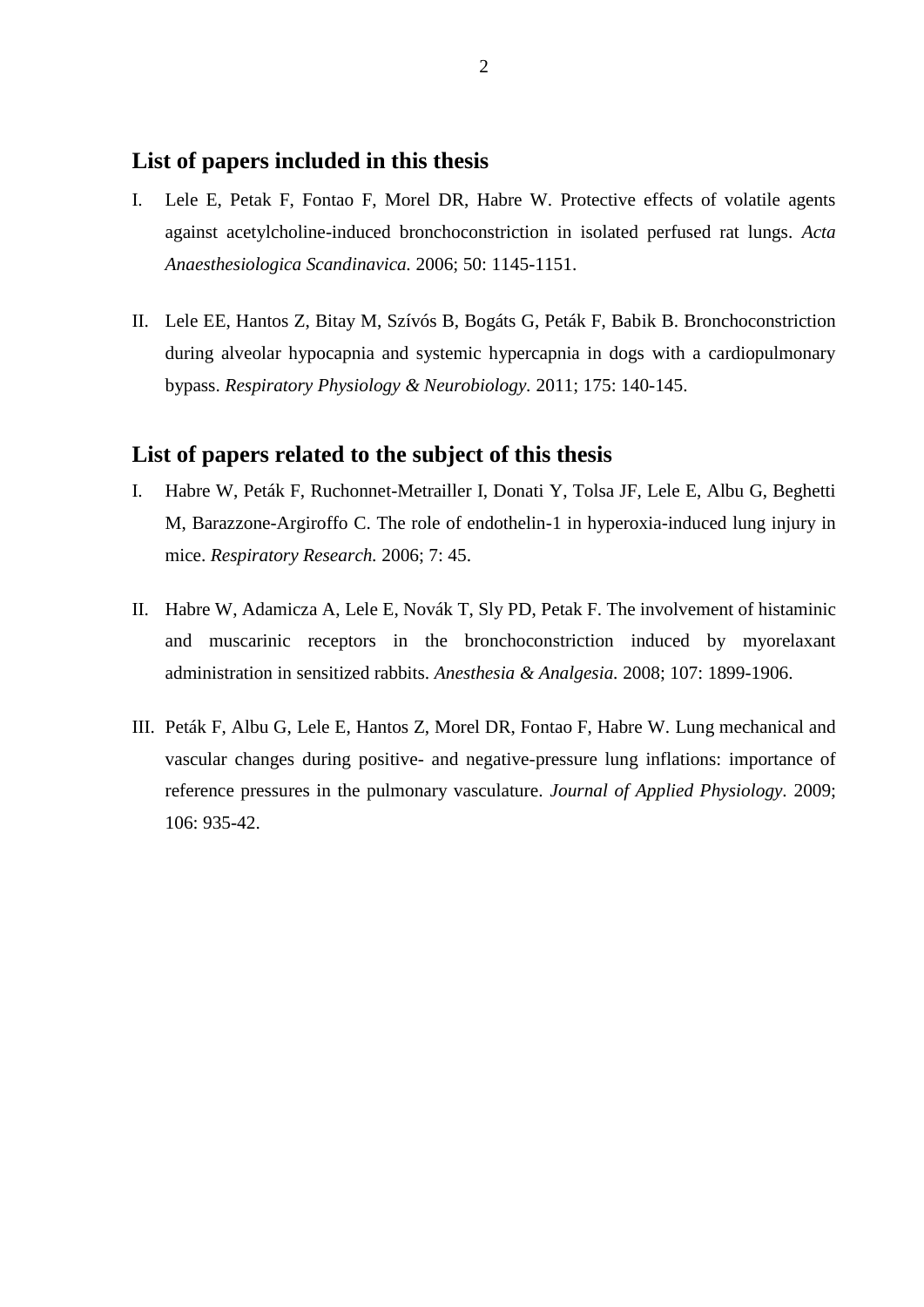### **Figures**

- Figure 1. Experimental set-up for the isolated perfused lung model.
- Figure 2. Set-up for open-chest dogs during a cardiopulmonary bypass.
- Figure 3. Schematic illustration of the experimental protocol employed in isolated perfused rat lungs.
- Figure 4. Frequency dependence of pulmonary input impedance. Representative measurements of pulmonary resistance and reactance as functions of frequency in open-chest dogs during a cardiopulmonary bypass.
- Figure 5. Effects of  $\text{Fi}_{\text{CO}_2}$  on airway and lung tissue mechanical parameters of individual animals during a cardiopulmonary bypass.
- Figure 6. Changes caused by alveolar hypocapnia and hypercapnia in lung mechanics in open-chest dogs during a cardiopulmonary bypass.
- Figure 7. Changes caused by systemic acidosis and following administration of atropine in pulmonary mechanical properties.
- Figure 8. Changes caused by volatile anaesthetic agents in mechanical properties of isolated perfused rat lungs.
- Figure 9. Protective effects of volatile anaesthetic agents against acetylcholine-induced bronchoconstriction in isolated perfused rat lungs.
- Figure 10. Changes in airway smooth muscle tone in isolated perfused rat lungs between different conditions (i.e. with and without volatile anaesthetics) following the administration of two different concentrations of acetylcholine.
- Figure 11. Changes in the mechanical properties of the pulmonary tissue in isolated perfused rat lungs between different conditions (i.e. with and without volatile anaesthetics) following the administration of two different concentrations of acetylcholine.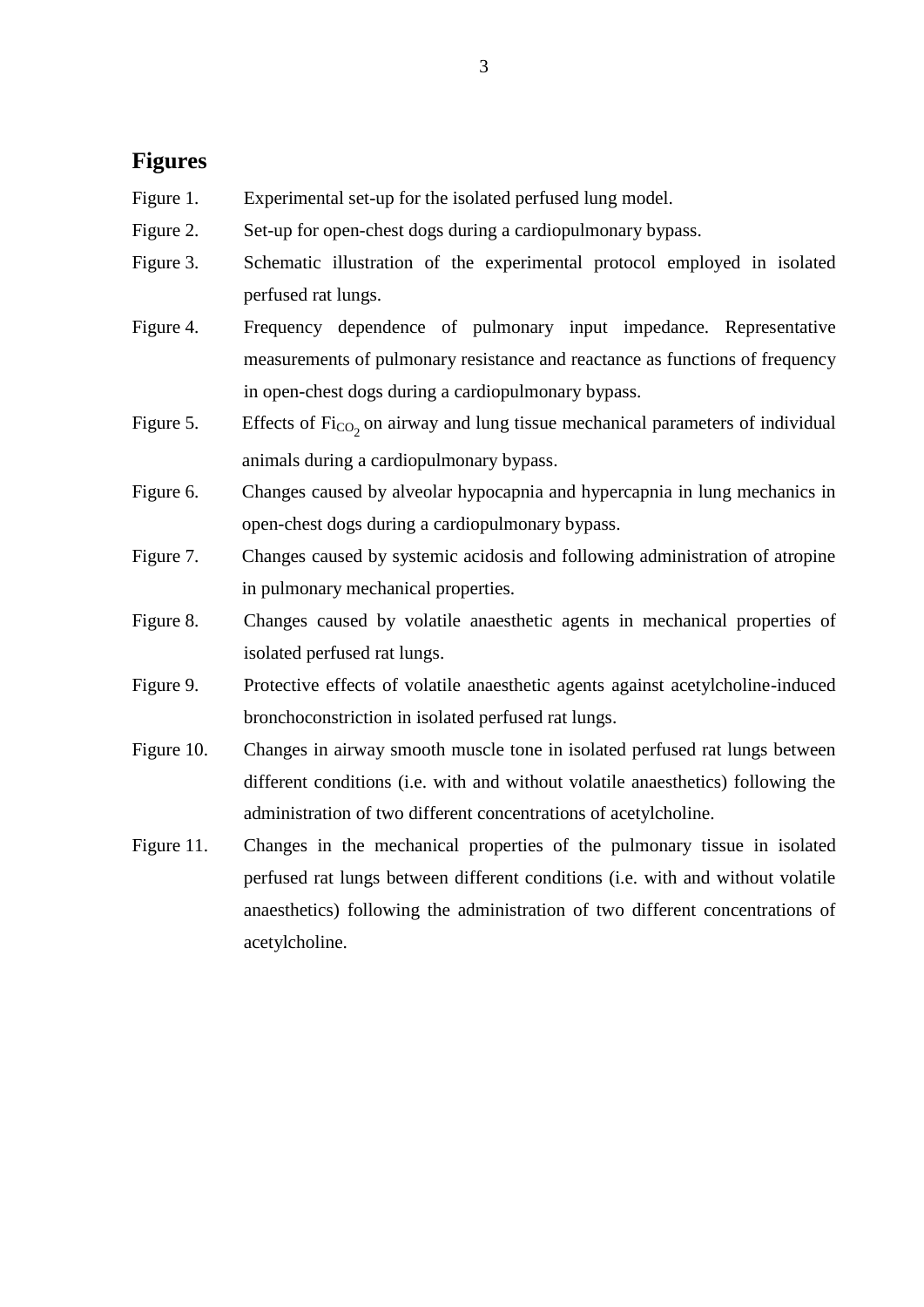# **Glossary of terms**

| α                             | exponent of angular frequency in    | P <sub>2</sub>            | pressure at distal end of wave-tube   |
|-------------------------------|-------------------------------------|---------------------------|---------------------------------------|
|                               | constant-phase tissue model         | $P_{aw}$                  | airway pressure                       |
| γ                             | complex propagation wave number     | Pa <sub>O</sub>           | arterial partial pressure of oxygen   |
|                               | of wave-tube                        | Pa <sub>CO</sub>          | arterial partial pressure of          |
| η                             | tissue hysteresivity                |                           | carbon dioxide                        |
| φ                             | phase angle                         | <b>PEEP</b>               | positive end-expiratory pressure      |
| $\omega$                      | angular frequency                   |                           | $PETCO$ end-tidal partial pressure of |
| ACh                           | acetylcholine                       |                           | carbon dioxide                        |
| CO <sub>2</sub>               | carbon dioxide                      | $P_{1a}$                  | left atrial pressure                  |
| <b>CPB</b>                    | cardiopulmonary bypass              |                           |                                       |
| f                             | frequency                           | $P_{pa}$                  | pulmonary arterial pressure           |
| <b>FOT</b>                    | forced oscillation technique        | $P_{tr}$                  | transrespiratory pressure             |
| $\mathrm{Fi}_{\mathrm{CO}_2}$ | fraction of inspired carbon dioxide | $Q_{p}$                   | pulmonary blood flow                  |
| G                             | constant-phase tissue damping       | $R_{aw}$                  | airway resistance                     |
| Η                             | constant-phase tissue elastance     | $R_{int}$                 | pulmonary interrupter resistance      |
| $\mathbf{I}_{\text{aw}}$      | airway inertance                    | $R_{L}$                   | pulmonary resistance                  |
| ID                            | internal diameter                   | $R_{rs}$                  | respiratory resistance                |
| ip                            | intraperitoneal(ly)                 | $\mathbf{R}_{\mathbf{v}}$ | pulmonary vascular resistance         |
| iv                            | intravenous(ly)                     | <b>SE</b>                 | standard error                        |
|                               | imaginary unit                      | $\mathbf{V}$              | airflow                               |
| j                             |                                     | $\mathbf{X}_{\mathbf{L}}$ | pulmonary reactance                   |
| $K_{ATP}$                     | ischaemic $K^+$ channel             | $\mathbf{X}_{rs}$         | respiratory reactance                 |
| $\mathbf L$                   | length of wave-tube                 | $\mathbf{Z}_0$            | characteristic impedance of           |
| MCh                           | methacholine                        |                           | wave-tube                             |
| <b>MAC</b>                    | minimum alveolar concentration      | $\mathbf{Z}_{\mathrm{L}}$ | pulmonary input impedance             |
| $P_1$                         | pressure at loudspeaker end         | $\mathbf{Z}_{rs}$         | respiratory input impedance           |
|                               | of wave-tube                        |                           |                                       |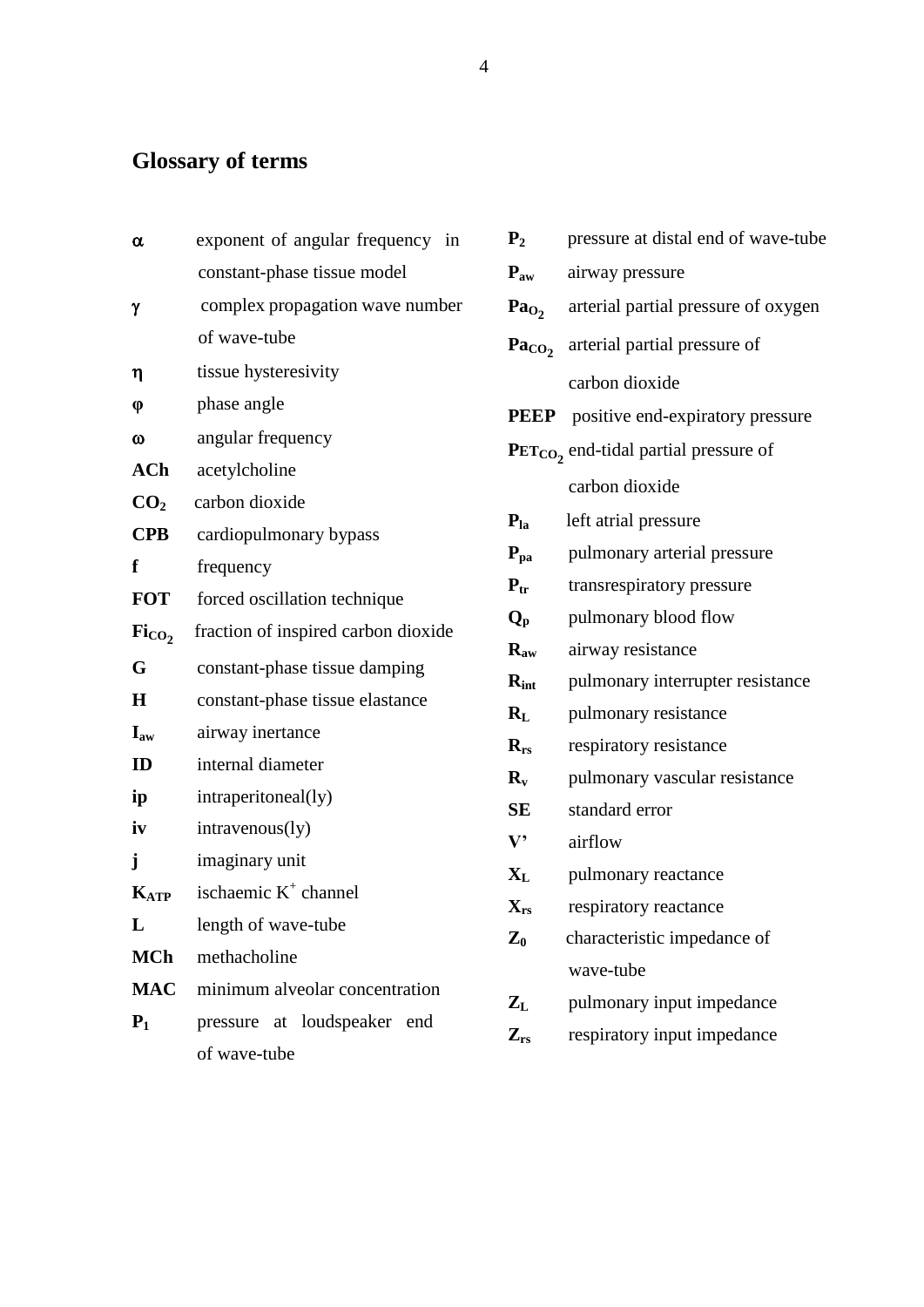### **1. Introduction**

Patients under general anaesthesia are subjected to continuous physiological monitoring to allow the control of safe induction, the maintenance of general anaesthesia and the prevention and management of emergency situations. To ensure safety, anaesthesia practitioners must possess a solid theoretical knowledge of the physiological and pathophysiological mechanisms of the neurohumoral regulation of the respiratory system and the bronchial motor tone. They must acquire a comprehensive and intricate knowledge of the use of various medical gases, anaesthetic agents and vapours, and medical breathing circuits. The measurement and monitoring of anaesthetic gases, such as oxygen, nitrous oxide, carbon dioxide  $(CO_2)$  and inhalational anaesthetics are mandatory for day-to-day anaesthesia practice.

#### **1.1. Physiological control of the bronchial tone**

Along the tracheobronchial tree, the zone including the bronchioles has the strongest muscular bands and consequently these regions are the main target of physiological regulatory mechanisms or regional lung ventilation<sup>1</sup>. Contraction of these helical bands can decrease the diameter of the bronchioles, wrinkle the mucosa into varying numbers of longitudinal folds and result in an elevated airway resistance.

#### *1.1.1. Neural pathways*

The physiological bronchial tone is regulated in part by neurohumoral mechanisms. The innervations of the airways are supplied by the autonomic nervous system. The parasympathetic cholinergic vagus nerve constitutes the predominant neural bronchoconstrictor system that serves an important role in regulation of the airway tone. Afferent and efferent fibres travel in the vagus nerve with efferent ganglia in the walls of the small bronchi. There are two classes of afferent nerve fibres: myelinated, rapidly adapting strech receptors and non-myelinated C-fibres. Efferent postganglionic cholinergic fibres, from the vagal motor nuclei of the brainstem via the vagus nerve to the parasympathetic ganglia (located within the bronchial wall)<sup>2,3</sup> and over the peribronchial plexus (all the way down to the level of small bronchi), innervate the airway smooth muscle and the submucosal glands. The density of the innervations diminishes from the trachea to the terminal bronchioles, there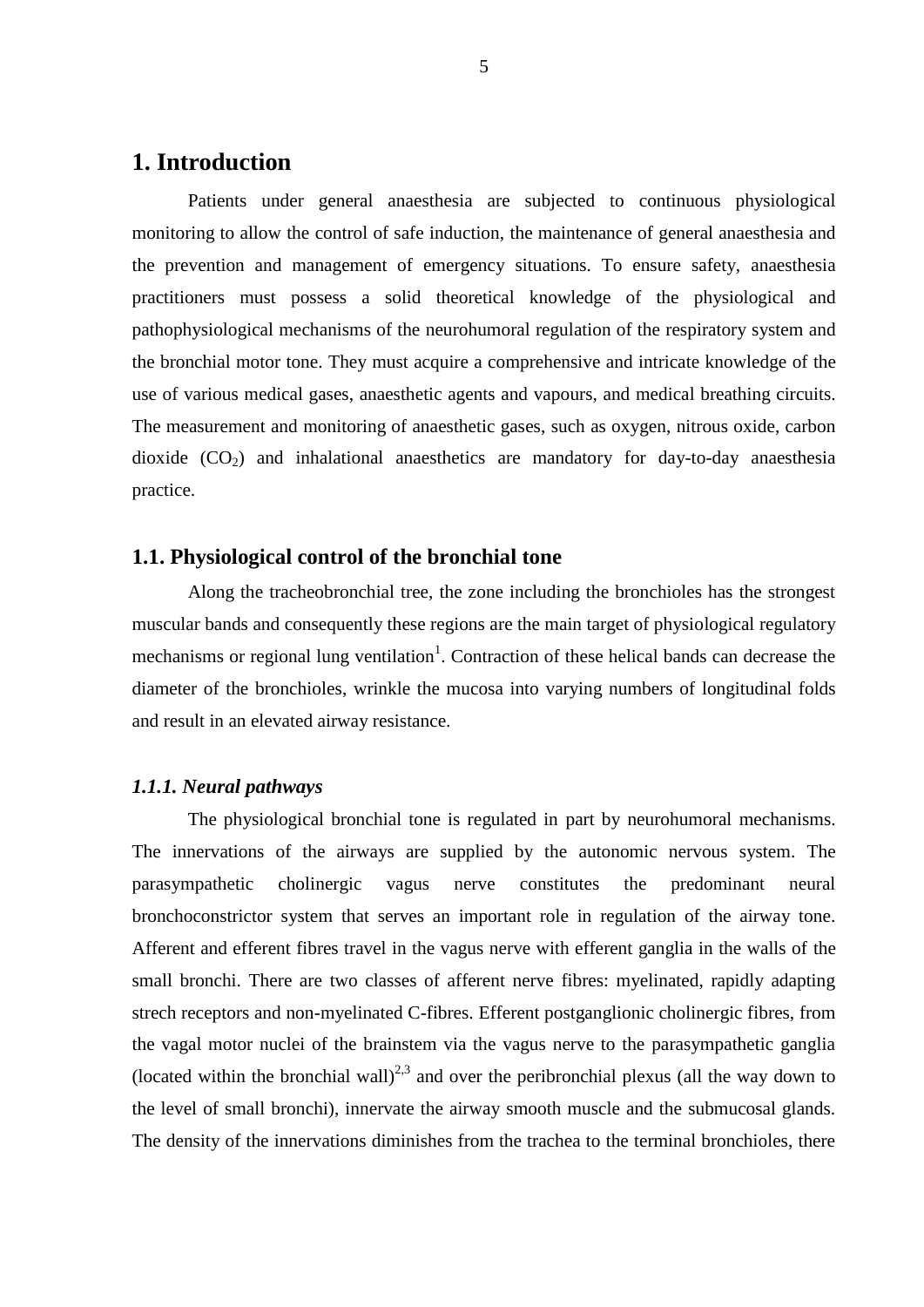is no further innervation of the airway epithelium and the alveoli in humans<sup>4,5</sup>. The acetylcholine (ACh) released from the preganglionic and postganglionic nerve fibres acts on the target cells through three types of muscarinic receptor:  $M_1$ ,  $M_2$ , and  $M_3$ , which modulate the bronchial airway and vascular smooth muscle tone<sup>6</sup>. Direct physical stimulation, such as a suction manoeuvre, laryngoscopy, inhalation of dust or cold air, or direct chemical stimuli, such as gastric acids at low pH, can activate parasympathetic reflexes, causing bronchoconstriction.

Ultrastructural studies on humans have revealed adrenergic postganglionic sympathetic nerve fibres in the pulmonary vascular smooth muscle, in close proximity to submucosal glands, and airway ganglia, but they are not present in airway smooth muscle<sup>7</sup>. However, despite the lack of sympathetic innervation, the diffusion of the sympathetic postganglionic neurotransmitter norepinephrine to the parasympathetic ganglia or directly to the airway smooth muscle can inhibit airway constriction.

The airways are also regulated by a third form of autonomic control that is neither adrenergic nor cholinergic (NANC system). This NANC nervous system can exert either an excitatory function with the neurotransmitter substance P and neurokinin A, causing bronchoconstriction (e-NANC system), or an inhibitory function with the neurotransmitter neuropeptide Y, resulting in bronchodilatation (i-NANC system)<sup>8</sup>.

#### *1.1.2. Humoral control*

Despite the lack of real anatomic sympathetic innervation, the bronchial smooth muscle possesses a high number of  $\beta_2$ -receptors that are sensitive to circulating adrenaline. Activation of the  $\beta_2$ -receptors increases the cAMP level, thereby lowering the Ca<sup>2+</sup> influx into the airway smooth muscle cells, which results in bronchodilation. Under physiological circumstances, the basal levels of adrenaline do not modify the bronchial muscle tone, but this mechanism is of significance in the presence of an elevated muscle tone, such as that which develops during exercise or stress.

α-adrenoreceptors are situated in pulmonary and bronchial blood vessels, the bronchial epithelial cell membrane, and also on submucosal glands, in parasympathetic ganglia, and on cholinergic and C afferent nerve fibres<sup>3</sup>. *In vitro* studies have demonstrated that  $\alpha_2$ -adrenergic stimulation increases mucus secretion and induces smooth muscle contraction<sup>9</sup>. However, this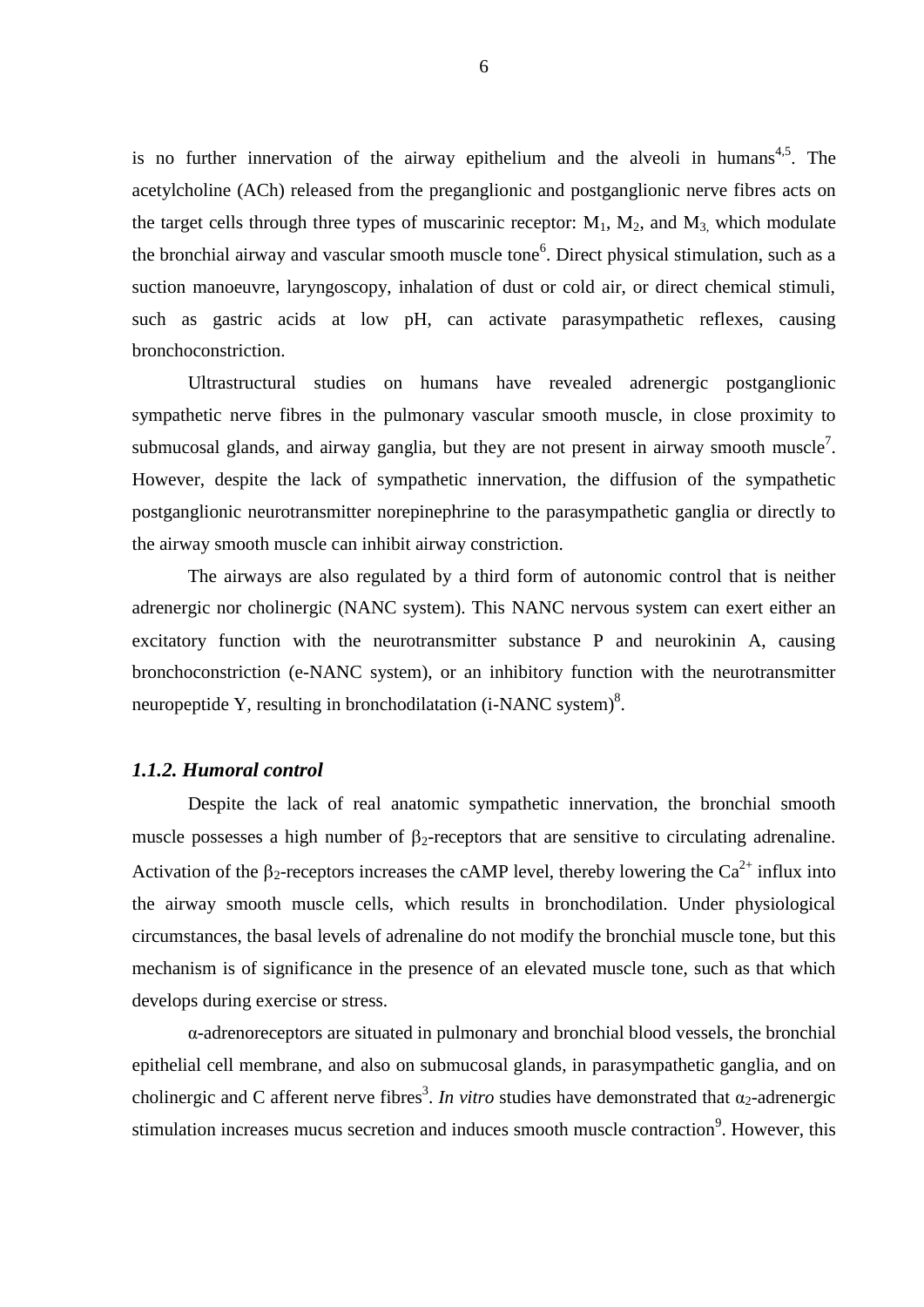effect can be detected only in preconstricted healthy airway smooth muscle, in humans and dogs, or in tissue samples originating from diseased human lungs<sup>9</sup>. In *vivo*,  $\alpha_2$ -adrenergic stimulation has no effect on the bronchomotor tone in healthy individuals, but might induce bronchoconstriction in asthmatic patients $10,11$ .

#### *1.1.3. Direct smooth muscle effects*

Some substances are able to affect the tone of the airway smooth muscle directly. Decreased levels of the arterial partial pressure of carbon dioxide  $(Pa_{CO_2})$ , histamine, ACh, thromboxane  $A_2$  and leukotrienes  $C_4$  tend to cause direct airway smooth muscle contraction.

Besides these regulatory mechanisms, varying concentrations of physiological or anaesthesiological resident gases in the pulmonary system may also affect the different neurohumoral mechanisms that regulate and modulate the bronchial tone; these pathways, however, have not been fully characterized.

# **1.2. Role of carbon dioxide in regulation of the bronchial tone and in local ventilation distribution**

CO<sup>2</sup> plays an important role in the regulation of the small airway smooth muscle tone. The most important feature of this regulation is the direct effect of the low alveolar  $CO<sub>2</sub>$ concentration on the smooth muscle cells of the lower airways.  $CO<sub>2</sub>$  can readily penetrate the cell membrane, and the local hypocapnia around the smooth muscle cells is associated with a prompt intracellular lowering of the  $H^+$  concentration. Intracellular alkalosis leads to an elevated muscle tone and a consequently increased airway resistance  $12,13$ .

Earlier investigations furnished evidence of a decreased ventilation to large lung regions made hypocapnic by unilateral main or lobar pulmonary artery occlusion, which could be prevented by adding  $CO_2$  to the inspired air  $14-16$ . Experiments performed with a multiple breath washout technique with helium and nitrogen in animal models suggest that a decrease in the level of alveolar  $CO<sub>2</sub>$  increases the heterogeneity of the ventilation distribution between regions on the scale of acini and larger airway regions<sup>17</sup>, and even the global matching of alveolar ventilation to perfusion can decrease $^{18,19}$ .

This direct, rapid and local regulation of the airway tone drives the air towards lung regions or alveoli with lower input impedance because of retained perfusion. Thereby, the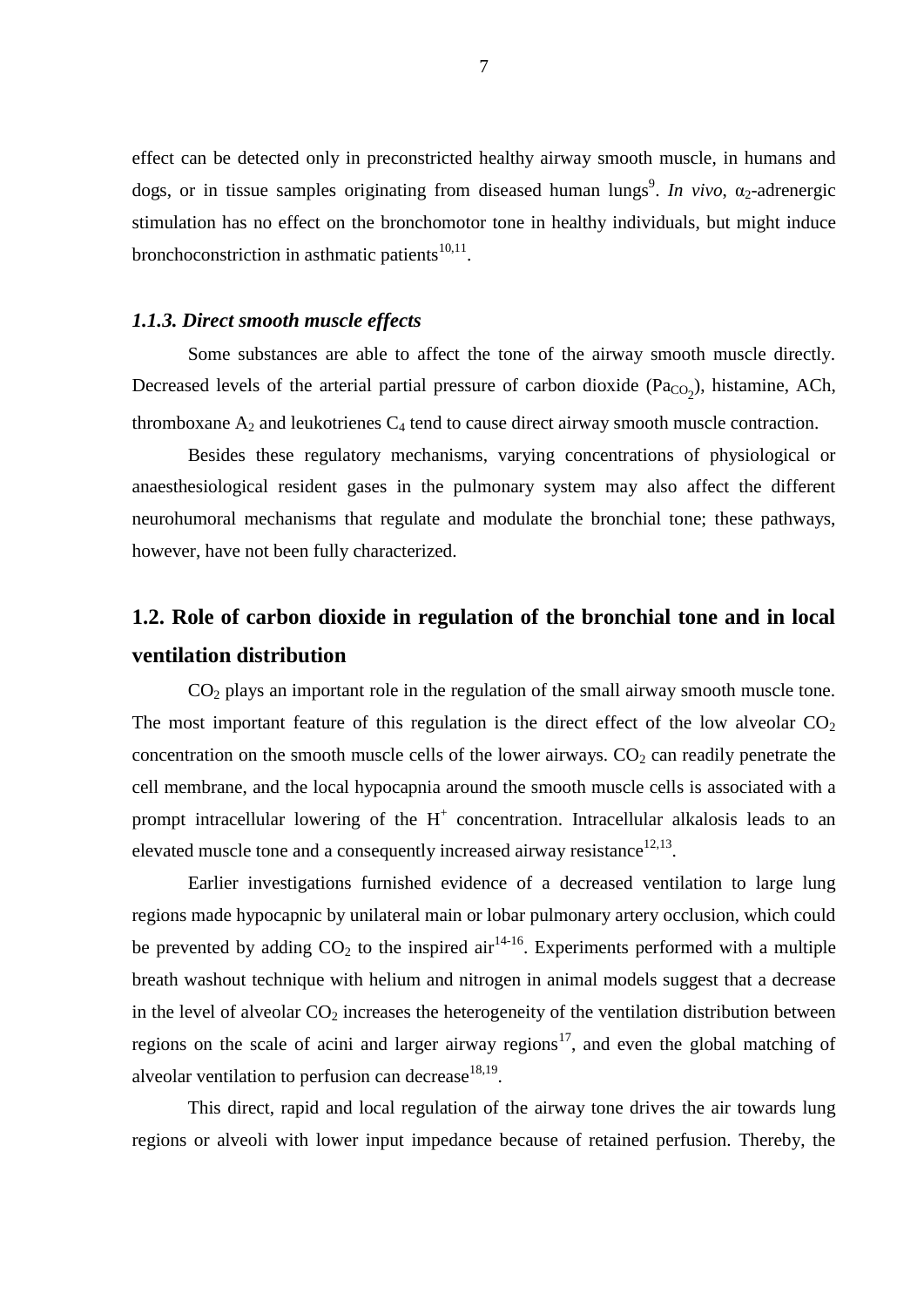local  $CO<sub>2</sub>$  concentration contributes to maintenance of the normal ventilation perfusion ratio of the lung parenchyma because the local ventilation depends strongly on the local  $CO<sub>2</sub>$ concentration, as a natural consequence of local perfusion. Modification of the airway calibre under physiological and pathophysiological circumstances plays an important role in preventing wasted ventilation and normalizing the ventilation perfusion relationship subsequent to temporary changes in upright or supine body position or mucus deposition<sup> $12,13,20$ </sup>.

The direct relaxation potential of  $CO<sub>2</sub>$  on the bronchial smooth muscle has been demonstrated against the bronchoconstriction induced by constrictor drugs<sup>19</sup>. Further, bronchoconstriction resulting from temporary regional pulmonary arterial occlusions is reversed by normalizing the partial tension of alveolar  $CO_2$ <sup>14,21-23</sup>.

There is another, indirect mechanism via which the  $CO<sub>2</sub>$  concentration can modify the airway muscle tone. The systemic  $CO<sub>2</sub>$  level lowers the vagal withdrawal<sup>24</sup>, and the consequent enhanced vagal tone may induce airway resistance through an indirect vagal nerve-mediated regulatory pathway<sup>25,26</sup>. In addition to these indirect effects, bilateral vagotomy or cooling of the vagus nerve precludes the development of bronchoconstriction subsequent to systemic hypercapnia, demonstrating that  $CO<sub>2</sub>$  also alters the airway calibre via indirect mechanisms mediated through the vagal reflexes $^{25,26}$ .

The two constrictor mechanisms mentioned above can theoretically augment each other in certain diseases, e.g. pulmonary embolism.

Clarification of the subsequent changes in the intra-alveolar  $CO<sub>2</sub>$  concentration and the systemic blood  $CO<sub>2</sub>$  level may facilitate an understanding of the physiological and pathophysiological alterations in various clinical conditions. The effects of intra-alveolar  $CO<sub>2</sub>$ on airway calibre have frequently been investigated in isolated lung models by altering the fraction of inspired  $CO_2$  (Fi<sub>CO2</sub>)<sup>27-29</sup>. However, in the absence of physiological neural-humoral control of the airways, these earlier results did not allow a complete description of the mechanisms involved in a lung with intact nerves. In more comprehensive *in vivo* investigations, the alveolar  $CO<sub>2</sub>$  concentrations have been altered by changing the breathing pattern<sup>29-31</sup>. However, respiratory resistance and elastance change with varying lung volume and/or ventilation frequency<sup>32</sup>. Thus, an altered ventilatory pattern itself may affect the lung mechanics so that the active effects of  $CO<sub>2</sub>$  in the lungs are biased. Alternatively, regional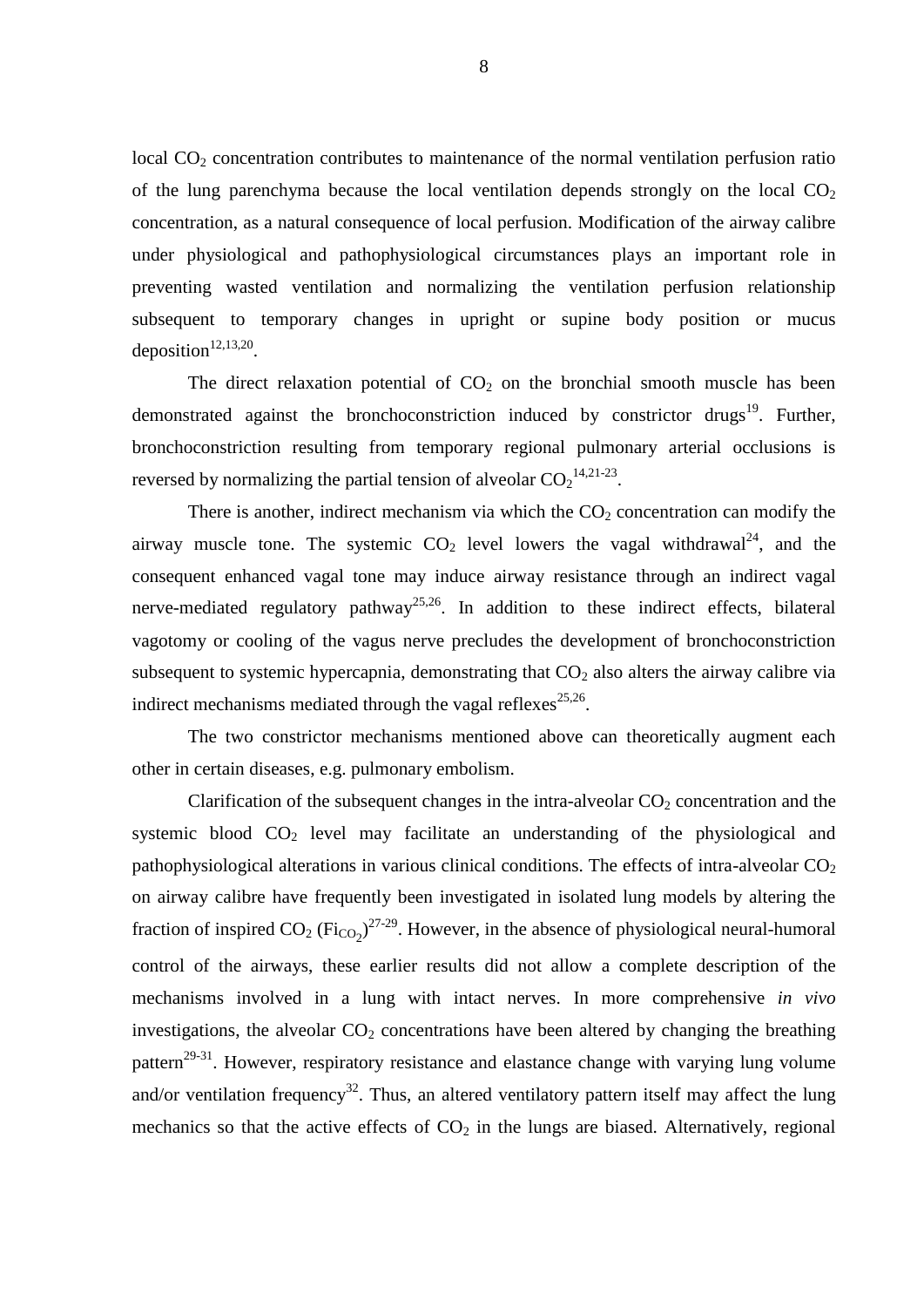hypocapnia studied via unilateral occlusion of a pulmonary artery has been shown to elevate the airway tone<sup>14,21-23,28</sup>. Nevertheless, a compromised pulmonary perfusion also increases the systemic  $CO<sub>2</sub>$  level, which may lead to vagally-mediated bronchoconstriction<sup>31</sup>. This phenomenon may have a synergistic constrictor effect on the affected airways, which becomes indistinguishable from the direct effects of altered intra-alveolar  $CO<sub>2</sub>$  in the lungs. Moreover, the pulmonary arterial occlusion approach does not allow the investigation of hypercapnia and it cannot eliminate the vagal reflexes. Accordingly, none of these *in vivo* approaches permit a detailed characterization of how the different  $CO<sub>2</sub>$  concentrations affect the lung mechanics, i.e. the establishment of a dose-response curve. Despite the fact that the presence of a cardiopulmonary bypass (CPB) offers ideal conditions for altering both the alveolar and circulatory  $CO<sub>2</sub>$  levels precisely *in vivo*, without involvement of the biasing effects of an altered ventilation pattern or pulmonary ischaemia, the advantages of this approach have not been utilized for a systematic exploration of the effects of an altered  $CO<sub>2</sub>$ level on the airway tone.

#### **1.3. Effects of volatile anaesthetic agents on lung mechanics**

Bronchoconstriction under anaesthesia can occur because of direct stimulation of the laryngeal and tracheal areas, subsequent to the administration of adjuvant drugs with a potential to induce histamine release, and from noxious stimuli activating the vagal afferent nerves. The reflex response to these stimuli may be enhanced in patients with lung diseases involving airway hyperresponsiveness, such as asthma, upper respiratory tract infection and chronic obstructive pulmonary diseases.

Early investigations reported the beneficial bronchodilator properties of halothane in preventing and treating bronchospastic episodes in humans $^{33,34}$ , animals $^{35}$  or isolated tracheal smooth muscle<sup>36</sup>. Besides the well-known halothane, enflurane and isoflurane, the introduction of sevoflurane and desflurane during recent decades has offered new perspectives to anaesthesiologists. Routine procedures performed during the induction and maintenance of general anaesthesia achieved with volatile agents may also alter both the airway and the pulmonary parenchymal properties<sup>37-40</sup>.

Apart from the previous studies in which the bronchoactive properties of volatile agents were examined under physiological conditions, numerous earlier investigations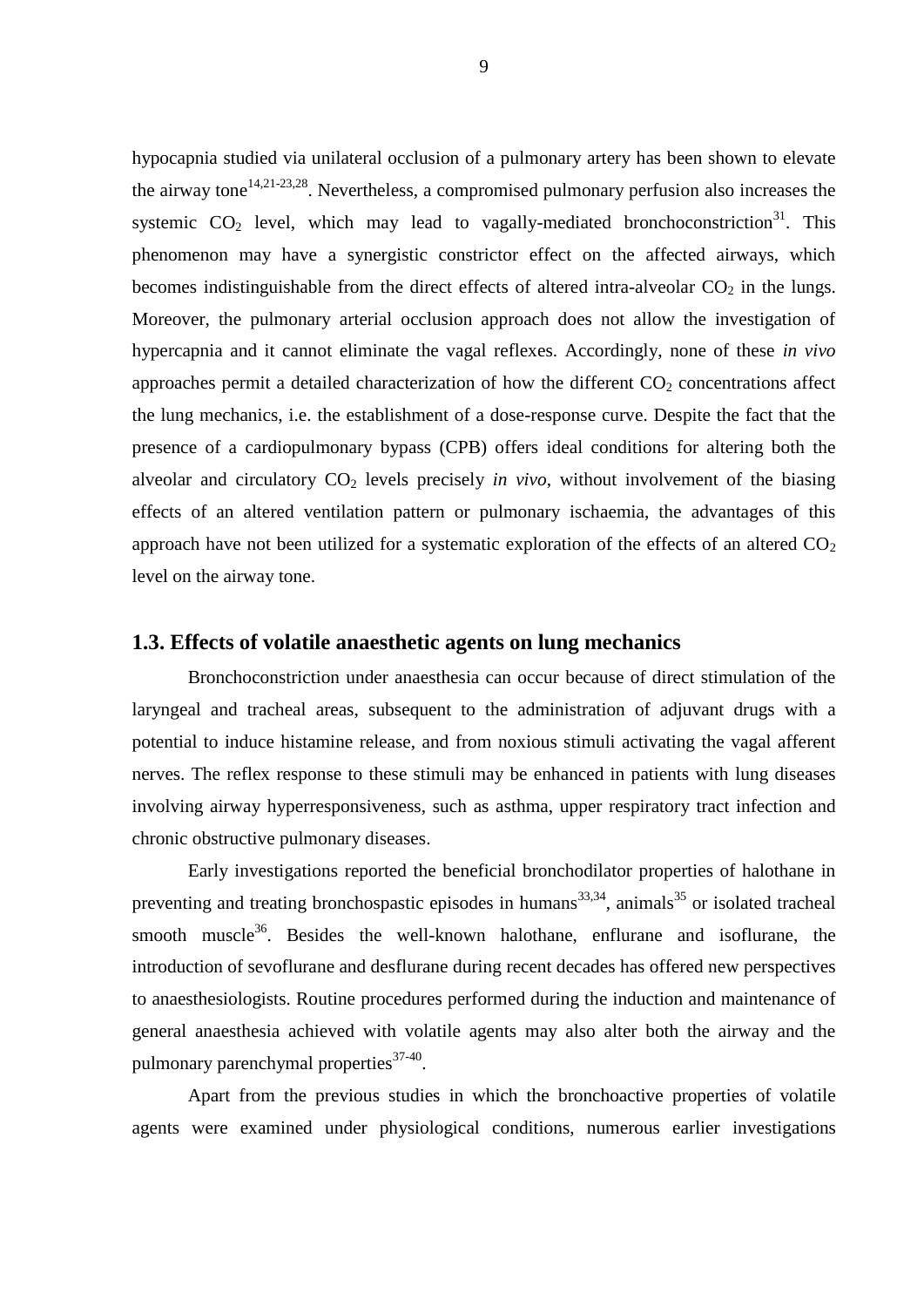assessed their abilities to alter the elevated airway tone in the presence of a lung disease<sup>41</sup> or through the administration of constrictor agonists. A recent study of children with susceptible airways demonstrated beneficial properties of sevoflurane, whereas desflurane exhibited irritative properties even at 1 minimum alveolar concentration  $(MAC)^{41}$ . In a previous experimental study, the protective effects of all commonly applied volatile anaesthetic agents were observed against the bronchoconstriction induced by an intravenous (iv) infusion of methacholine (MCh) under *in vivo* conditions<sup>37</sup>, in which the autonomic nervous system was intact. The results of that study revealed that isoflurane, sevoflurane and desflurane were as effective as halothane in protecting against MCh-induced airway constriction in healthy lungs. In allergically sensitized animals, however, isoflurane improved the lung function more efficiently than did sevoflurane or halothane during sustained MCh-induced bronchoconstriction, whereas desflurane enhanced the airway smooth muscle tone even further $42$ .

The complex mechanisms of the effects of volatile anaesthetic agents on the lung mechanics involve multiple modes of action, which may contribute to these variable results. Isoflurane and sevoflurane have been shown to exert their effects through opening ischaemic  $K^+$  ( $K_{ATP}$ ) channels. The activation of  $K_{ATP}$  channels can hyperpolarize the smooth muscle cell membrane, leading to inhibition of the  $Ca^{2+}$  influx into the cell, and to subsequent relaxation of the airway smooth muscle<sup>43-45</sup>. Moreover, volatile anaesthetics appeared to inhibit the store-operated  $Ca^{2+}$  influx into airway smooth muscle cells in an animal model<sup>46</sup>. Conversely, desflurane stimulates the parasympathetic nervous system, resulting in the constriction of bronchial smooth muscle, mainly via a reflex mechanism<sup>43</sup>. Finally, the mechanical properties of the lungs may also be affected by the altered pulmonary haemodynamics observed following the administration of inhalation agents<sup>47</sup>. Although all of these previous reports had the aim of characterizing the bronchoactive properties of the volatile agents, the contributions of the direct and indirect pathways to these results have not yet been fully clarified.

While the beneficial properties of volatile anaesthetics are well established, they may also irritate the airways and initiate breath-holding, coughing and/or laryngospasm. Volatile anaesthetics differ in the concentration at which they irritate the airways, particularly during the induction of anaesthesia. Halothane and sevoflurane have minimal or no pungency at all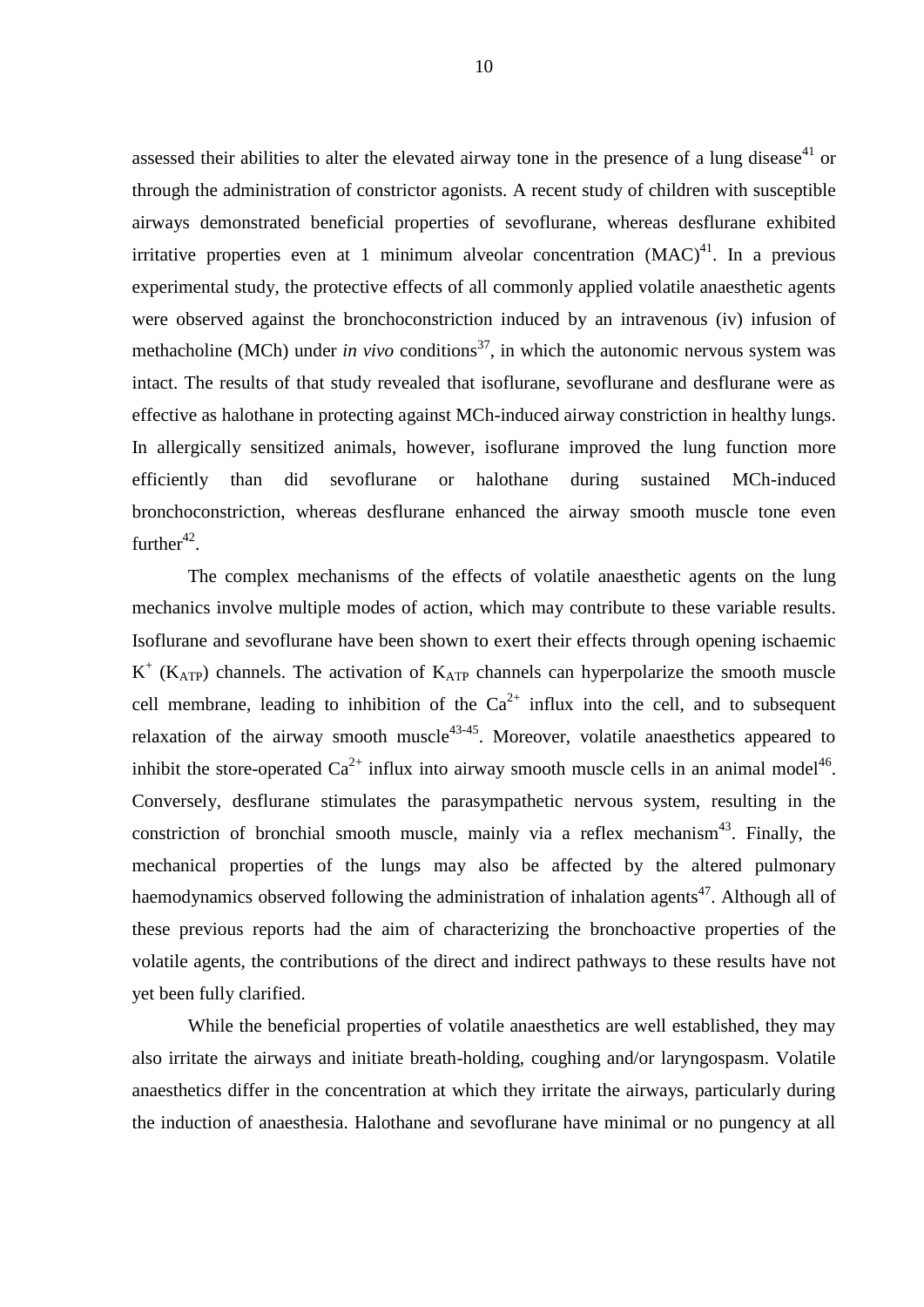concentrations applied clinically, whereas isoflurane can irritate the airways at a concentration of 1.5 MAC (approximately 1.8%) or above<sup>48</sup>. In allergically sensitized animals, however, isoflurane improves the lung function better than do sevoflurane and halothane during sustained MCh-induced bronchoconstriction, while desflurane further enhances the airway smooth muscle tone<sup>42</sup>. Similar results have been reported in humans: at 1 MAC, isoflurane, sevoflurane and desflurane led to decreases in peak inspiratory pressure and respiratory resistance and to increases in dynamic compliance. At 2 MAC, these effects were preserved with isoflurane and sevoflurane, whereas desflurane developed bronchoconstrictive potential<sup>49</sup>.

#### **1.4. Characterization of respiratory mechanics**

In clinical practice, pulmonary function tests are mainly of importance as concerns diagnoses, the monitoring of disease progression, and assessment of the effectiveness of therapies for asthma, chronic obstructive pulmonary disease<sup>50</sup> and interstitial lung disease. The identification of the respiratory mechanical parameters specific to the airway and lung tissue compartments played a key role in the exploration of the regulatory mechanisms exerted by the neurohumoral system and by the different resident gases in the lungs.

The most comprehensive description of the mechanical properties of the respiratory system can be supplied by the forced oscillation technique (FOT), first developed in the 1950s by DuBois *et al.*<sup>51</sup>, which involves the generation of sinusoidal oscillations around the body surface and measurement of the impedance of the respiratory system through the application of small pressure oscillations at the mouth during normal breathing. In this pioneering work, the experiment was repeated at a number of different oscillation frequencies and the fundamental observation was established that respiratory impedance varies with frequency in a characteristic manner. Since those measurements, numerous variants in instrumentation, signal processing, and modelling relevant to FOT measurements have been developed for the assessment of various mechanical phenomena in healthy lungs and in respiratory diseases (asthma, chronic obstructive pulmonary disease and acute lung injury). Early investigations of the mechanical behaviour of the respiratory system with the FOT were also made by applying sequentially varying frequencies in mechanically ventilated humans<sup>52</sup>, and around the range of normal breathing frequencies<sup>53,54</sup>.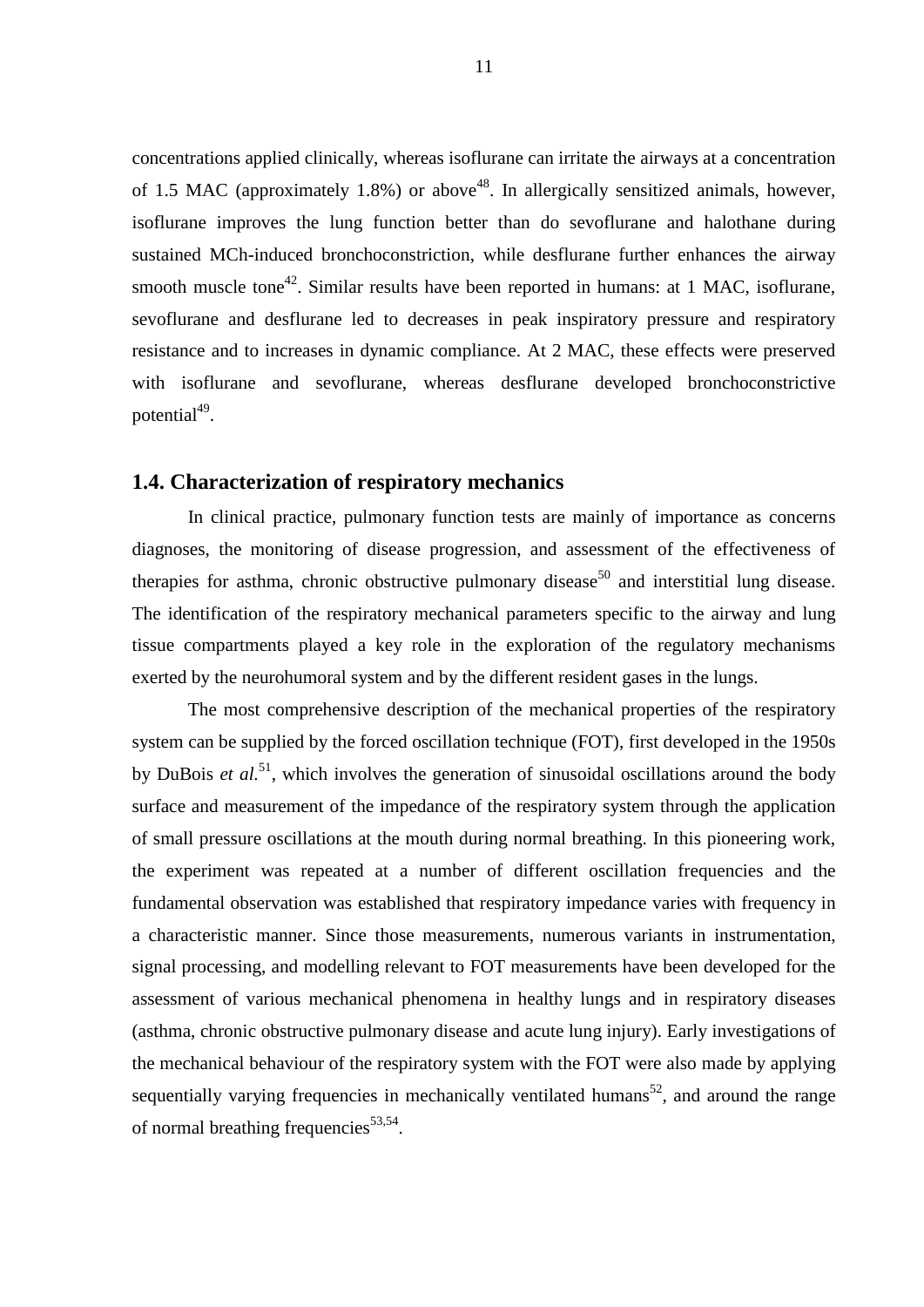The principal concept of forced oscillatory respiratory mechanics is based on the measurement of "impedance" (Z), the spectral (frequency domain) relationship between the pressure (P) and airflow (V') which corresponds to the total pressure drop required to oscillate, i.e. to develop a flow in the respiratory system  $(Z_{rs} = P/V')$ . Generally, depending on the mechanical characteristics of the measured system, the P and V' signals are not in phase; with a phase shift between the two signals is  $\varphi$ .  $Z_{rs}$ , the respiratory input impedance, can be characterized by describing its "real" (respiratory resistance,  $R_{rs}$ ) and "imaginary" (respiratory reactance,  $X_{rs}$ ) components:

$$
R_{rs} = Z_{rs} \cos \varphi
$$
  

$$
X_{rs} = Z_{rs} \sin \varphi
$$

Rrs describes the dissipative mechanical properties of the respiratory system (lung and thoracic tissues).  $X_{rs}$  is related to the energy storage capacity at low oscillation frequencies and is therefore determined by the elastic properties of the respiratory tissues (the relationship between P and volume), whereas the inertive properties progressively become more important with increasing oscillation frequency (the relationship between P and volume acceleration)<sup>55</sup>.

The impedance data obtained at the airway opening reflect mainly the overall central conducting airway geometry. However, the mechanical properties of the lung periphery are the major determinants of the overall lung function, and can change dramatically in disease. The investigations of the peripheral airways (called the "silent zone" of the lung), which are relatively inaccessible at the level of the whole organ, were based on application of the alveolar capsule technique, which allowed direct measurements of alveolar pressure in openchest preparations<sup>56</sup>. To determinate the mechanical properties of the individual components of the pulmonary system and to partition the pulmonary impedance into airway and tissue components, the alveolar capsule technique was combined with the  $FOT<sup>57</sup>$  in experimental animals, including dogs<sup>57,58</sup>, rabbits<sup>59</sup>, rats<sup>60</sup> and mice<sup>61</sup>. Simultaneous measurements from multiple capsules have shown that the alveolar pressure becomes increasingly heterogeneous as bronchoconstriction develops<sup>58</sup>, which may provide important physiological information. This heterogeneity apparently demonstrates the inherent limitation of this technique due to the inevitable undersampling of alveolar pressures in consequence of the finite size of the capsule and the fact that it can only access subpleural alveoli<sup>61</sup>.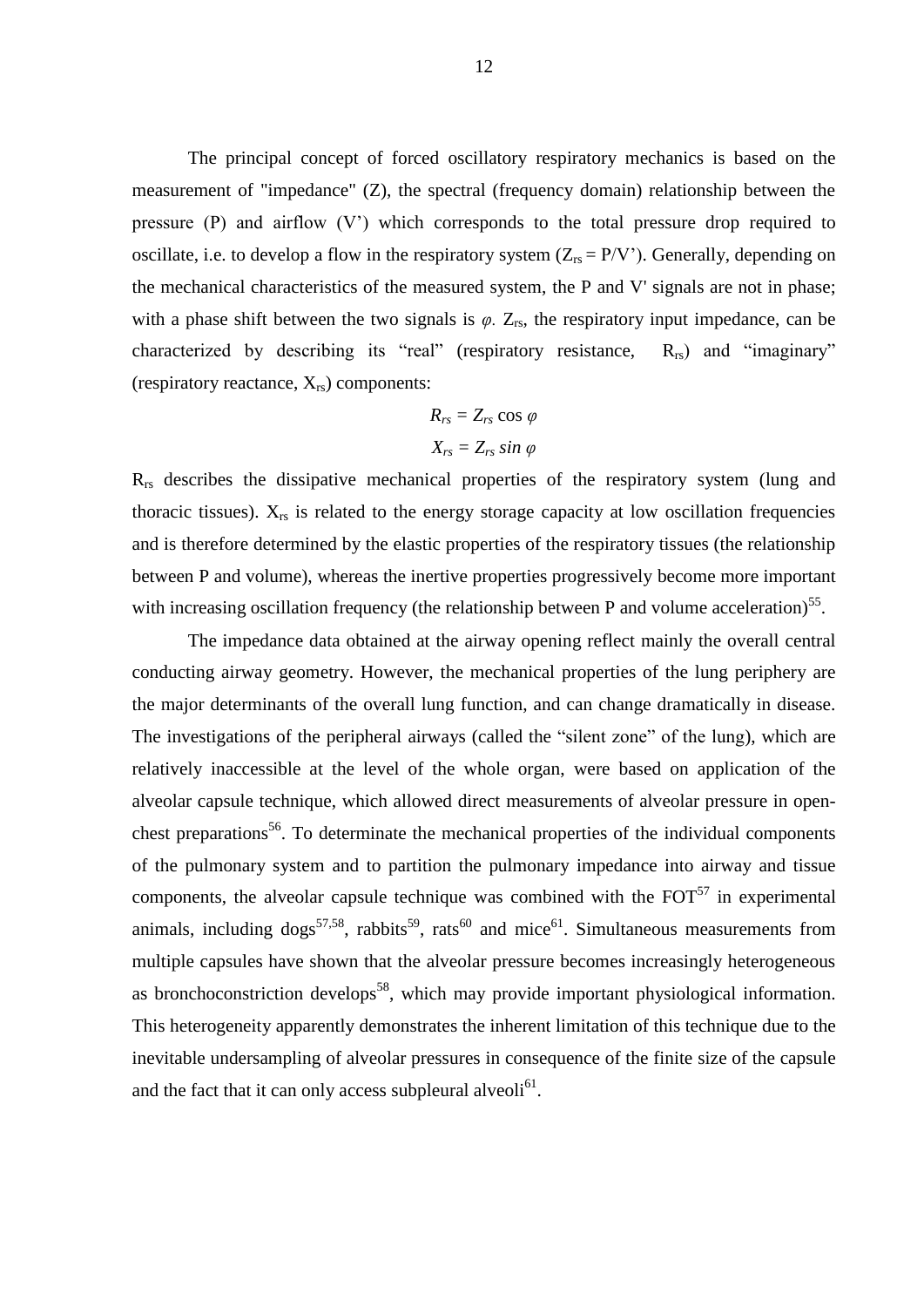Since the airway and tissue compartments exhibit distinctly different frequencydomain behaviour, a model-based evaluation of the pulmonary and respiratory impedance data offers a valuable alternative to the capsule-based separation of the airway and tissue mechanics. To achieve this comprehensive description, the lung viscoelasticity was extensively evaluated in the early 1970s by Hildebrandt and co-workers. In their studies, the linear viscoelastic phenomena of the pulmonary system were resolved. Furthermore, the derived linear model in the time domain exhibited characteristics such as stress relaxation and dynamic hysteresis ascribed to viscoelasticity<sup>62,63</sup>. If these properties are examined in the frequency domain, the airways and respiratory system tissues reveal characteristically different dependences on frequency that allow separation of their contributions to impedance on the basis of mathematical models<sup>58,64</sup>. An important aspect of the coupling of resistive and elastic properties in the respiratory tissues was highlighted by Fredberg and Stamenovic, who demonstrated that the relationship between the frictional and elastic stresses in the lung tissue is nearly invariant; the frictional stress is invariable between 10% and 20% of the elastic stress. The ratio of the viscous and elastic stresses is referred to as the structural damping coefficient, or "hysteresivity"<sup>65</sup>.

In routine clinical applications of FOT, it is recommended to use oscillation frequencies higher than 2-4 Hz if the oscillatory signal is superimposed on the spontaneous breathing<sup>55</sup>. In this medium-frequency range, the imposed oscillations start roughly 1 decade above the spontaneous breathing rate and extend up to a few times 10 Hz. The measured impedance spectra in the healthy respiratory system exhibit a largely frequency-independent  $R_{rs}$ , whose major component is the airway resistance  $(R_{aw})$ .

#### *1.4.1. Low-frequency forced oscillation technique*

Over the low-frequency range (below 2 Hz), the respiratory tissues predominate and the steep increase in reactance with frequency is mirrored by a marked decrease in resistance. In the medium-frequency range (2-40 Hz), the resistance expresses no more than mild changes, while at the first resonance (reactance  $= 0$ ) the reactance undergoes a transition from dominance by the tissue elastic properties to dominance by the inertial properties of the gas in the airways $^{66}$ .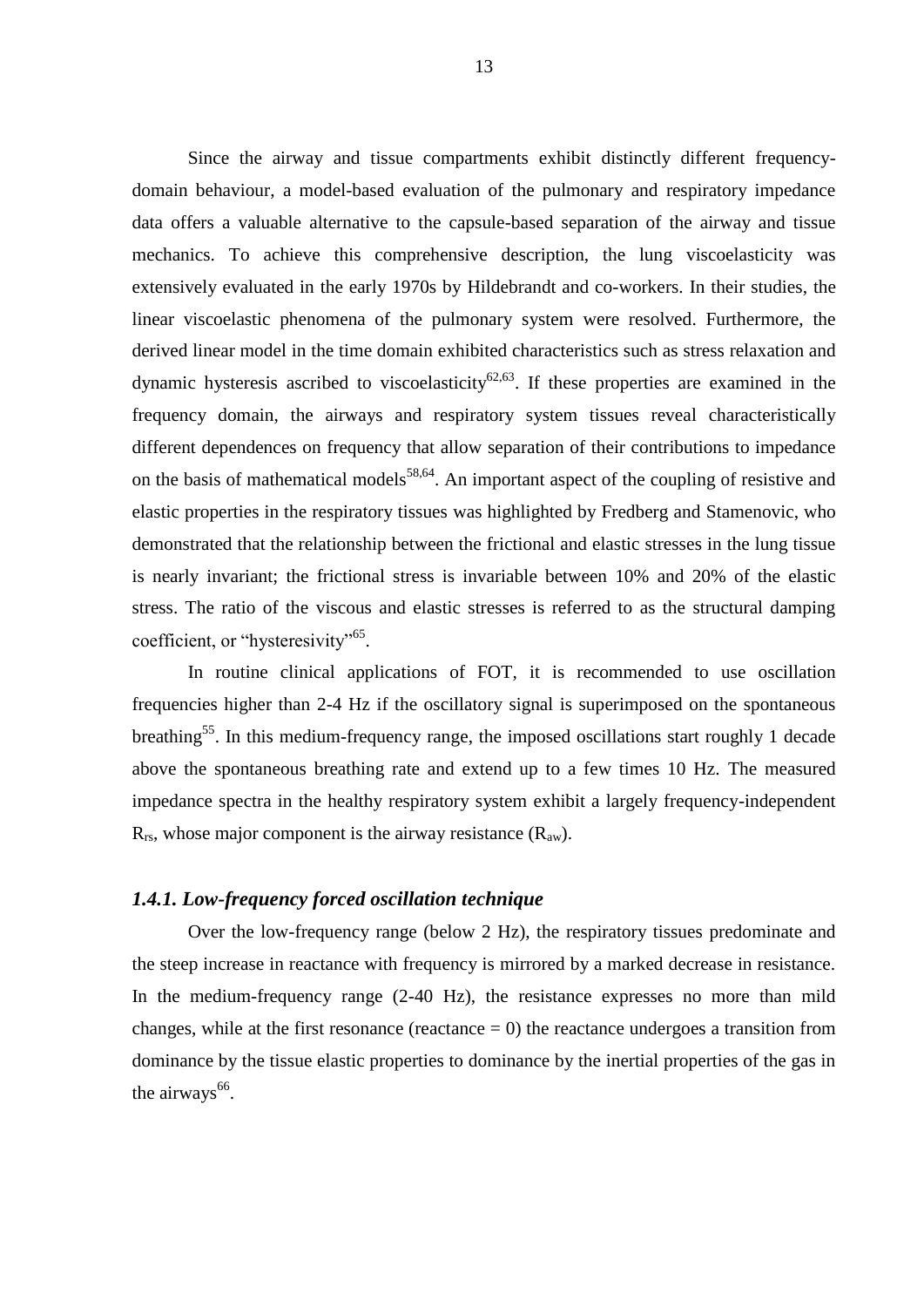The characteristic rheology of the structures of the respiratory tissues below 2 Hz can be established by investigation during voluntary apnoea, as has been demonstrated between 0.25 and 5 Hz in healthy humans by using the oesophageal balloon technique<sup>54</sup> or between  $0.25$  and  $32$  Hz in anaesthetized and paralysed patients<sup>67</sup>. Through utilization of these characteristic frequency dependences, a separate assessment of the airway and pulmonary parenchymal mechanics is possible by the application of forced oscillations at low frequencies<sup>58</sup>. A loudspeaker-in-box measurement system generating the pseudorandom broadband, low-frequency oscillatory pressure signals was specially designed to provide the excitatory pressure signal necessary for measurement of the input impedance spectra of the pulmonary system (ZL) during short intervals of suspended mechanical ventilation at endexpiration.

Several investigations have indicated that the airways can be described by a frequency-independent  $R_{aw}$  and inertance  $(I_{aw})^{58}$ . Conversely, both the parenchymal resistance and reactance have been reported to decrease roughly in inverse proportion to increasing frequency. Thus, to separate the airway and lung parenchymal mechanical properties, a model containing a frequency-independent  $R_{aw}$  and  $I_{aw}$  in series with a constant-phase tissue model<sup>58,68</sup>, including parenchymal damping (G) and elastance (H), can be fitted to the  $Z_L$ spectra by minimizing the relative differences between the measured and modelled impedance values:

$$
Z_L = R_{aw} + j\omega I_{aw} + (G - jH)/\omega^{\alpha}
$$

where *j* is the imaginary unit,  $\omega$  is the angular frequency ( $2\pi f$ ), and  $\alpha = 2/\pi$  arctan (H/G).

The parameters  $R_{aw}$  and  $I_{aw}$  can be attributed to the airways, while G and H represent the viscous (damping or resistive component) and elastic properties, respectively, of the lung parenchyma. The lung tissue hysteresivity (*η*) is calculated as  $\eta = G/H$ <sup>65</sup>. The optimization procedure is used with a relative (weighted) fitting criterion in most cases to give equal weight to the low and high-frequency components: the differences between the measured and modelled impedance values are normalized by the impedance magnitude at each frequency point<sup>69</sup>.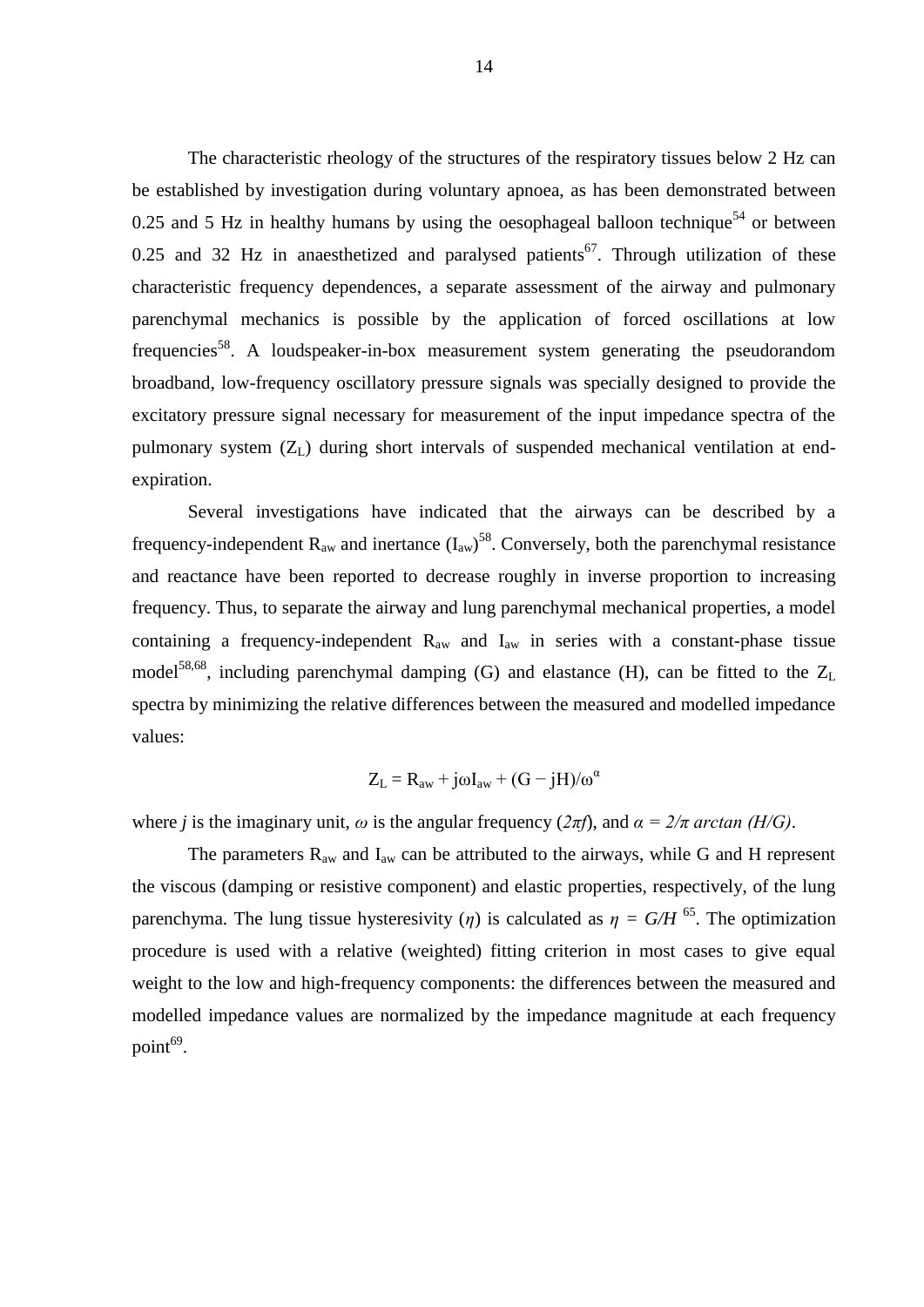### **2. Aims of the studies included in the present thesis**

The primary purpose of the present thesis is to characterize the effects of an altered resident gas on the pulmonary mechanics, with particular focus on achieving a better understanding of the potencies of  $CO<sub>2</sub>$  and volatile anaesthetic agents on the pulmonary system by separating the airway and tissue mechanical responses occurring in routine clinical anaesthetic practice. Various studies included in the present thesis were therefore designed:

- a) To establish a dose-response curve relating to a wide range of alveolar  $CO<sub>2</sub>$  levels without affecting the ventilation pattern. To achieve this aim, measurements were made in open-chest animal models subjected to a CPB.
- b) To characterize the airway and pulmonary tissue consequences of systemic hypercapnia and acidosis.
- c) To clarify the role of vagal activity in the regulation of the airway tone related to altered systemic  $CO<sub>2</sub>$  concentrations.
- d) To characterize and, more specifically, to compare the bronchoactive properties of the volatile agents used routinely in clinical practice in the absence of an airway tone.
- e) To clarify the relaxation properties of the volatile agents against the airway constriction induced by administration of a bronchoactive drug in the absence of neural control of the tracheobronchial tree.

### **3. Materials and methods**

#### **3.1. Animal models and materials**

All of the animal models were chosen with regard to their suitability for the experiments in question and for measurement of the pulmonary mechanics. Accordingly, the investigation of the effects of  $CO<sub>2</sub>$  required the application of a CPB; a dog model was chosen for these experiments since the complicated surgical procedure can be carried out successfully in this species. Isolated perfused rat lungs were selected for investigations of the protective effects of volatile agents against lung constriction in the absence of a neural control, since the rat is the animal most commonly applied in studies of the respiratory consequences of MCh and volatile agents<sup>37</sup>, and our research group has acquired extensive experience in performing such experiments. The animal experimental protocols were approved by the Institutional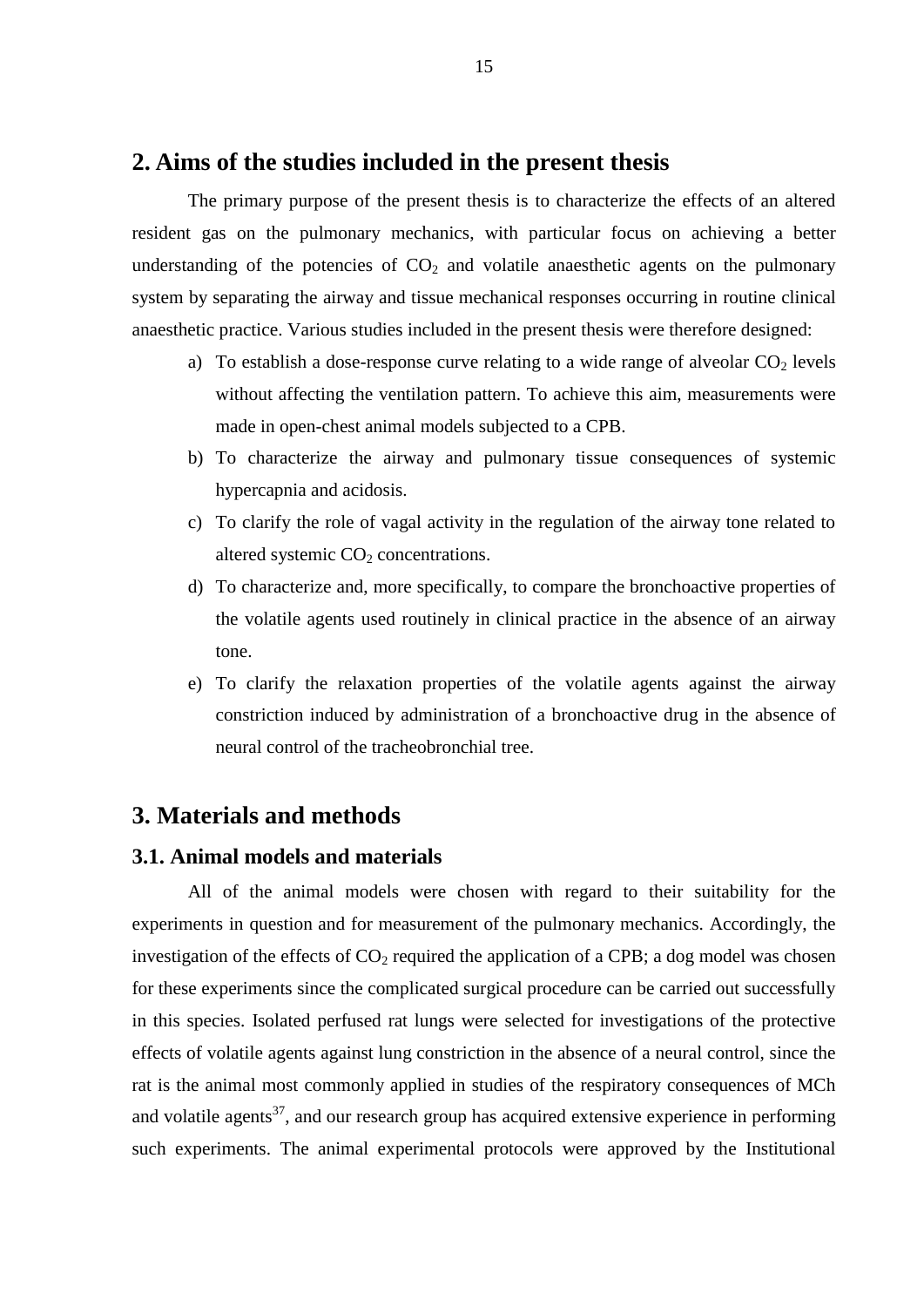Animal Care Committee of the Canton of Geneva in Switzerland (rat experiments) and the Institutional Animal Care and Use Committee of the University of Szeged in Hungary (dog experiments).

#### *3.1.1. Open-chest dogs with a cardiopulmonary bypass*

Eight adult mongrel dogs [mean body weight  $\pm$  standard error (SE), 23.7  $\pm$  5.0 kg] were anaesthetized (30 mg/kg pentobarbital, iv). Analgesia was provided by iv injections of fentanyl (5-10 µg/kg). Muscle relaxation was achieved with an iv bolus of pipecuronium bromide (0.1 mg/kg). The dogs were then intubated with an 8-9-mm-internal diameter (ID) cuffed endotracheal tube (Portex, Hythe, UK) and ventilated with a Siemens Servo 900C Ventilator (Solna, Sweden) in volume-controlled mode. A tidal volume of 10 ml/kg and a positive end-expiratory pressure (PEEP) of 5 cmH<sub>2</sub>O were applied, and the frequency was set to maintain a normal arterial  $CO<sub>2</sub>$  level (40 mmHg) in the pre-bypass period. The anaesthesia was maintained by continuous iv infusion of propofol (50 µg/kg/min) and the muscle relaxant was administered as needed. After opening of the chest by a midline sternotomy, anticoagulant (heparin, 3 mg/kg, iv) was administered. The ascending aorta and the inferior and superior vena cava were then cannulated, and the CPB was achieved by means of a roller pump (Pemco, Inc., Cleveland, OH, USA) with non-pulsatile blood flow at 100 ml/kg/min and use of a membrane oxygenator (Spiral Gold Buxter Healthcare Irvine, CA, USA). A left vent was introduced into the left ventricle through the right upper pulmonary vein. During total CPB, the pulmonary circulation was ceased and the lungs were ventilated with a gas mixture of 50%  $O_2$  in air with a controlled concentration of  $CO_2$  added to this gas mixture from a cylinder attached to the low-pressure gas input of the respirator. The end-tidal partial pressure of  $CO_2$  ( $PET_{CO_2}$ ) and  $Fi_{CO_2}$  were monitored (Datex, Oscar Helsinki, Finland). Arterial blood gas samples were analysed (model 505, Acid Base Laboratory, Copenhagen, Denmark).

#### *3.1.2. Isolated perfused rat lung model*

Thirty-five adult male Sprague-Dawley rats  $(373 \pm 4.17 \text{ g})$  were anaesthetized with 50 mg/kg pentobarbital (Nembutal) intraperitoneally (ip). The rats were then tracheotomized with a polyethylene cannula (14-gauge, Braun, Melsungen, Germany) using sterile techniques, and normoventilated mechanically with a tidal volume of 7 ml/kg body weight. A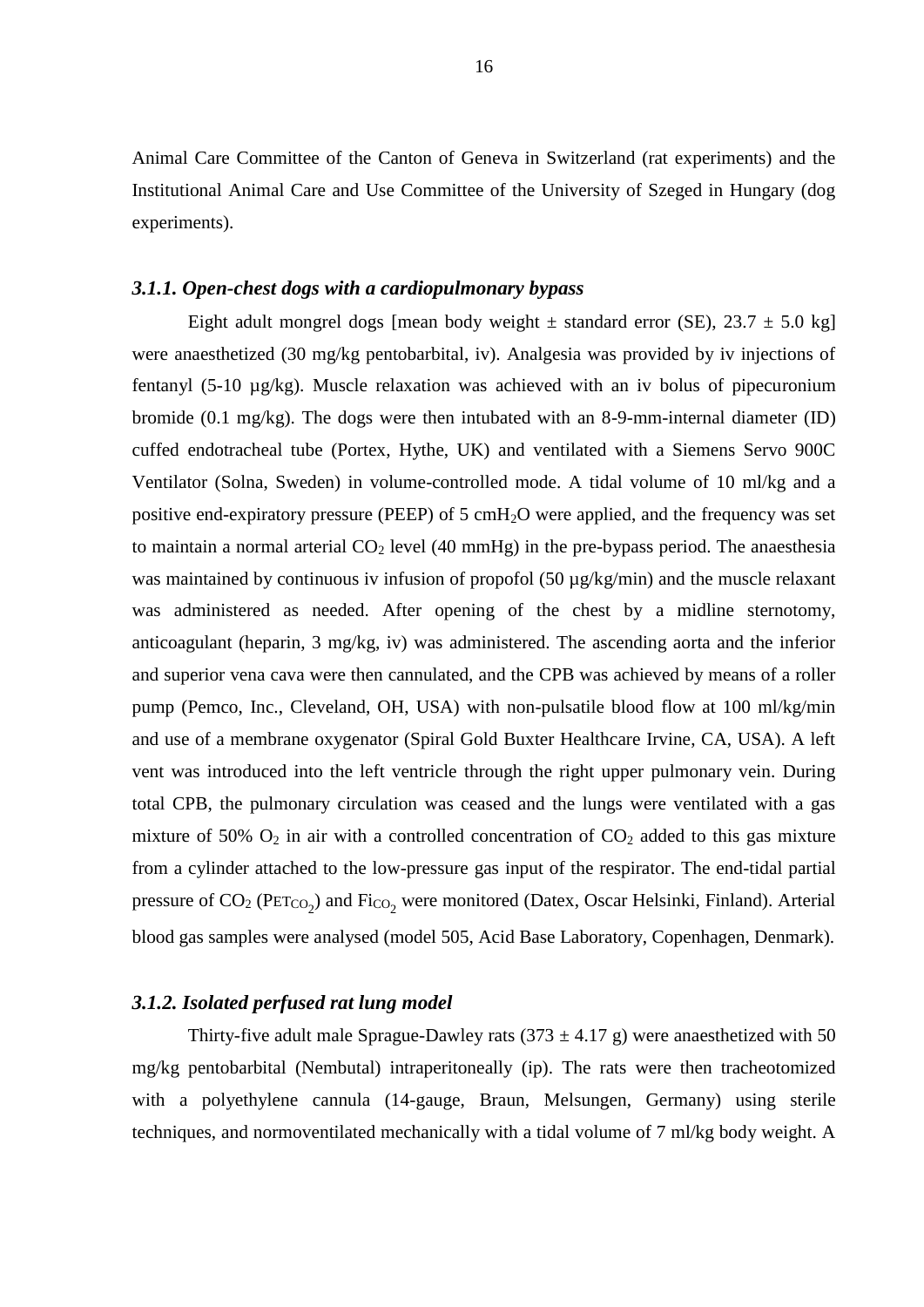PEEP of 2.5 cmH<sub>2</sub>O was applied, together with a respiratory rate of 70–80 breaths/min with a constant volume-cycled rodent ventilator (model 683, Harvard Apparatus Co. Inc., South Natick, MA, USA). After induction, anaesthesia was maintained with iv injections of pentobarbital when required (10 mg/kg). Analgesia was provided by the continuous infusion of fentanyl at 2  $\mu$ g/kg/h. In one group of rats, the induction and maintenance of anaesthesia were achieved with Nembutal (50 mg/kg ip for induction and 10 mg/kg iv for maintenance); these animals served as a control group without the application of volatile anaesthetics. Respiratory gases were monitored continuously with a Datex monitor (Ultima<sup>TM</sup>, Datex/Instrumentarium, Helsinki, Finland), and the airway pressure  $(P_{aw})$  was also measured continuously with a calibrated pressure transducer (Validyne DP 45 and Validyne model 2D15 carrier demodulator, Northridge, CA, USA). The femoral vessels were cannulated (28 gauge catheter, Portex, Hythe, Kent, UK) for blood sampling and continuous arterial blood pressure monitoring, using a calibrated pressure transducer (Honeywell, model 156-PC 06- GW2, Zurich, Switzerland). The rats were fully anticoagulated with 1.5 IU/g body weight heparin injected iv. Twenty-five millilitres of blood was then gently withdrawn over 5 min via the arterial cannula, the collected blood being replaced continuously by the iv infusion of a 6% colloid solution of hydroxyethyl-starch at a constant rate in order to maintain a constant intravascular and systemic blood pressure above 50 mmHg, so as to minimize lung ischaemic lesions during this normovolaemic haemodilution procedure. The collected diluted blood was centrifuged (1800*g* for 10 min), and 7 ml of plasma was extracted. The resulting concentrated blood, with a haematocrit of around 30%, served as the priming volume for the isolated perfusion circuit. A midline sternotomy was next performed; the chest was widely retracted, and a heart-lung block was prepared, as described in detail previously<sup>70</sup>.

*Procedure and continuous monitoring of the isolated lung model:* The heart-lung block was placed in a thermostatically controlled and humidified Plexiglas chamber (Figure  $1)^{70}$ , as detailed previously<sup>70</sup>.

The lungs were ventilated with room air mixed with  $5\%$  CO<sub>2</sub>, and a respiratory rate of 50/min, a tidal volume of 7 ml/kg, and a PEEP of 2.5 cmH<sub>2</sub>O were maintained. A series of hyperinflations (peak pressure,  $25{\text -}30 \text{ cm}$ H<sub>2</sub>O) were applied in order to standardize the lung history by eliminating the atelectatic areas. The perfusion circuit was primed with the rat's own blood after filtration (standard 200-mm filter) to remove possible debris. Lung perfusion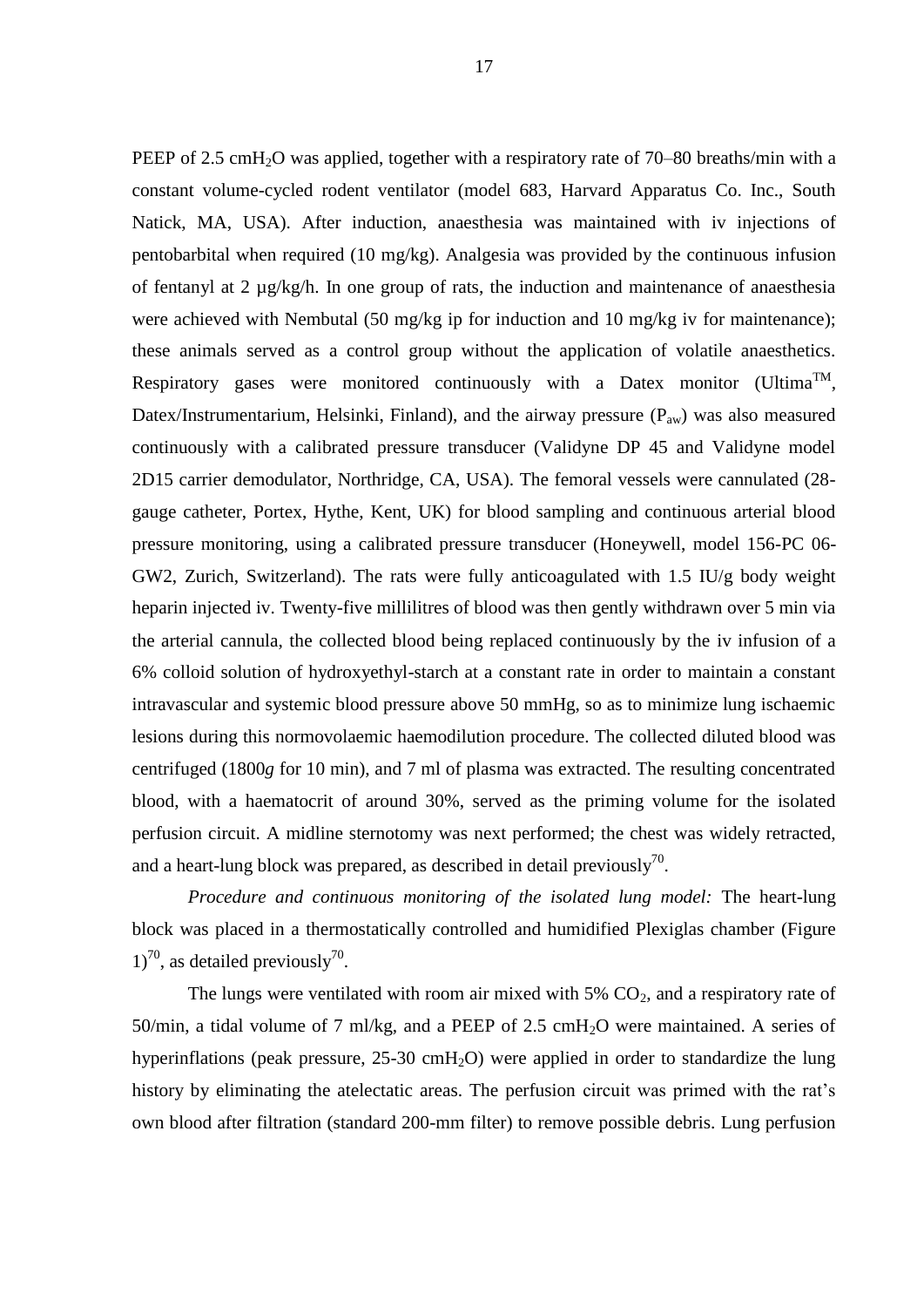was performed from a perfusion reservoir initially at a pulmonary artery perfusion pressure  $(P_{pa})$  of 15 mmHg. The distal extremity of the left ventricular outflow cannula was placed at a sufficient height to obtain a left atrial pressure (P<sub>la</sub>) of 7.5  $\pm$  2 mmHg at the beginning of reperfusion, which resulted in West zone 3 conditions ( $P_{pa} > P_{la} >$  mean  $P_{aw}$ ). The blood dripping from this cannula was collected in a 5-ml collection cylinder, and aspirated from this reservoir with polyethylene tubing passing through a roller pump (Ismatec Pump, Glattburg, Zurich, Switzerland). The priming volume of the tubing and reservoirs was 18 ml. A transittime flowmeter (T-201 CDS, Transonic Systems Inc., Ithaca, NY, USA) was placed between the perfusion reservoir and the catheter cannulating the main pulmonary artery for continuous monitoring of the pulmonary blood flow  $(Q_p)$ . The mean  $P_{pa}$  and  $P_{la}$  values were measured continuously, using calibrated pressure transducers (Honeywell, model 156-PC 06-GW2) zeroed at the level of the lung hilus. The pulmonary vascular resistance  $(R_v)$  was calculated by dividing the pressure drop on the pulmonary vasculature by  $Q_p$ .

The airflow, tidal volume, pressures and circuit flow were recorded and stored at a sampling rate of 50 Hz via an analogue-to-digital interface converter (Biopac, Santa Barbara, CA, USA). The perfusate temperature and pH were measured with a pH-meter (691 pHmeter, Metrohm, Herisau, Switzerland), or the pH was determined on repeated blood gas samples. It was maintained between pH 7.35 and 7.45 and, if necessary, was corrected with sodium bicarbonate or a change in inspired  $CO<sub>2</sub>$  as required by the blood gas analysis (model 505, Acid Base Laboratory, Copenhagen, Denmark). Steady-state gas exchange was confirmed by stable  $Pa<sub>O<sub>2</sub></sub>$ ,  $Pa<sub>CO<sub>2</sub></sub>$  and haematocrit levels during the experiments.



*Figure 1. Schematic illustration of the isolated perfused lung experimental setup. pH: blood pH; T: blood temperature; WG: weight gain; Pla: left atrial pressure; Ppa: pulmonary arterial pressure; Qp: pulmonary blood flow; P<sup>1</sup> and P2:lateral pressures.*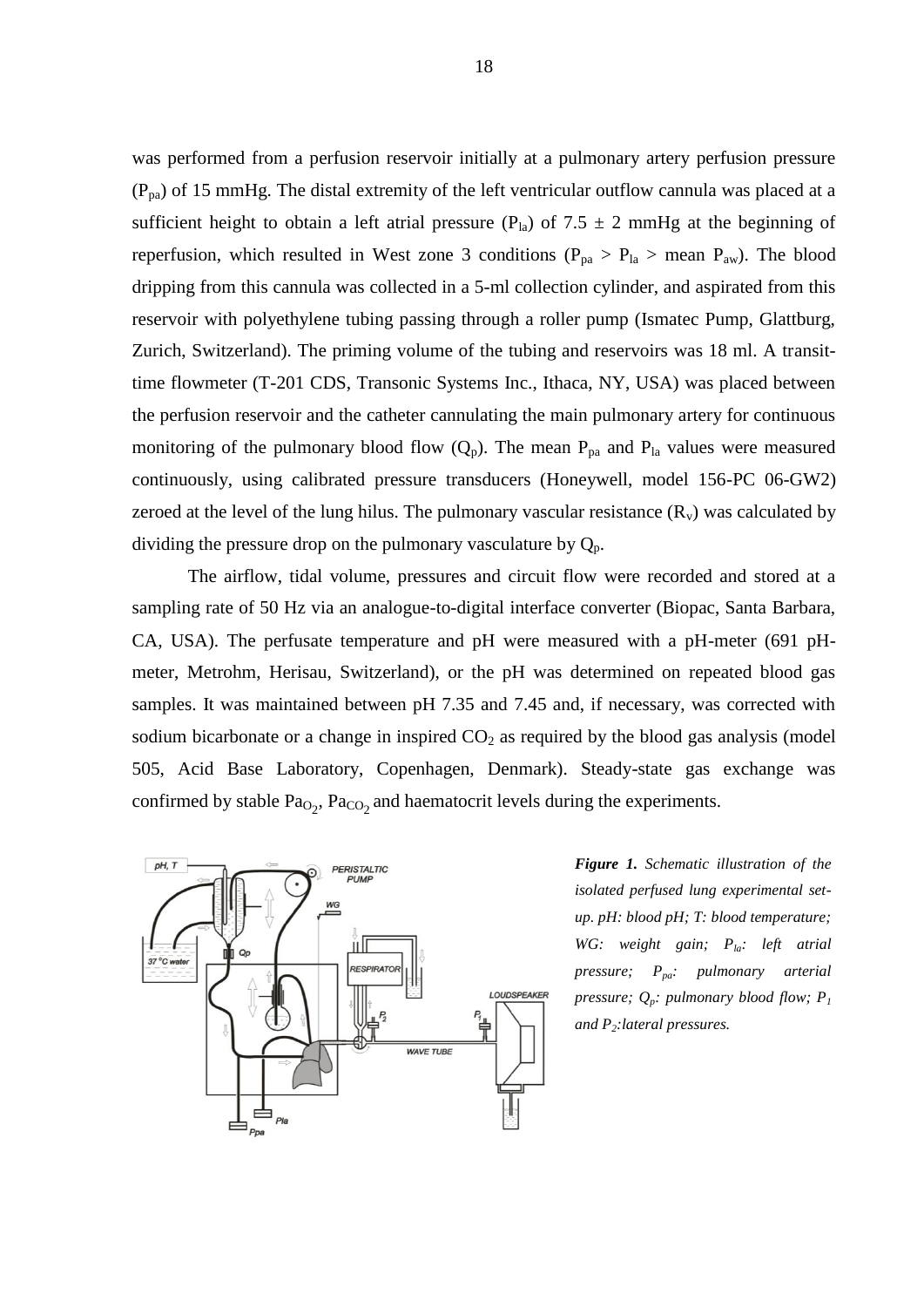#### **3.2. Measurement of lung mechanics**

# *3.2.1. Impedance measurements with the classical set-up in open-chest dogs during a cardiopulmonary bypass*

The measurement system for the collection of the forced oscillatory input impedance spectra of  $Z_L$  was similar to that described in detail previously<sup>58</sup>. The set-up used for impedance measurements during short intervals of suspended mechanical ventilation is shown schematically in Figure 2.



*Figure 2. Schematic illustration of the measurement set-up for open-chest dogs during a CPB. A and B denote collapsible latex tube segments. PTG: pneumotachograph; Ptr: tracheal pressure; V': tracheal flow.*

Two collapsible latex tube segments (A and B) were clamped alternately to switch the endotracheal tube from the respirator to the oscillatory device and back, as follows. During mechanical ventilation, segment A was open and segment B was closed. Following a few ventilatory cycles, the respirator was stopped at end-expiration and its tubing was detached from segment A. Segment B was then opened and segment A was clamped. In this apnoeic period, small-amplitude  $(1.5 \text{ cm}H_2O \text{ peak-to-peak})$  pseudorandom pressure excitations were delivered by the loudspeaker into the trachea. The forcing signal contained 30 integermultiple frequency components between 0.2 Hz and 6 Hz; the 15-s long recordings included 3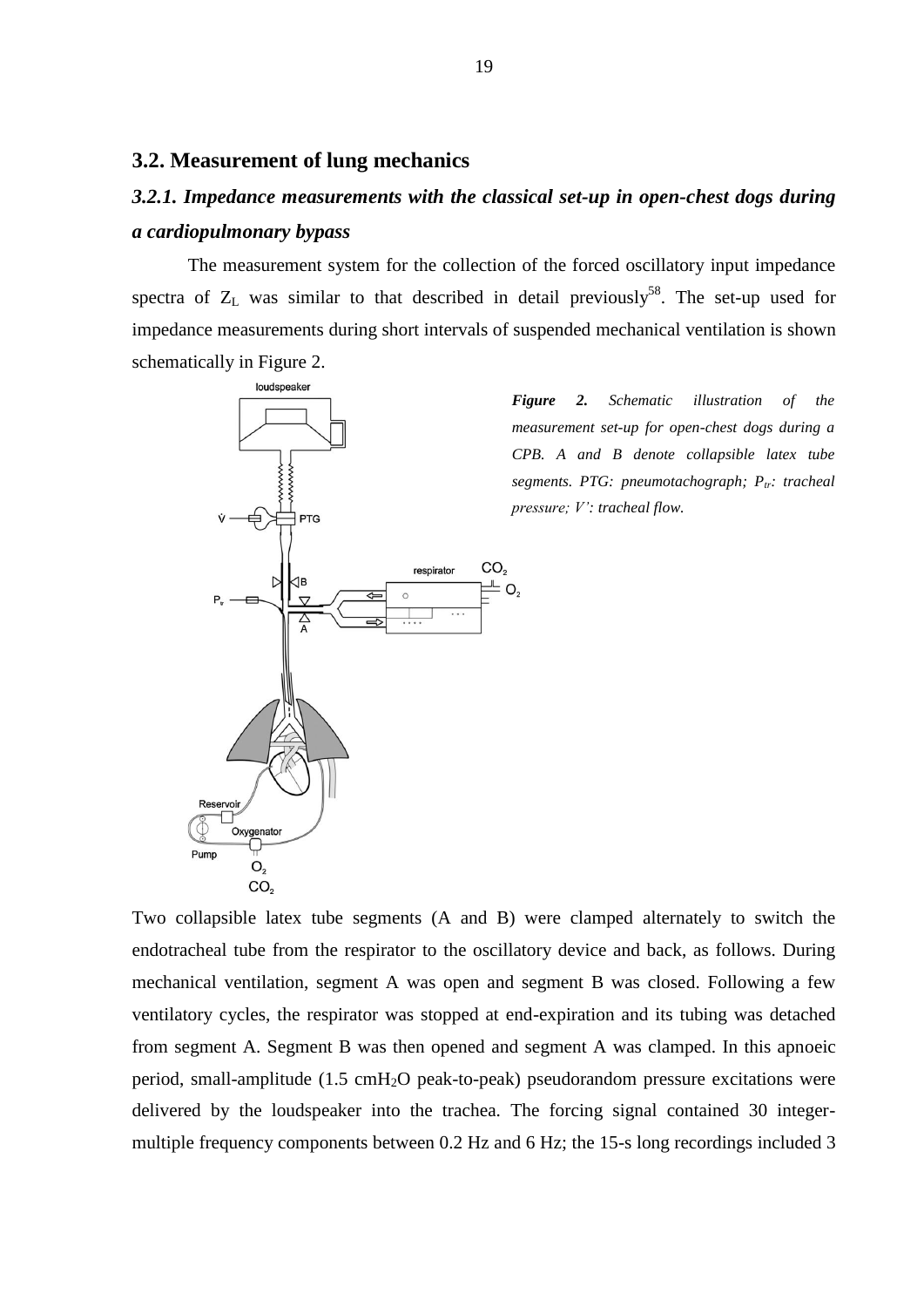complete cycles of the periodic forcing signal. Tracheal flow (V') was measured with a 28 mm ID screen pneumotachograph connected to a differential pressure transducer (ICS Model 33NA002D; ICSensors, Miltipas, CA, USA). To exclude endotracheal tube impedance from the measurements, tracheal pressure  $(P_{tr})$  was measured with an identical pressure transducer through a 1.5-mm-outer diameter polyethylene catheter, the tip of which, containing several lateral holes, was positioned 1.5-2 cm over the distal end of the endotracheal tube. The crosspower spectra between the electric signal driving the loudspeaker and the measured signals of  $P_{tr}$  and V' were computed by fast Fourier transformation with 10-s time windows and 95% overlapping  $(Z_L = P_{tr}/V')$ .

#### *3.2.2. Wave-tube technique in isolated perfused rat lungs*

The respective contributions of the airway and lung parenchymal mechanical properties to the total lung resistance were estimated by measuring the forced oscillatory  $Z_L$ *ex vivo* (isolated perfused rat lung) with the wave-tube technique, as described in detail previously<sup>70</sup> and demonstrated schematically in Figure  $1^{70}$ . Briefly, in this set-up, a three-way tap was used to switch the tracheal cannula from the respirator to a loudspeaker-in-box system at end-expiration. Before each measurement, the pressure in the box chambers was adjusted to 2.5 cmH2O to keep the transpulmonary pressure constant during the measurements. The loudspeaker delivered a computer-generated, small-amplitude pseudorandom signal with frequency components between 0.5 and 20.75 Hz through a polyethylene wave-tube with known geometry (polyethylene tube: length (L), 100 cm; ID: 2 mm). The wave-tube was equipped with side-arms and miniature identical transducers (ICS model 33NA002D, ICSensors, Malpitas, CA, USA) to measure the lateral pressures at the loudspeaker end  $(P_1)$ and the cannula end  $(P_2)$ .

The pressure transfer functions (i.e.  $P_1/P_2$ ) were computed by fast Fourier transformation from the 6-s recordings, using 4-s time windows and 95% overlapping. According to transmission line theory,  $Z_L$  can be calculated from the  $P_1/P_2$  spectra as the load impedance of the wave-tube<sup>71</sup>:

$$
Z_L = Z_0 \sinh(\gamma L) / [P_1/P_2) - \cosh(\gamma L)]
$$

where *L* is the length,  $Z_0$  is the characteristic impedance and  $\gamma$  is the complex propagation wave number of the wave-tube. The last two parameters were determined by the geometrical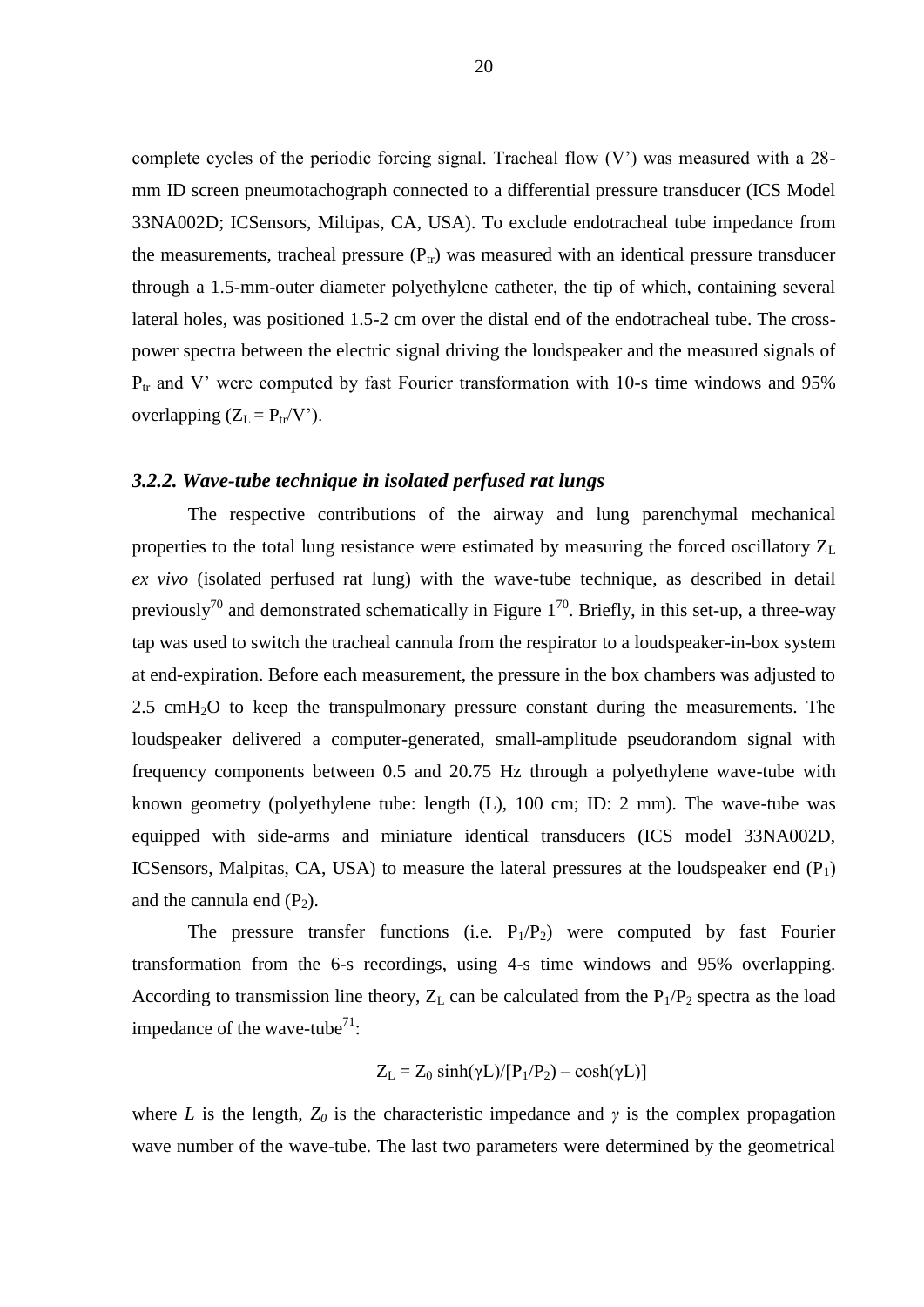data and the material constants of the tube wall and the air. The load impedance of the endotracheal tube and the connecting tubing was also determined, and the  $R_{aw}$  and  $I_{aw}$  values were corrected by subtracting the instrumental resistance and inertance values from them.

#### **3.3. Study designs**

### *3.3.1. Lung mechanical changes during alveolar hypocapnia and hypercapnia in dogs under a cardiopulmonary bypass*

In the *in vivo* open-chest dog experiments, after surgical preparation, alveolar hypocapnia was induced by applying a total bypass with cessation of the pulmonary blood flow. This manoeuvre allowed the decrease of  $PET_{CO_2}$  to approximately 0.1-0.3% (~0.8-2.3 mmHg). A set of  $Z_L$  data was collected under these conditions. The alveolar  $CO_2$ concentration was then increased to 7% (∼53 mmHg) by applying stepwise elevations of  $Fi_{CO_2}$ , accomplished by altering the  $CO_2$  flow from the cylinder attached to the low-pressure input of the respirator. After a 2-3-min period for the animal to reach equilibrium, other sets of  $Z_L$  data, including 3-5 data epochs, were collected at each  $PET_{CO_2}$  level.

### *3.3.2. Changes in lung mechanics by systemic hypercapnia and acidosis during a cardiopulmonary bypass in an open-chest dog model*

In a subgroup of 5 dogs, the effects of systemic  $CO<sub>2</sub>$  changes were also investigated. After the recording of the dose-response curve to alveolar  $CO_2$ ,  $Fi_{CO_2}$  was set to zero. Ten min later,  $CO_2$  was added to the oxygenator to achieve a  $Pa_{CO_2}$  of 60 mmHg and an arterial pH of approximately 7.2, and a set of  $Z_L$  spectra were recorded after these target values had been established. To assess the role of the vagal control of the lungs under these conditions, a bolus of atropine (0.5 mg) was injected into the iv port of the blood reservoir in order to eliminate the vagal tone, and the  $Z_L$  measurements were then repeated.

### *3.3.3. Effects of volatile anaesthetic agents against acetylcholine-induced bronchoconstriction in isolated perfused rat lungs*

In the isolated perfused lung set-up, rats were randomly assigned to one or other of the following five protocol groups: group C (control group,  $n = 6$ ), no volatile anaesthetic was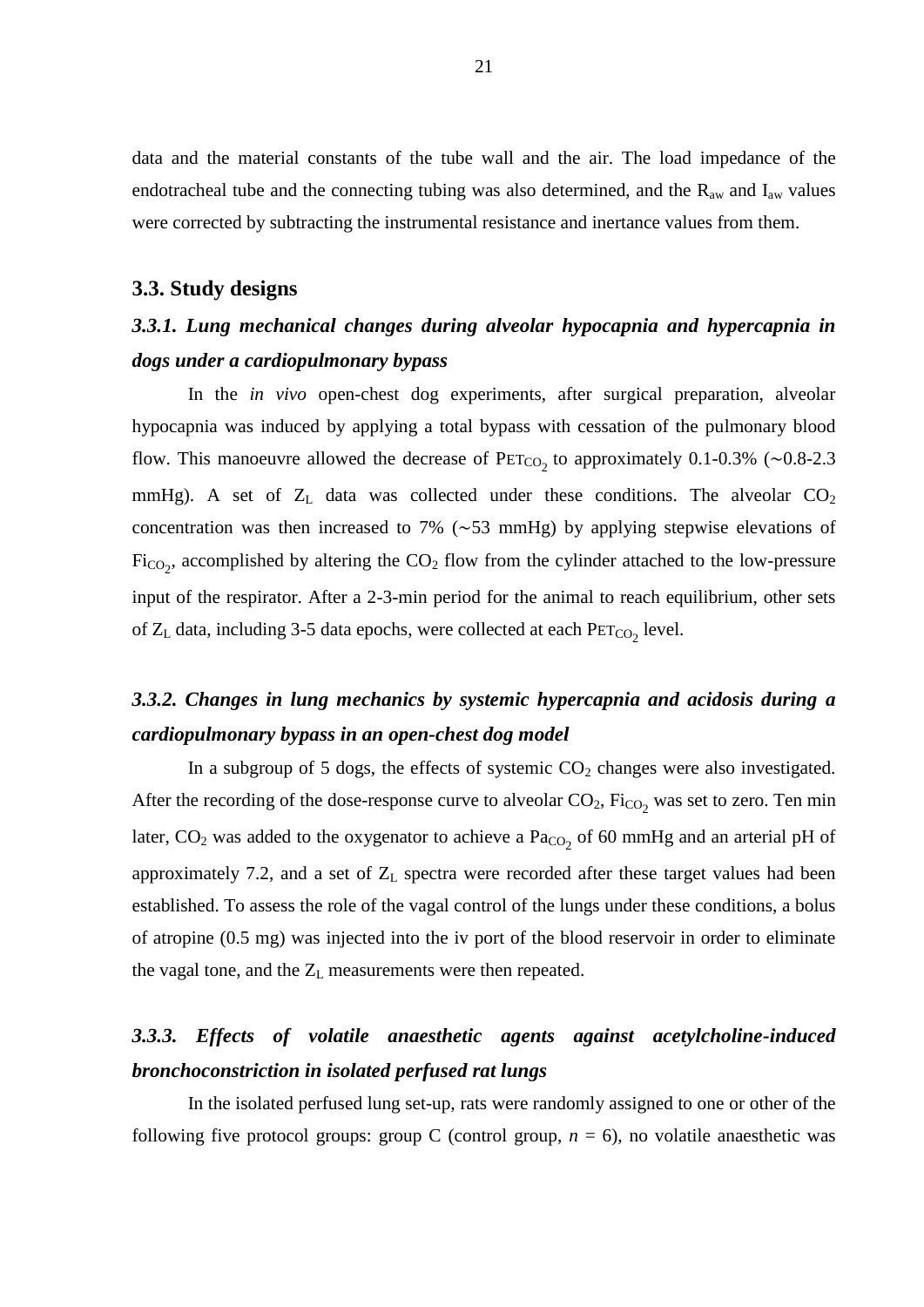administered; group H ( $n = 6$ ), halothane group; group I ( $n = 9$ ), isoflurane group; group S ( $n$ )  $= 6$ ), sevoflurane group; and group D ( $n = 8$ ), desflurane group. As illustrated in Figure 3, after the start of perfusion of the isolated rat lung, a period of 20-30 min was allowed for the pulmonary and haemodynamic variables to reach steady-state conditions and for the preparation to become isogravimetric. Before the administration of ACh, as constrictor agent, the lungs were hyperinflated by superimposing two inspiratory cycles to standardize the volume history. After 4-6 successive baseline  $Z_L$  recordings, the concentration of ACh in the blood container supporting the pulmonary artery was doubled from 100 to 200  $\mu$ g/kg, and  $Z_L$ was then recorded at 15-s.



*Figure 3. Schematic illustration of the experimental protocol employed in isolated perfused rat lungs. FOM: forced oscillatory measurements. C1 and C2: control conditions before the first and second ACh doses, respectively. ACh1: acetylcholine dose of 100 μg/kg; ACh2: acetylcholine dose of 200 μg/kg.*

When the end-tidal concentration of the volatile agent reached 1 MAC [1% for halothane, 1.4% for isoflurane, 2.4% for sevoflurane and 6.9% for desflurane] and stable haemodynamic conditions had been established,  $Z_L$  measurements were performed to obtain new baseline data, and the ACh challenge was repeated. The concentrations of  $O_2$ ,  $CO_2$  and the volatile agent were monitored throughout the study (Ultima<sup>TM</sup>, Datex/Instrumentarium).

#### **3.4. Statistical evaluations**

Scatters in parameters are expressed as SE values. The Kolmogorov-Smirnov test was used to test data for normality. One-way analysis of variance (ANOVA) was applied to compare the measured parameters between the independent protocol groups. Within the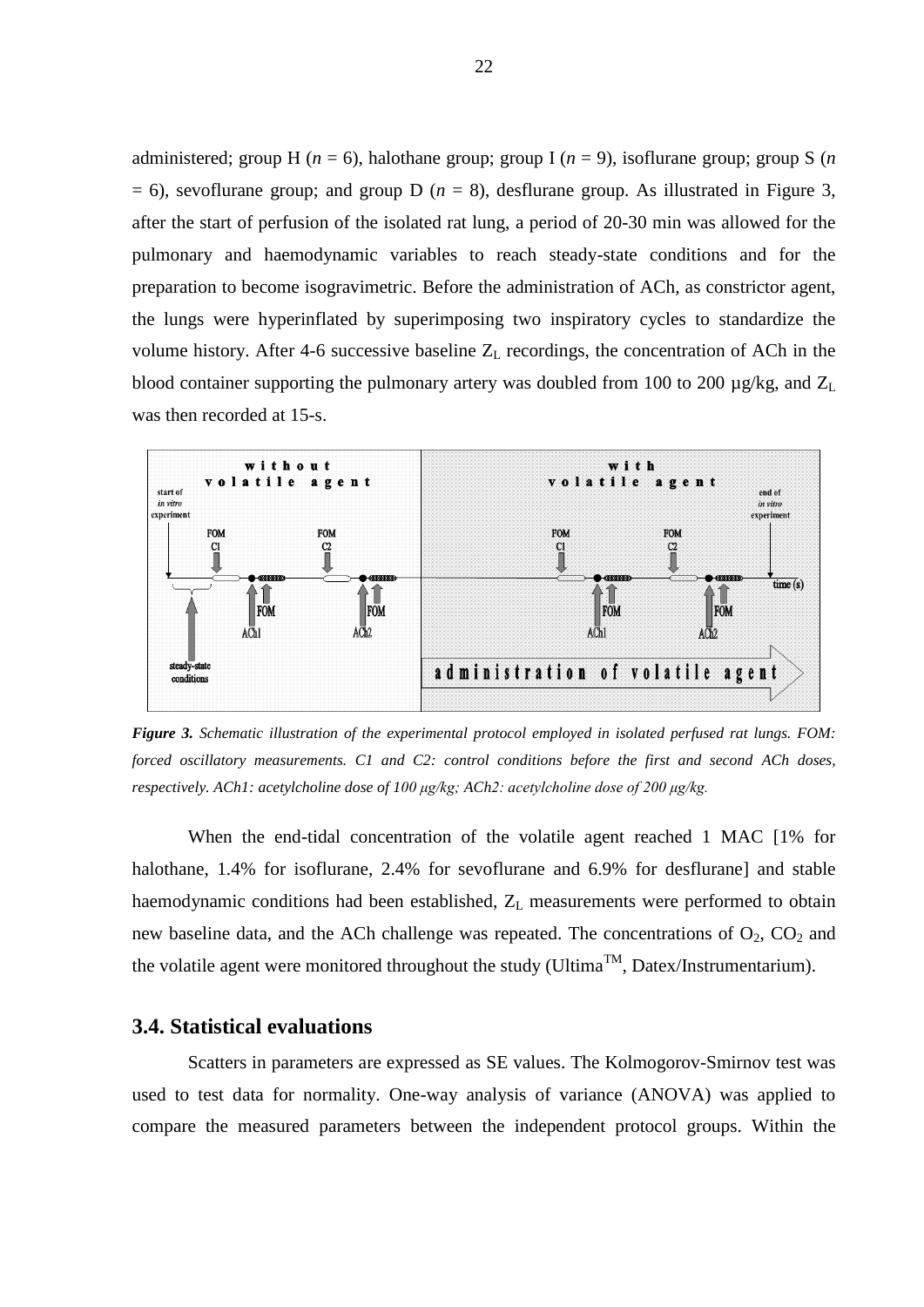protocol groups, repeated measures one-way ANOVA was performed to compare the relative changes in the measured parameters. The Student-Newman-Keuls multiple comparison procedure based on the means was applied to compare the data obtained in the different protocol groups and/or under the different conditions. Paired *t*-tests were applied to assess statistical significance under different conditions in the same groups. Statistical tests were performed with significance level set at  $p < 0.05$ .

### **4. Results**

#### **4.1. Alterations in lung mechanics by alveolar hypocapnia and hypercapnia**

Representative pulmonary impedance data obtained under normocapnia and alveolar hypocapnia are demonstrated in Figure 4. The impedance data show the characteristic frequency dependence, with a sharp decrease in the real part at low frequencies mirrored by a similar increase in the imaginary part. The real part reaches a plateau at higher frequencies representing Raw, while the imaginary part exhibits a fairly linear increase due to the inertive properties.



*Figure 4. Frequency dependence of pulmonary input impedance. Representative measurements of R<sup>L</sup> and X<sup>L</sup> as functions of frequency in open-chest dogs during CPB under normocapnia (circles) and during alveolar hypocapnia (squares). Lines denote model fits.*

The effects of  $Fi_{CO_2}$  on the airway and lung tissue mechanical parameters are demonstrated in Figure 5 for individual animals. A tendency to a decrease in  $R_{aw}$  is obvious at low Fi<sub>CO2</sub> levels (below  $\sim$ 2%), while G exhibits milder increases only in the presence of more severe hypocapnia (below  $\sim$ 1%). The changes in  $I_{aw}$  and H were rather variable, with some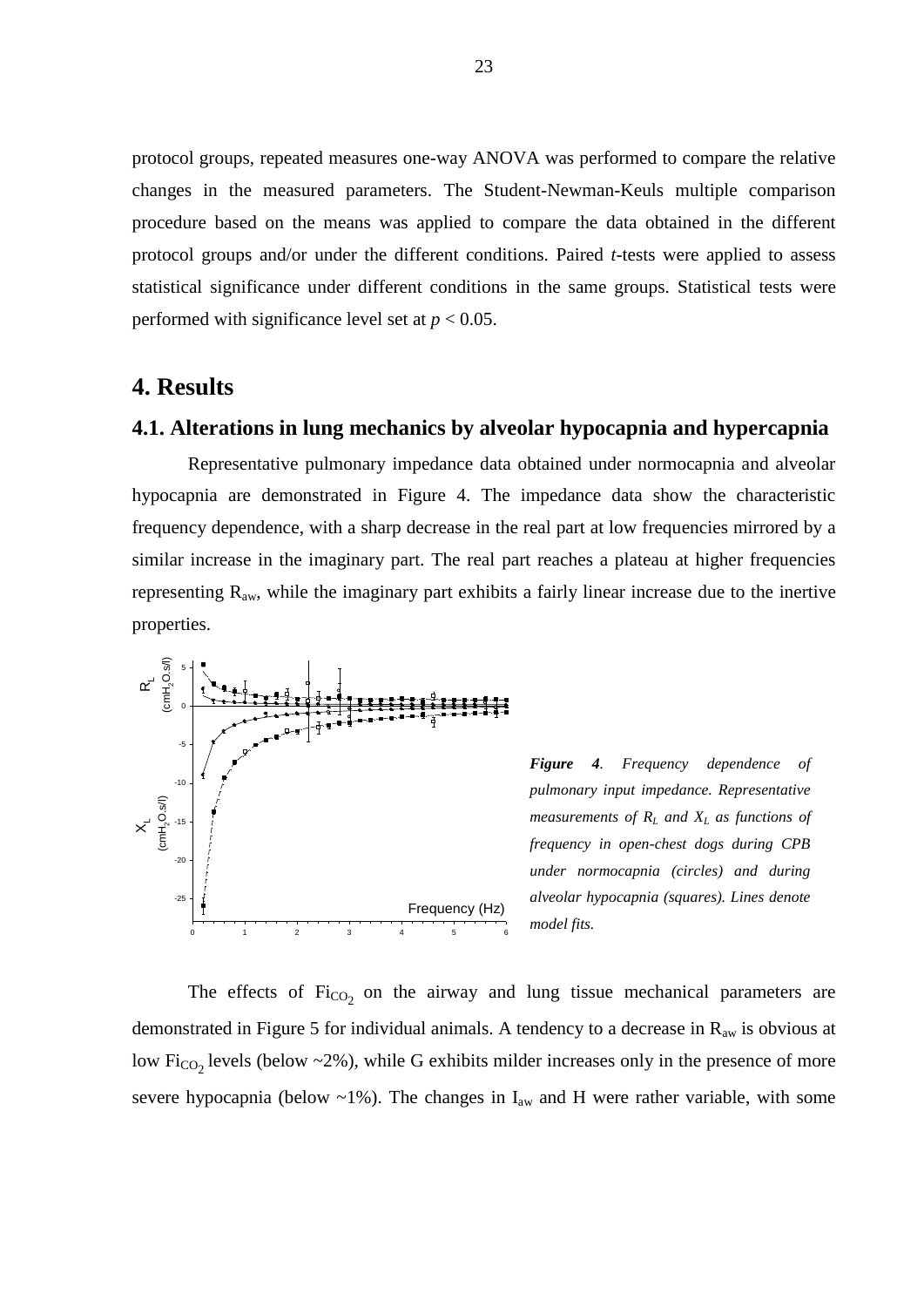animals exhibiting mild decreases, and others small increases with decreasing  $Fi_{CO_2}$ . Alveolar hypercapnia ( $Fi_{CO_2} > 6\%$ ) had no effect on any respiratory mechanical parameter.



*Figure* 5. The effects of Fi<sub>CO<sub>2</sub></sub> on the airway and lung tissue mechanical parameters of individual animals during *a CPB. Values were fitted to hyperbolas. Raw: airway resistance, Iaw: airway inertance, G: lung parenchymal damping, H: lung parenchymal elastance, FiCO2 : fraction of inspired carbon dioxide.*

For a precise statistical evaluation of the changes in the respiratory mechanics in response to the alterations of  $Fi_{CO_2}$  in the dogs *in vivo*, the values of the model parameters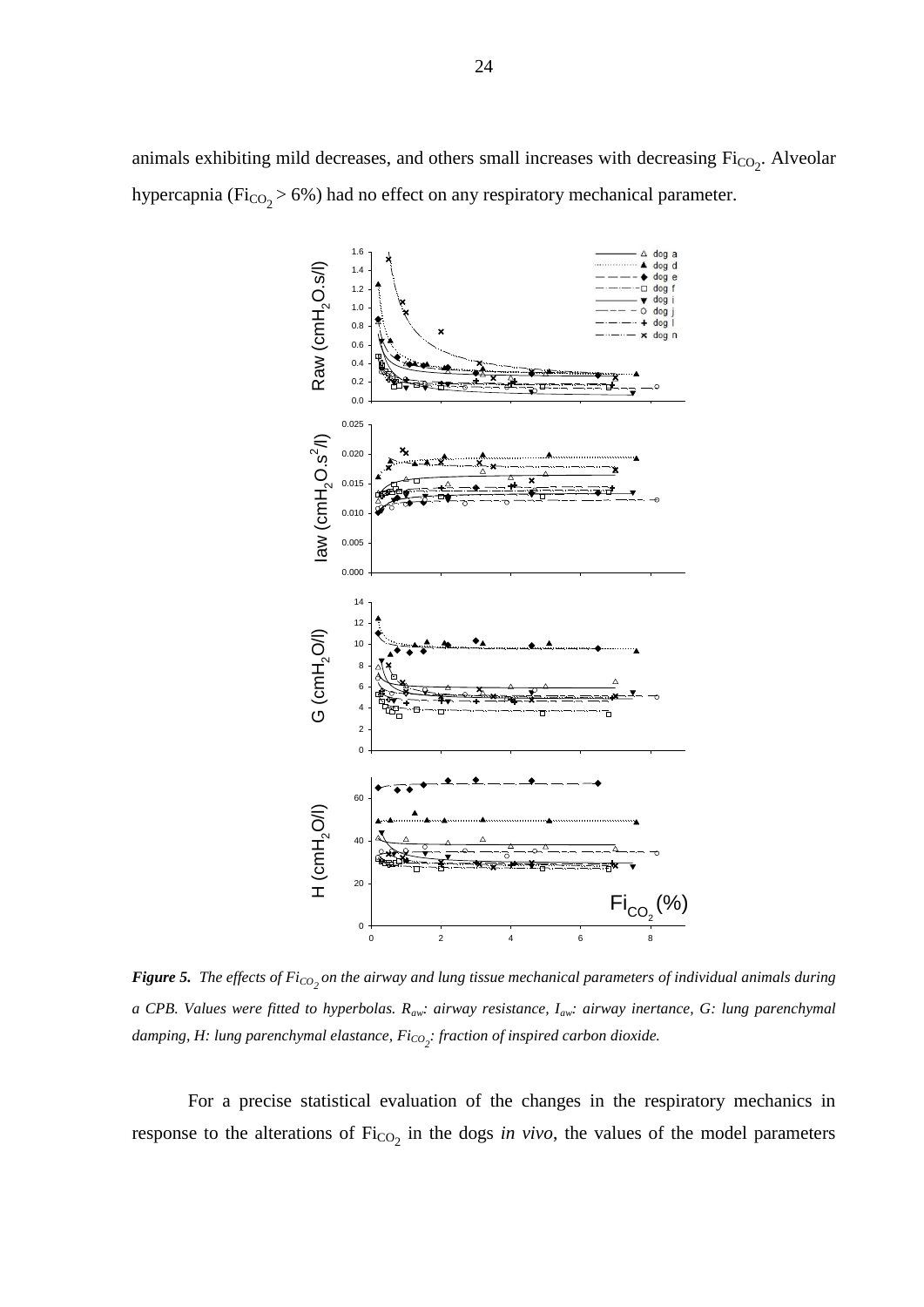were obtained at discrete  $Fi_{CO_2}$  levels of 0.2% (1.5 mmHg), 0.3% (2.3 mmHg), 0.5% (3.8 mmHg) and 1 - 7% (7.6 - 53 mmHg) by reading their interpolated values from fitted hyperbolas to Fi<sub>CO<sub>2</sub></sub> vs. R<sub>aw</sub>, I<sub>aw</sub>, G, H and η data in each individual animal. Figure 6 depicts the group means of these values for the airway and lung parenchymal mechanical parameters.



*Figure* 6. Group means  $\pm$  *SE* (n = 8) for the airway and lung parenchymal mechanical parameters at different *levels of FiCO2 . Raw: airway resistance; Iaw: airway inertance; G: lung parenchymal damping; H: lung parenchymal elastance; η: tissue hysteresivity; FiCO2 : fraction of inspired carbon dioxide. \*p < 0.05 vs. the values obtained under normocapnia (FiCO2 = 4%, 30.4 mmHg).*

This analysis revealed a markedly elevated  $R_{aw}$  (243.2  $\pm$  334.7%,  $p < 0.05$  vs. normocapnia defined as 5% or 38 mmHg) at  $Fi_{CO_2}$  levels  $< 1\%$  (7.6 mmHg), associated with a smaller decrease in  $I_{aw}$  (-17.2  $\pm$  25.0%,  $p < 0.05$ ) at lower  $Fi_{CO_2}$  levels. As regards the lung parenchymal parameters, G and η were moderately elevated  $(38.4 \pm 63\%$  and  $22.5 \pm 2.7\%$ , respectively;  $p < 0.05$  for both) at low  $Fi_{CO_2}$ , whereas no significant changes occurred in H  $(15.2 \pm 21.5\%)$ ; NS) throughout the study protocol. There were no detectable alterations in  $R_{aw}$ ,  $I_{aw}$ ,  $G$ ,  $H$  and  $\eta$  in the presence of alveolar hypercapnia.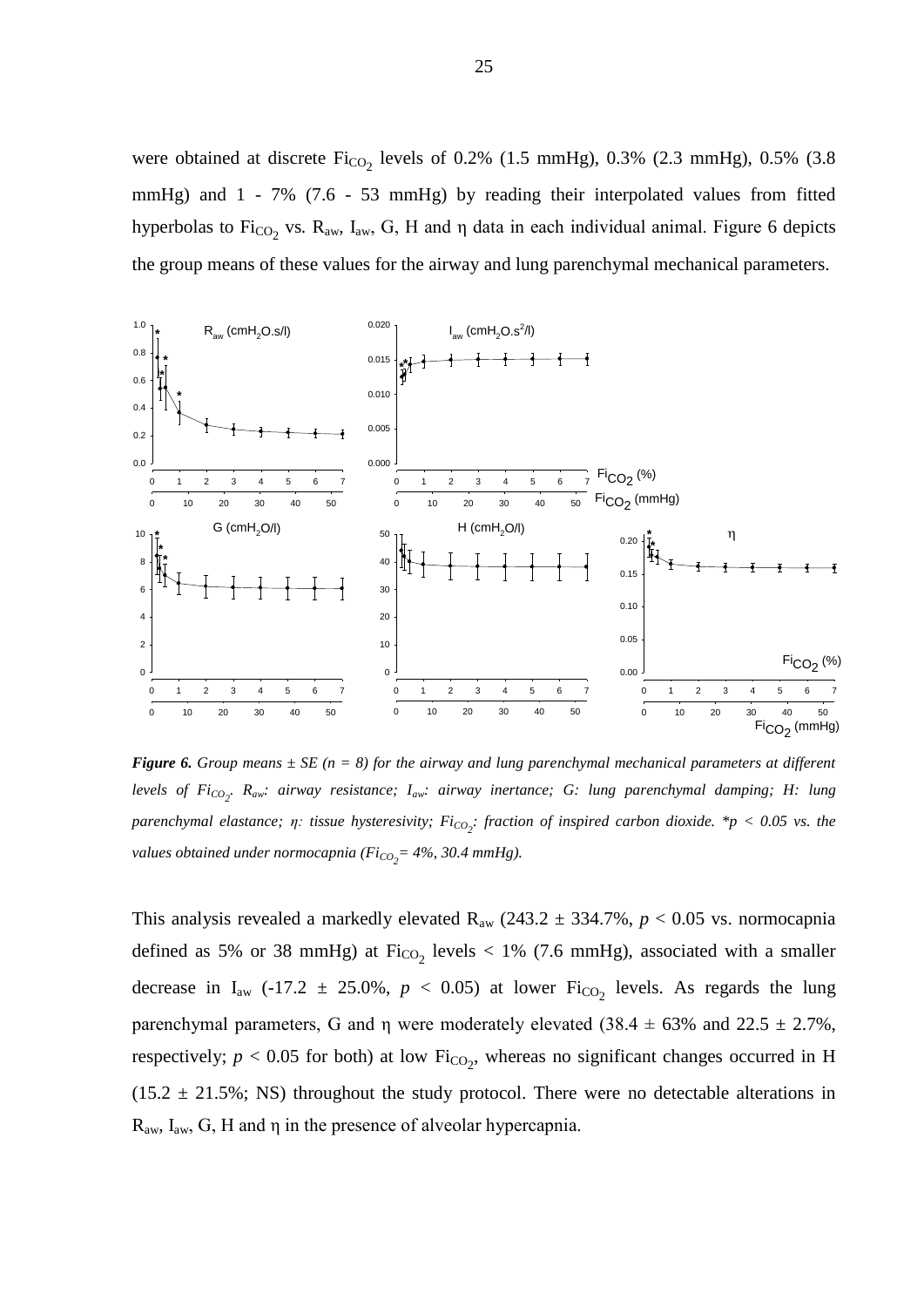# **4.2. Effects of systemic hypercapnia and acidosis on the mechanics of the pulmonary system**

The airway and lung tissue mechanical parameters determined before and after systemic acidosis, and the subsequent effects of atropine, are demonstrated in Figure 7 in the experiments performed on dogs *in vivo*. R<sub>aw</sub> and I<sub>aw</sub> were markedly and statistically significantly increased ( $p < 0.001$  for both) in the presence of systemic hypercapnia and acidosis. Further, the administration of atropine counteracted this rise in  $R_{aw}$  statistically significantly, whereas atropine had no effect on the elevated  $I_{aw}$ . Systemic acidosis induced mild, but statistically significant increases in G ( $p = 0.02$ ) and H ( $p < 0.001$ ), which were not affected by the administration of atropine.



*Figure 7. Airway and lung tissue mechanical parameters before and after systemic acidosis, and before and after administration of atropine, for the individual animals (n = 5, lines), and as group means*  $\pm$  *SE (symbols). Raw: airway resistance; Iaw: airway inertance; G: lung parenchymal damping; H: lung parenchymal elastance; η: tissue hysteresivity. \*p < 0.05 vs. the values obtained before acidosis, # p < 0.05 vs. pre- and post-atropine.*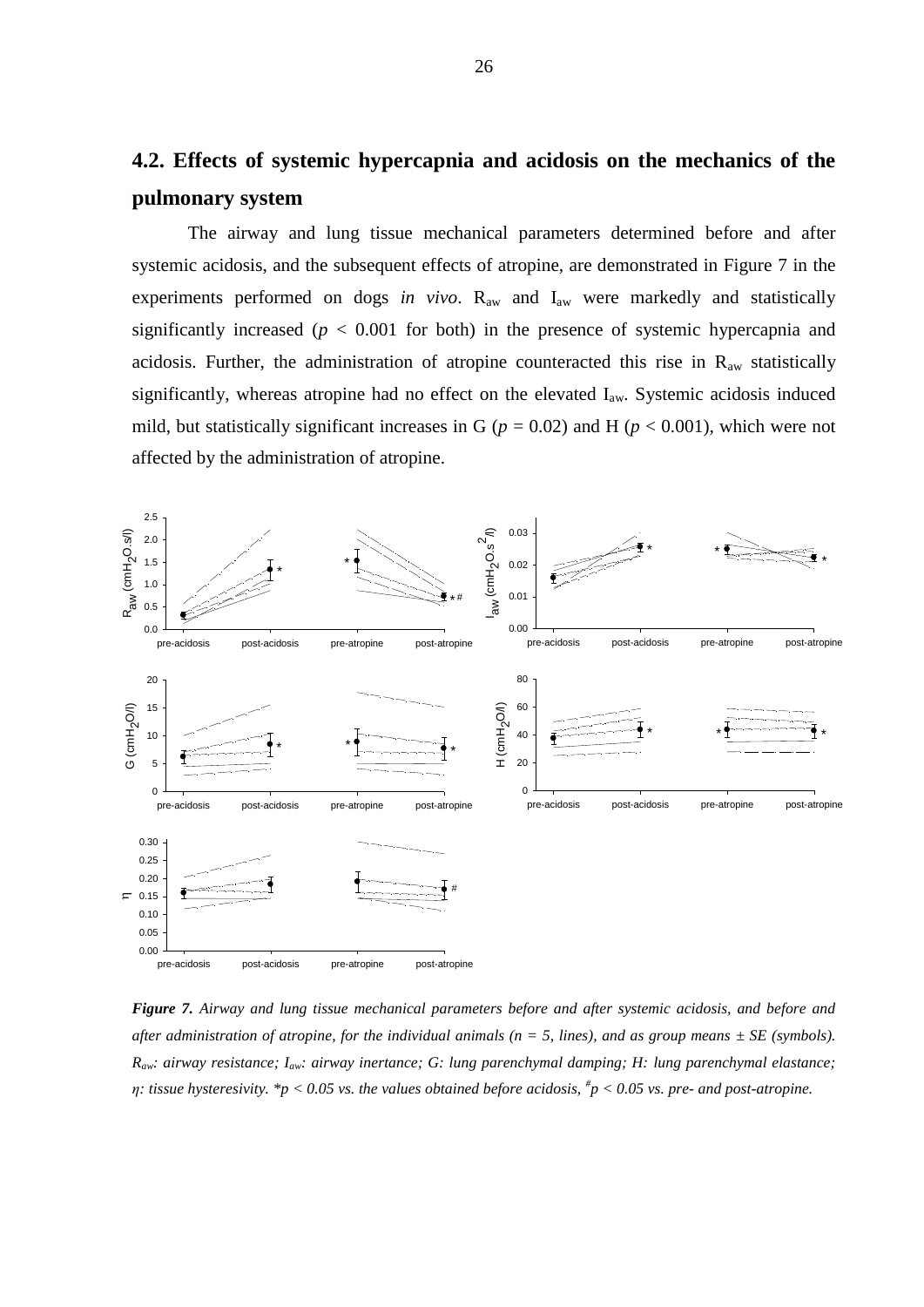# **4.3. Effects of volatile anaesthetic agents on the airway and pulmonary parenchymal mechanics**

Figure 8 shows the percentage changes in the basic airway and lung tissue mechanical parameters in all groups of isolated perfused rat lungs. The basic airway tone was markedly and statistically significantly decreased by desflurane (-31.2  $\pm$  3.8% change in R<sub>aw</sub>) and sevoflurane (-18.0  $\pm$  4.5% change in R<sub>aw</sub>) administration, whereas halothane and isoflurane did not have a statistically significant effect on R<sub>aw</sub>  $(-3.3 \pm 5.1\%$  and  $-8.6 \pm 2.4\%$ , respectively). I<sub>aw</sub> was significantly higher during the administration of desflurane, while the other volatile agents had no effect on this parameter. None of the volatile agents exerted a significant effect on the baseline levels of the parenchymal mechanical parameters G and H, and  $\eta$ .



*Figure* 8. Changes in the baseline values of airway resistance  $(R_{aw})$ , airway inertance  $(I_{aw})$ , tissue damping *coefficient (G), tissue elastance (H) and tissue hysteresivity (η) following volatile agent administration. Values (mean and SE) are represented as relative changes from the control condition. C: control group; D: desflurane group; H: halothane group; I: isoflurane group; S: sevoflurane group. \*p < 0.05 vs. the control group.*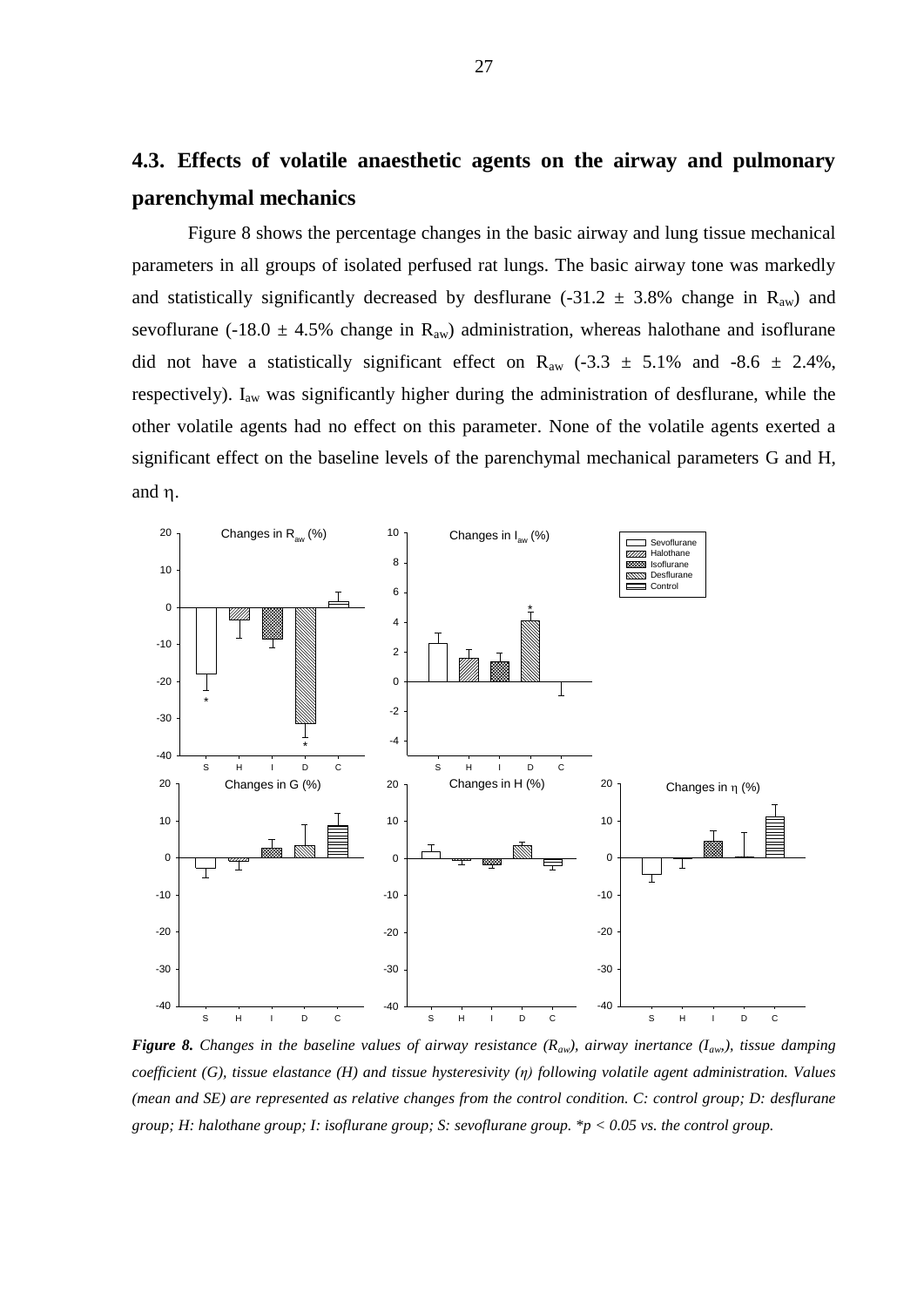# **4.4. Prevention of acetylcholine-induced changes in lung mechanics by volatile anaesthetic agents**

Figure 9 illustrates the results of airway and parenchymal mechanical parameters under the control conditions (C1 and C2) and following the administration of the two different concentrations of ACh. In all groups, ACh induced statistically significant increases in  $R_{aw}$ and G as compared with the control conditions. Further, comparison of the ACh-induced increases in  $R_{aw}$  in the protocol groups revealed that sevoflurane and desflurane markedly and significantly inhibited the ACh-induced bronchoconstriction. Desflurane displayed the strongest effect; sevoflurane afforded less, but still significant, protection; the protective potentials of isoflurane and halothane did not reach the level of statistical significance. With regard to the lung parenchymal parameters, the ACh-induced elevations in G were slightly attenuated by all of the volatile anaesthetics; these minor effects were not statistically significant. In agreement with previous findings following the iv administration of MCh *in*   $vivo^{72}$ , the values of H remained at the baseline level throughout the study protocol.



*Figure* 9. Parameters of resistance  $(R_{aw})$ , airway inertance  $(I_{aw})$ , tissue damping coefficient (G), tissue *elastance (H) and tissue hysteresivity (η) under baseline conditions (C1 and C2) and following the administration of two different concentrations of acetylcholine (ACh) (ACh1: acetylcholine dose of 100 µg/kg; ACh2: acetylcholine dose of 200 µg/kg) in all experimental groups. C: control group; D: desflurane group; H: halothane group; I: isoflurane group; S: sevoflurane group.\*p < 0.05 vs. the control group.*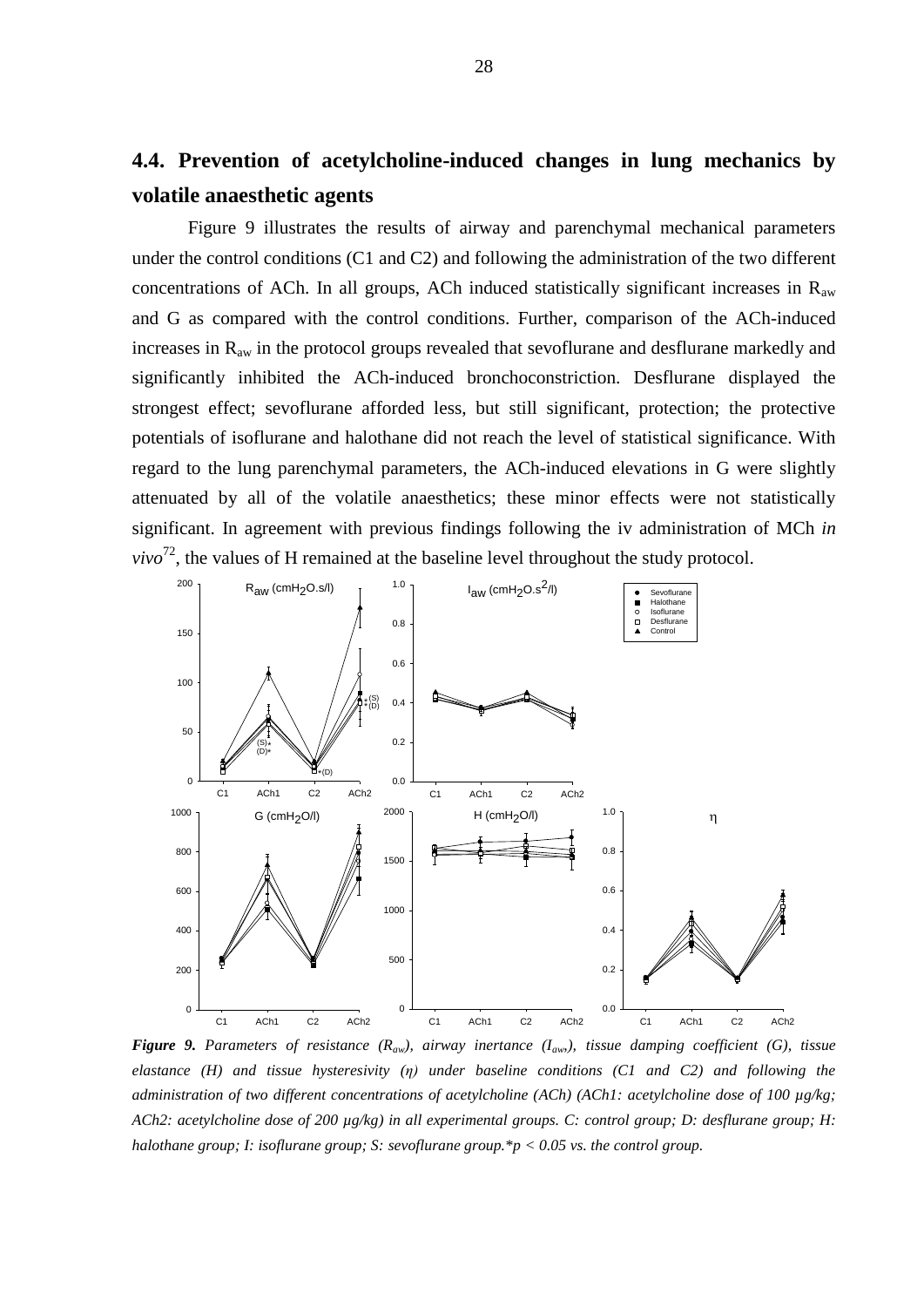To further characterize the effects of the volatile agents on the enhanced airway tone obtained at different doses of ACh administration, we calculated the ratio of the changes in the mechanical parameters in the presence of the volatile agent and in the absence of the volatile agent. These relationships, expressed as percentage differences between the conditions (i.e. with and without volatile agent) are outlined in Figures 10 and 11. Noteworthy and statistically significant degrees of inhibition of the ACh-induced bronchoconstriction were observed following sevoflurane, desflurane and isoflurane administration, whereas the effects of halothane were considerably smaller. The presence of the volatile agents did not have a significant effect on the ACh-induced changes in G and H.



*Figure* 10. Relative changes in airway resistance  $(R_{aw})$  and airway inertance  $(I_{aw})$  between the conditions (i.e. *with and without volatile anaesthetics) following the administration of two different concentrations of ACh (ACh1: acetylcholine dose of 100 μg/kg; ACh2: acetylcholine dose of 200 μg/kg) in all experimental groups. S: sevoflurane group; H: halothane group; I: isoflurane group; D: desflurane group; C: control group. Values (mean and SE) are represented as relative changes from the control condition. \*p < 0.05 vs. the control group.*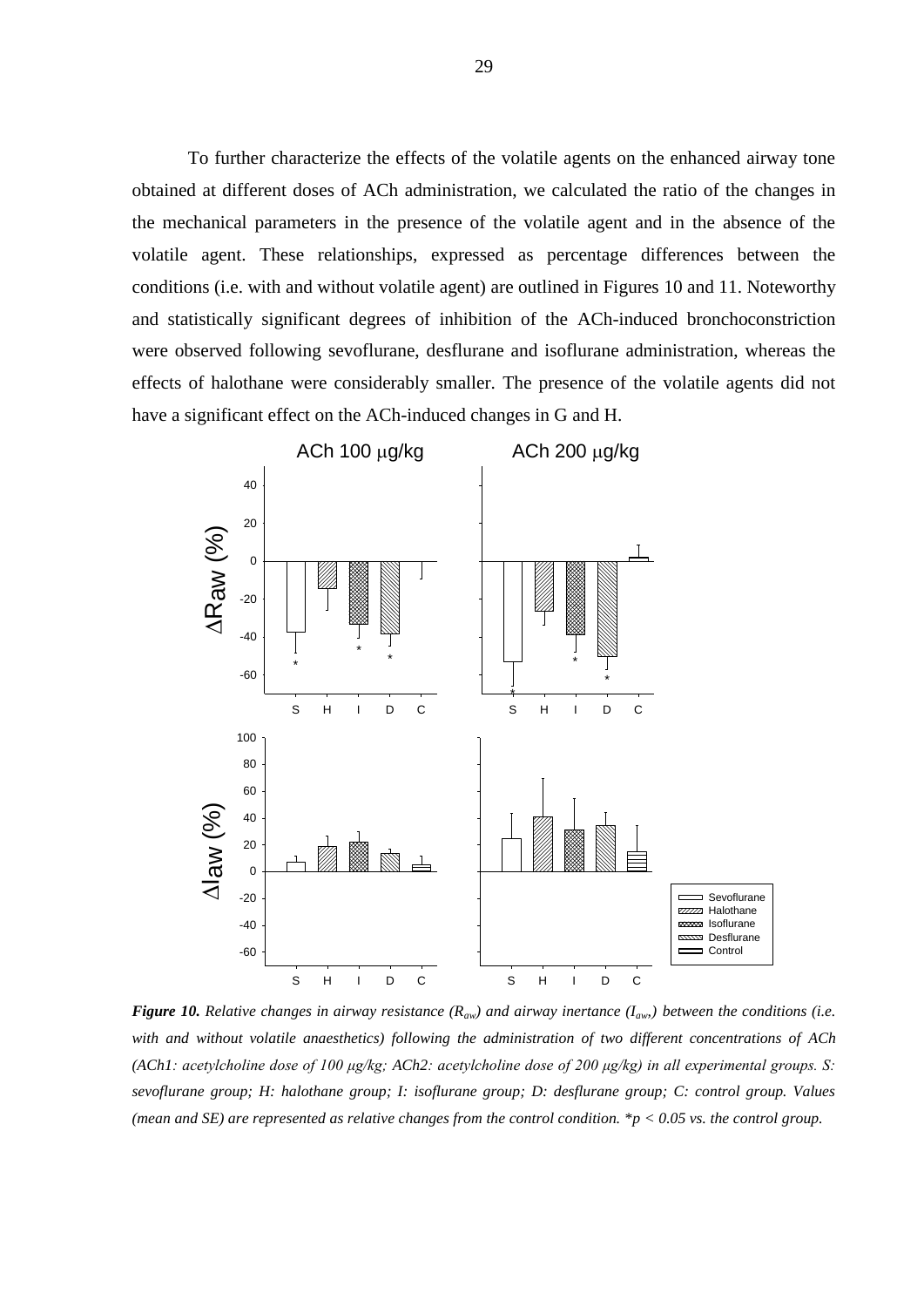

*Figure 11. Relative changes in tissue damping (G), tissue elastance (H) and tissue hysteresivity (η); between the conditions (i.e. with and without volatile anaesthetics) following the administration of two different concentrations of ACh (ACh1: acetylcholine dose of 100 μg/kg; ACh2: acetylcholine dose of 200 μg/kg) in all experimental groups. S: sevoflurane group; H: halothane group; I: isoflurane group; D: desflurane group; C: control group. Values (mean and SE) are represented as relative changes from the control condition. \*p < 0.05 vs. the control group.*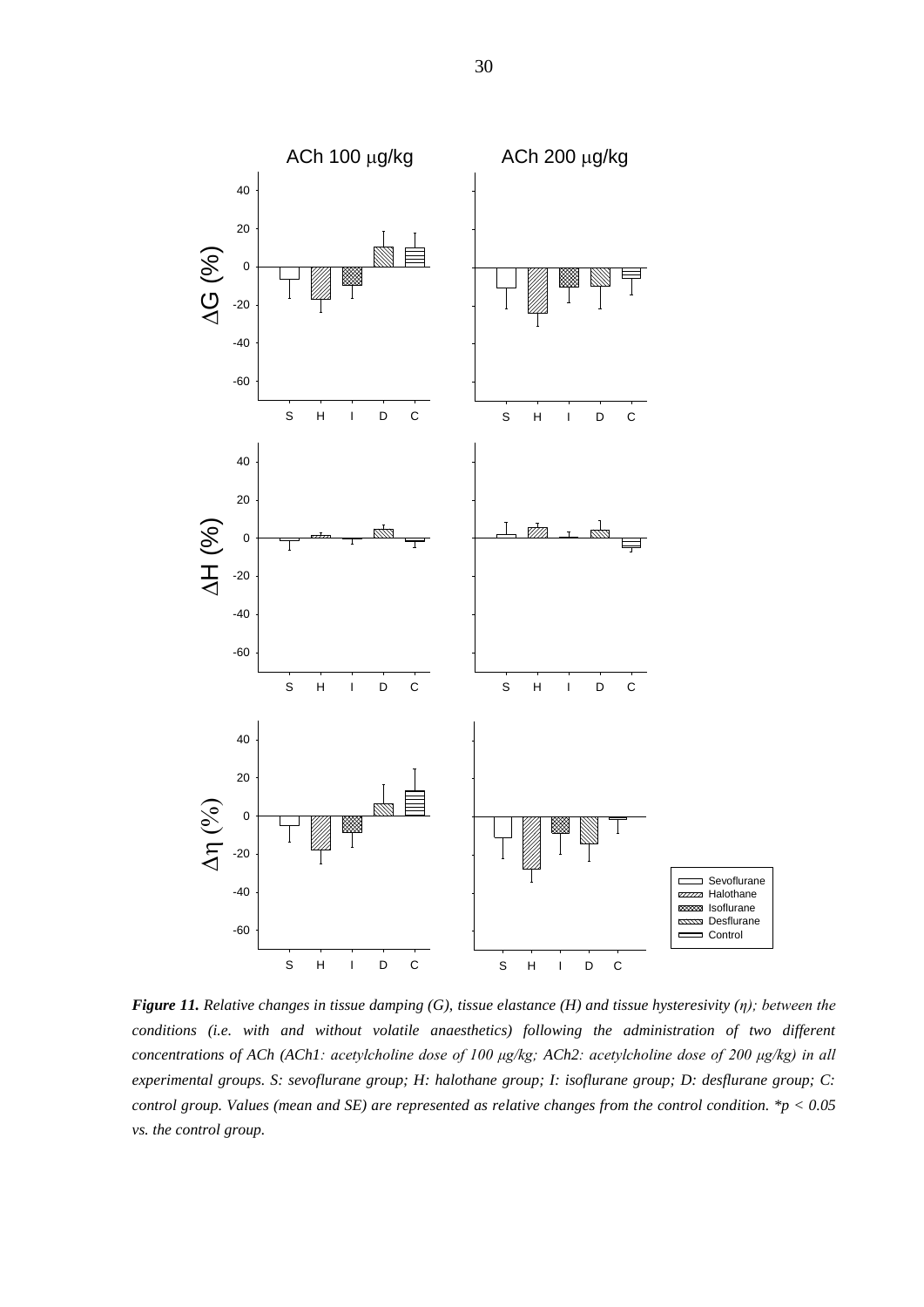### **5. Discussion**

Besides the neural, humoral mechanisms participating in the regulation of global lung ventilation, the experimental models included in the present thesis revealed that  $CO<sub>2</sub>$  plays an important role in altering regional lung ventilation, and volatile anaesthetics decrease the elevated smooth muscle tone of the airways. The results also demonstrated that alterations of the endogenous  $CO<sub>2</sub>$  level (intra-alveolar or systemic) or the presence of an exogenous gas, such as a volatile anaesthetic agent, have the potential to modulate the pulmonary mechanical properties.

The results of the studies included in the present thesis revealed that *a)* the different levels of intra-alveolar  $CO<sub>2</sub>$  and the induction of systemic hypercapnia and acidosis alter the lung mechanical parameters under *in vivo* conditions during a CPB, and *b)* shed light on the protective abilities of the currently used volatile agents against ACh-induced bronchoconstriction at an organ level under *ex vivo* conditions.

# **5.1. Effects of alveolar hypocapnia and hypercapnia on the pulmonary mechanics**

We investigated the alterations in the airway and lung parenchymal mechanical properties when different levels of  $CO<sub>2</sub>$  were maintained in the alveoli and in the systemic circulation. The application of extracorporeal circulation in the experimental design in openchest dogs allowed the manipulation of intra-alveolar  $CO<sub>2</sub>$  levels in a wide range to establish a dose-response curve. The current experiments revealed the potential of alveolar hypocapnia to increase the airway tone markedly, with minor alterations in the pulmonary tissue parameters. The dose-response curve of  $R_{aw}$  to  $CO_2$  revealed that, instead of a gradual increase in the bronchial tone, there was a sharp elevation in R<sub>aw</sub> at very low alveolar CO<sub>2</sub> levels ( $\leq$  1% or  $\leq$ 7.6 mmHg).

Our study was designed to characterize the effects of  $CO<sub>2</sub>$  through wide-ranging changes of its concentration in the alveolar gas or in the blood in the systemic circulation, while the neurohormonal control was maintained intact. Utilization of a CPB was ideal for these purposes, since this approach permits not only the investigation of severe alveolar hypocapnia, but also independent manipulation of the alveolar and systemic  $CO<sub>2</sub>$  levels.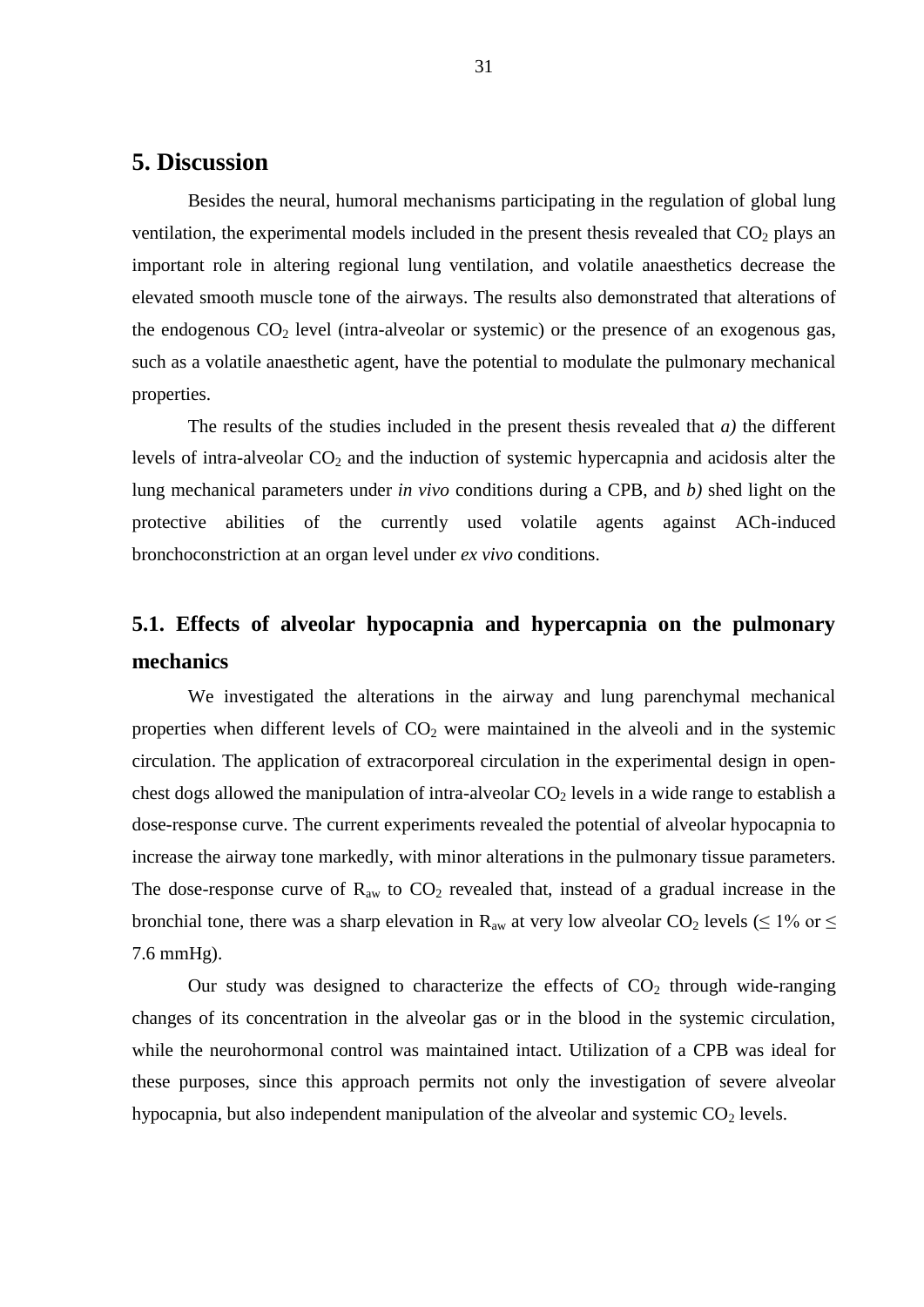While the airway parameters  $R_{aw}$  and  $I_{aw}$  determined in our observations during normocapnia agree well with those reported previously in open-chest dogs, the current lung tissue parameters G and H appear to be somewhat larger<sup>58,69</sup>. This discrepancy is most probably due to the lack of pulmonary circulation in the present experiments, which compromises the lung tissue mechanics via loss of the tethering effect exerted by the filled pulmonary capillaries<sup>73</sup>. However, this bias was independent of the alveolar or systemic  $CO<sub>2</sub>$ levels, and thus the main findings of the present study are not affected by this phenomenon.

A number of previous *in vivo* or *ex vivo* studies have revealed the constrictor response of the lungs to alveolar hypocapnia. The bronchoconstrictive effect of a moderately low airway CO<sub>2</sub> concentration on the airway smooth muscle has been well established under *in vivo* conditions by manipulating the ventilation pattern or by occluding the pulmonary artery in various experimental models<sup>14,28,30,74</sup>. Study of the influence of severe hypocapnia ( $< 0.3\%$ ) or  $<$  2.3 mmHg CO<sub>2</sub>), which is feasible only under *in vitro* conditions<sup>31,75,76</sup>, further confirmed the development of severe airway narrowing while extremely low alveolar  $CO<sub>2</sub>$  levels were maintained. Similarly to those earlier findings, our investigation demonstrated significant increases in  $R_{aw}$  in response to decreases of the level of alveolar  $CO_2$ . These changes were associated with small elevations in G and  $\eta$ , and mild decreases in  $I_{aw}$ . Since this pattern of change in the lung mechanical parameters was manifested during airway constriction with marked ventilation heterogeneities<sup>77</sup>, it may be concluded that alveolar hypocapnia exerts constrictions on both the central (leading to marked elevations in  $R_{aw}$ ) and the peripheral airways (leading to ventilation heterogeneities reflected by apparent increases in η and decreases in  $I_{aw}$ ).

The results relating to the effects of alveolar hypercapnia on the lung mechanics are more conflicting. Alveolar hypercapnia has been reported to elevate<sup>78-80</sup>, decrease<sup>31,81,82</sup>, or cause no changes<sup>29</sup> in the total lung resistance  $(R<sub>L</sub>)$ . The results of our study, obtained under well-controlled conditions, corroborate the latter earlier findings by demonstrating neutral effects of alveolar hypercapnia on the lung mechanics.

As far as we are aware, there has been only one previous *in vivo* study in which the changes in lung mechanical parameters were evaluated by measuring lung interrupter resistance ( $R_{int}$ ) during wide-ranging alterations in the level of intra-alveolar  $CO_2^{30}$ . Our observations indicating an increase in Raw correspond well with those obtained previously in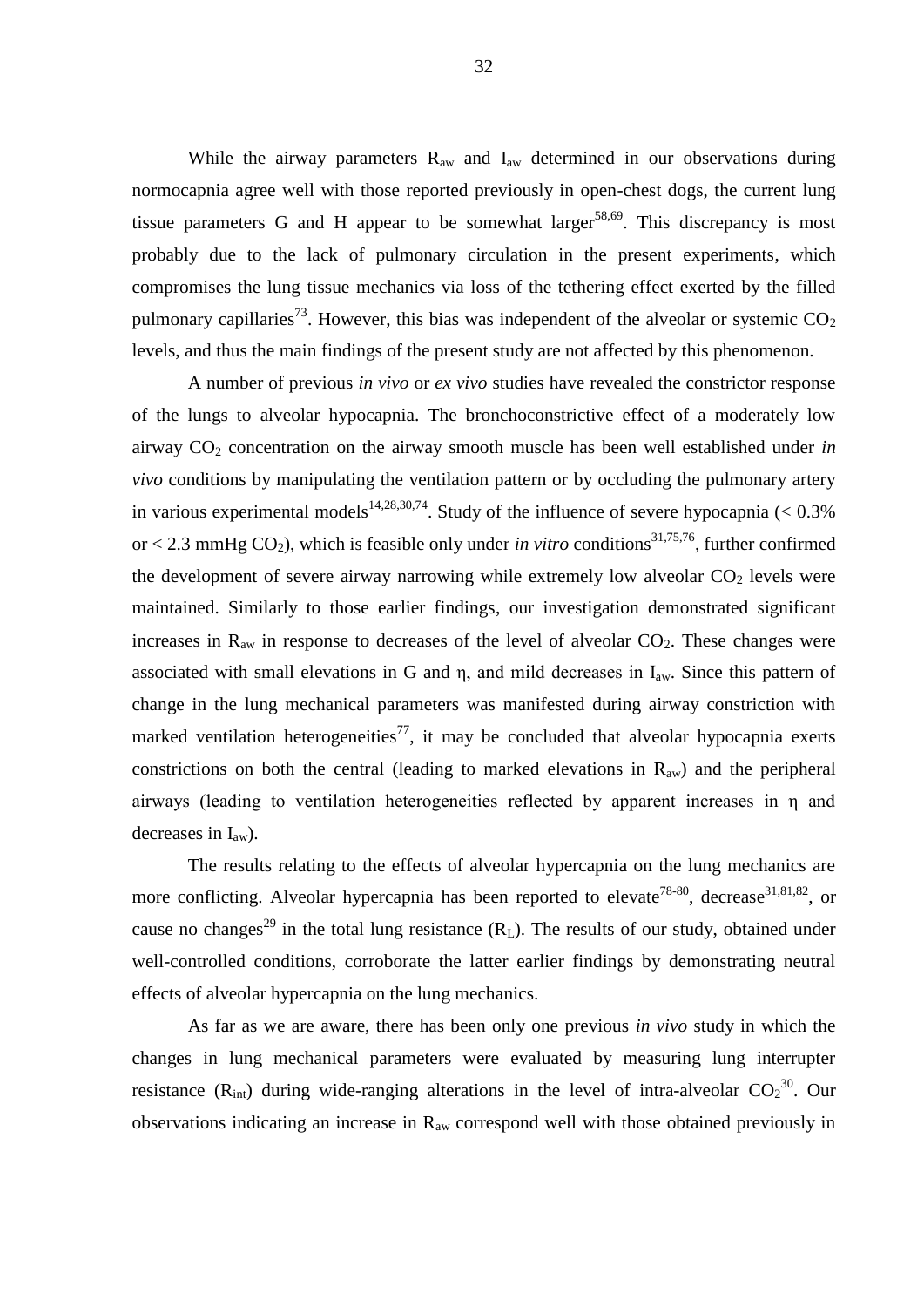the  $R_{int}$  range where the intra-alveolar and intra-arterial  $CO<sub>2</sub>$  overlap. Nevertheless, in consequence of the presence of a pulmonary circulation in the previous experiments, the minimum alveolar  $CO_2$  partial pressure attained was ∼20 mmHg (which corresponds to 2.6% in the present study). Thus, the noteworthy feature of the dose-response curve in  $R_{aw}$  to the altered intra-alveolar  $CO_2$ , the sharp increase in this parameter when  $Fi_{CO_2}$  decreased to 1% (7.6 mmHg), remained undetected in that previous study. This highly non-linear feature of the dose-response curve may be of importance in the mechanisms of adaptation of the lungs to altered conditions via regulation of the ventilation distribution.

Hyperventilation initiated regularly by the central nervous system to compensate hypoxaemia may reduce the intra-alveolar  $CO<sub>2</sub>$ , but this decrease cannot reach a concentration of  $\langle 2\% (15.2 \text{ mmHg})^{30}$ . Our data indicate no detectable bronchoconstriction under these conditions (Figure 6), which is a sensible physiological response as the lung function remains normal to maintain optimum gas exchange. Intra-alveolar  $CO<sub>2</sub>$  concentrations of < 1% (7.6) mmHg) can develop in lung regions with no or only a severely diminished pulmonary perfusion, such as those observed following pulmonary embolism. Acute blockade of pulmonary perfusion by pulmonary embolism (clots, gas, etc. embolism) results in increased alveolar dead space ventilation of the affected non-perfused pulmonary region. Our findings demonstrate that the pulmonary embolism and the subsequent local alveolar hypocapnia also result in the activation of a local reflex mechanism leading to the redirection of the alveolar ventilation from the non-perfused regions to the units with normal perfusion<sup>83</sup>. Such a regional bronchoconstriction that develops due to alveolar hypocapnia<sup>14,84-88</sup> is therefore a compensatory physiological response, which can decrease the mismatch between ventilation and perfusion. Thus, the acute pulmonary embolism can decrease not only the pulmonary capillary, but additionally the alveolar surface. On the other hand, this parallel decline in the pulmonary perfusion and ventilation can protect against hypoxaemia, but can be accompanied by an elevated systemic  $CO<sub>2</sub>$  level. Our findings further demonstrate that this systemic hypercapnia contributes to the localized bronchoconstriction in order to prevent the affected lung regions from "reopening", and hence to protect from the aggravation of the ventilationperfusion mismatch. This phenomenon may be regarded as a synergistic pathophysiological constrictor ability of the affected non-perfused airways initiated by the direct effects of the reduced intra-alveolar and the indirect effects of the elevated systemic  $CO<sub>2</sub>$  concentration.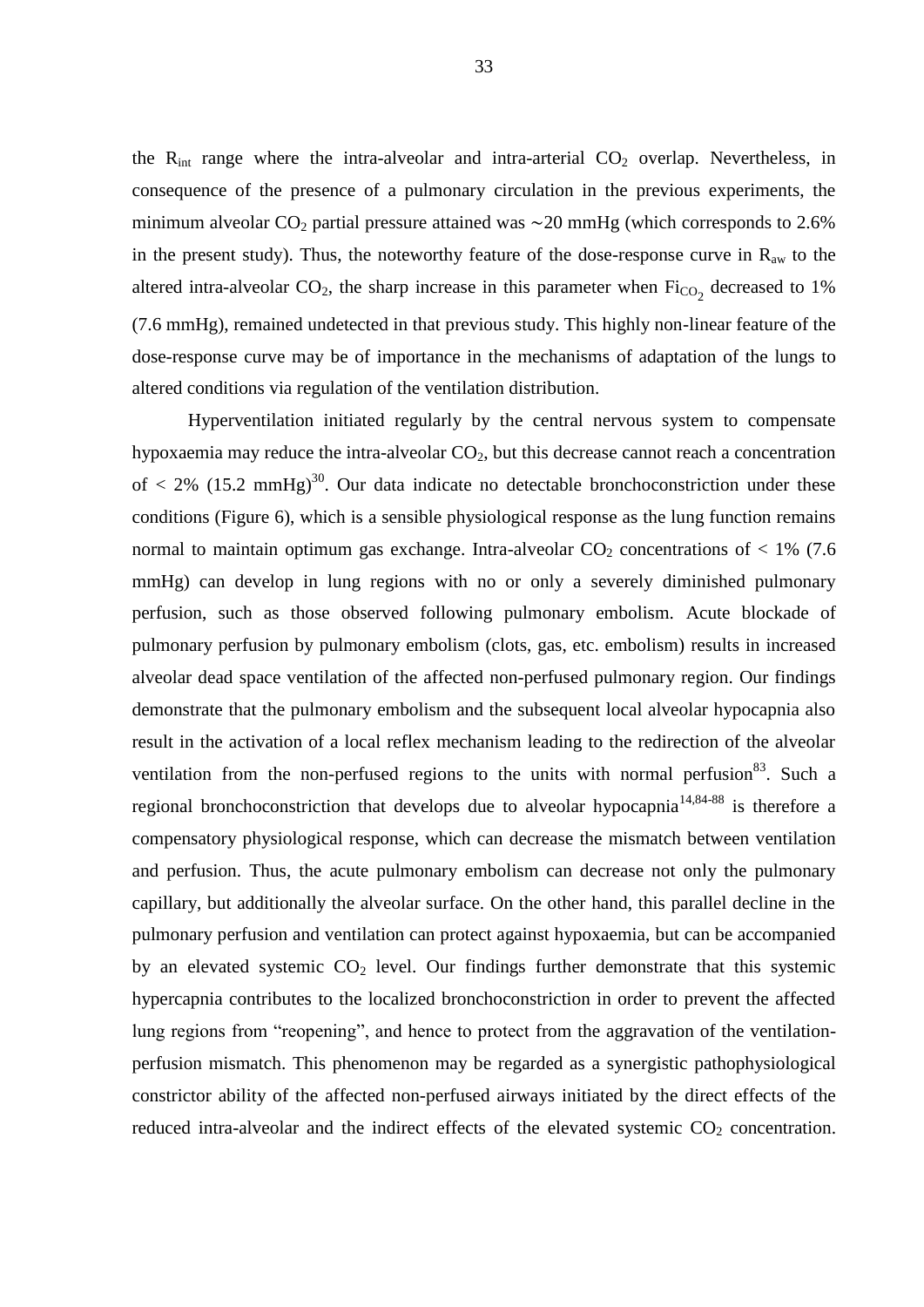This mechanism is expected to be most effective if it affects the small airways in the lung periphery. Indeed, the involvement of peripheral airways in hypocapnia-induced bronchoconstriction is substantiated by the proportionally greater increases in G than in H leading to elevations in η, a hallmark feature of the presence of heterogeneous peripheral airway constriction with the development of ventilation heterogeneities $43$ .

# **5.2. Changes in the mechanics of the pulmonary system during systemic hypercapnia and acidosis**

In contrast with the neutral effects of alveolar hypercapnia on the lung mechanics observed in dogs *in vivo*, hypercapnia induced in the systemic circulation generated significant elevations in both the resistive and inertive airway parameters and the parenchymal resistance and elastance values. The adverse changes in the airway mechanics under these conditions were inhibited by elimination of the vagal activity with atropine. However, vagal blockade with atropine did not reverse the deteriorated lung parenchymal mechanics in the presence of systemic hypercapnia and acidosis.

Systemic acidosis and hypercapnia with alveolar normocapnia can exist only in the presence of a bronchial circulation without pulmonary blood flow (as is the case during a CPB), for otherwise the elevated systemic  $CO<sub>2</sub>$  would consequently appear in the alveoli. Vice versa, the elevated  $\text{Fi}_{\text{CO}_2}$  during a CPB has no direct systemic effects, as the interrupted pulmonary circulation cannot transmit the  $CO<sub>2</sub>$  induced into the systemic circulation. We elevated  $PET_{CO_2}$  levels in order to minimize the time necessary to reach a new equilibrium. There were no obvious temporal changes in the lung mechanical parameters during the experiments, and sufficient time was allowed for the animals to reach equilibrium in the lungs and the systemic circulation after establishing each  $CO<sub>2</sub>$  level. Although the randomized order of the  $CO<sub>2</sub>$  levels would have decreased the potential temporal effects in the experiments, the increasing order of  $PET_{CO_2}$  was not likely to affect our findings significantly. While the bronchoprotecting potential of propofol might have blunted the constrictor effects of  $CO_2^{89}$ , our dose was much lower than that proved to be effective against MCh-induced bronchoconstriction.

In the present study, systemic acidosis via systemic hypercapnia was produced by supplying  $CO<sub>2</sub>$  into the extracorporeal circulation (into the oxygenator). An elevated level of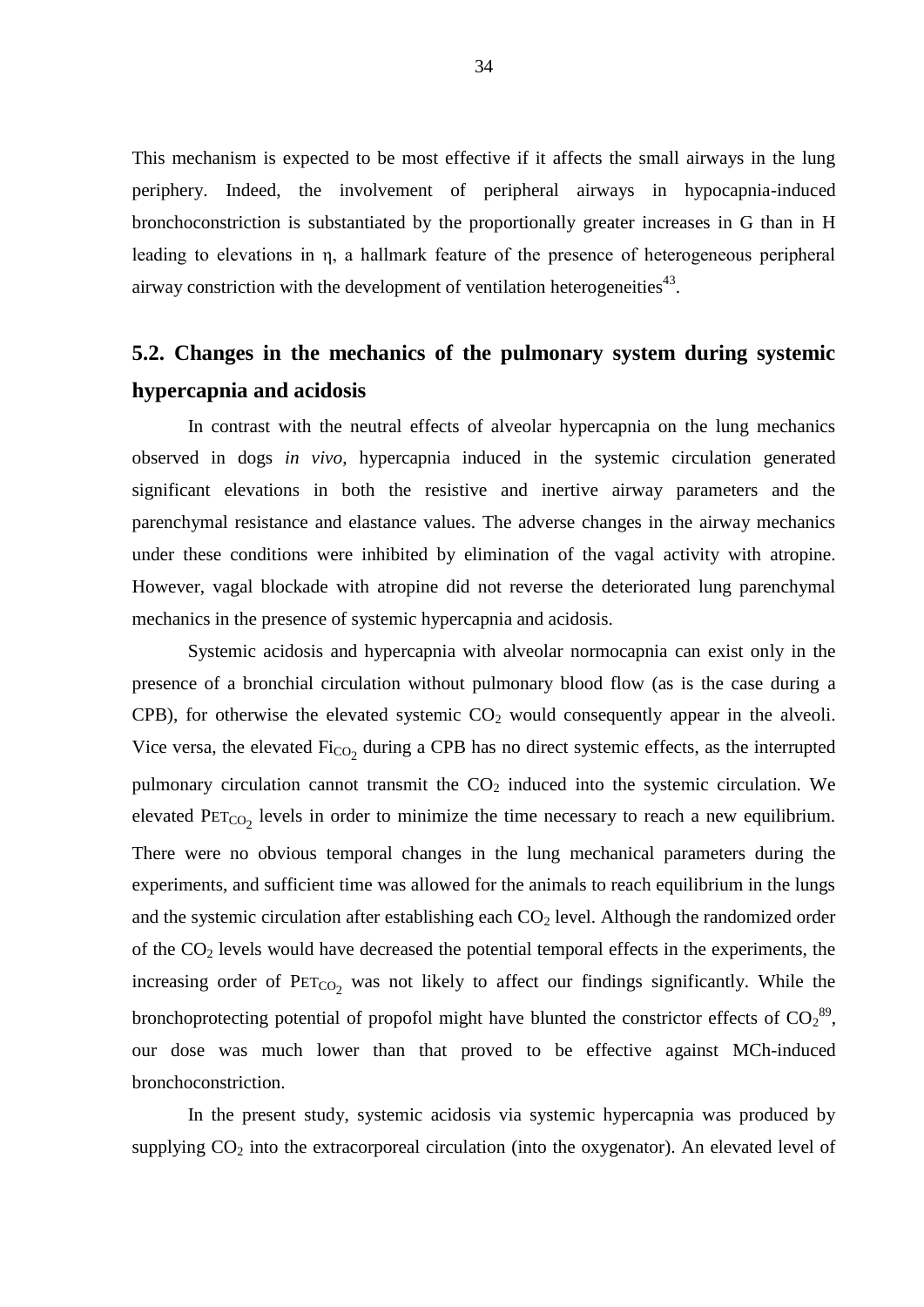systemic  $CO<sub>2</sub>$  may exert its pulmonary effects via direct and indirect pathways. As concerns the direct effects of excess systemic  $CO<sub>2</sub>$ , it most probably reaches the cells of the tracheobronchial tree in the terminal bronchioles, via the bronchial circulation, and then gains direct access to the proximal airway smooth muscle cells. Previous studies on denervated bronchi indicated a relaxation of the airway smooth muscle, suggesting the presence of direct  $CO<sub>2</sub>$ -mediated bronchodilatation<sup>78</sup>. This discrepancy suggests that, in our observations, the direct bronchodilation activity of  $CO<sub>2</sub>$  was overwhelmed by vagally controlled indirect effects of systemic hypercapnia. Indeed, unlike the conflicting results concerning the pulmonary effects of alveolar hypercapnia, there is a consensus in the literature on the bronchoconstrictor potential of systemic hypercapnia when the neural control of the lungs remains intact<sup>29,31,78,79</sup>. The inhibition of ACh release from the vagal efferent nerve endings on the airways by the administration of atropine almost fully reversed the increases in  $R_{aw}$ , while the elevations in the lung tissue parameters were essentially unaffected. This points to a more pronounced role of the vagus nerve in regulating the central airways following systemic  $CO<sub>2</sub>$  changes, which accords well with earlier results demonstrating the primary site of vagal control in the central conducting airways<sup>90</sup>.

# **5.3. Effects of volatile anaesthetic agents on the mechanical properties of the lung**

Bronchospasm is a potential complication in any patient undergoing general anaesthesia. Tracheal intubation or any other manipulation in the airways, e.g. a suction manoeuvre, may induce severe bronchoconstriction in patients with asthma or chronic obstructive pulmonary disease. Administration of volatile anaesthetics prior to physical airway stimulation may be valuable in patients with airway susceptibilities.

A number of previous *in vivo* experimental or clinical studies have described the influence of the commonly used volatile anaesthetics on the bronchial smooth muscle tone. Conflicting data have been reported concerning the ability of desflurane to affect the airway tone. Most of the clinical studies have indicated a high incidence of airway irritation during the administration of desflurane (coughing, breath-holding, excessive secretion and laryngospasm)<sup>91,92</sup> and a similar potency was observed under experimental conditions<sup>42</sup>. In contrast, in a few clinical<sup>93</sup> and experimental studies<sup>94</sup>, desflurane exhibited a marked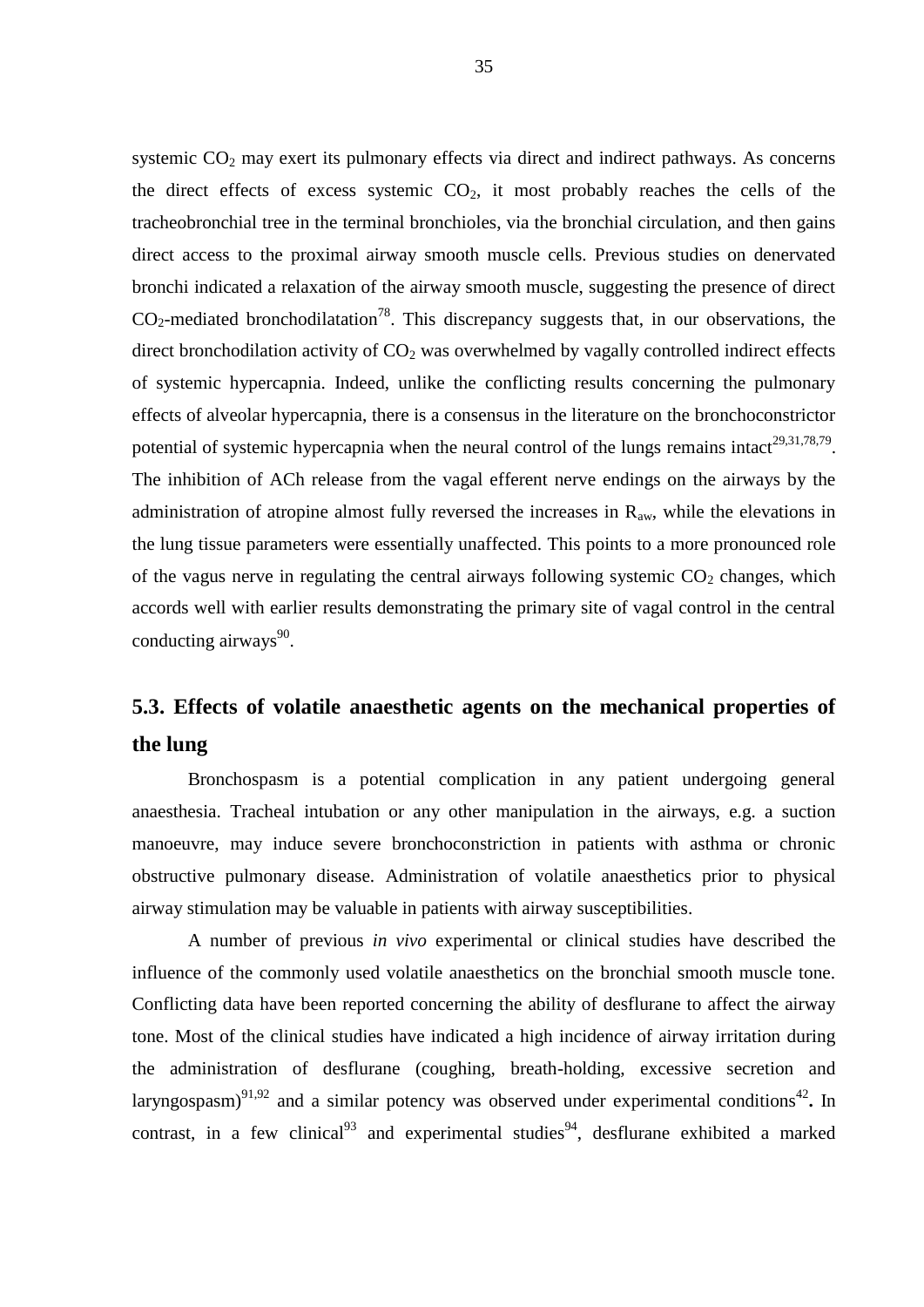bronchodilator potential. The reasons for these controversial findings have not been fully elucidated. It is noteworthy, however, that *in vitro* studies have consistently demonstrated the bronchodilator effect of desflurane<sup>95-99</sup>, as for other volatile anaesthetics<sup>95-101</sup>. Analogously to our findings, desflurane and sevoflurane have been shown to exert more potent bronchodilatator effects than those of halothane in isolated airway smooth muscles<sup>95,99</sup> and in isolated tracheal rings<sup>98</sup>. In contrast, other *ex vivo* studies have indicated that halothane has a greater relaxing effect on the airway smooth muscle than sevoflurane, isoflurane or desflurane<sup>96</sup>. Although the reasons for these conflicting results are not totally clear, all of these previous *in vitro* studies consistently demonstrated the bronchodilator potential of desflurane.

The relaxation properties of the volatile anaesthetic agents applied commonly in clinical practice were compared in our study in an isolated perfused rat lung model. This experimental setting, combined with a low-frequency forced oscillation technique, allows a separate assessment of the airway and parenchymal mechanics in the absence of neural control of the lungs and without the confounding influence of the alterations in pulmonary haemodynamics induced by bronchoactive drug administration. The current experiments revealed the potential of desflurane and sevoflurane to decrease the basal airway tone, whereas isoflurane and halothane were ineffective in this regard.

Many previous studies have focused on the cellular mechanisms of action of volatile anaesthetics on airway smooth muscle cell cultures<sup> $44,45$ </sup> or isolated tracheal and/or bronchial rings<sup>95-100</sup>. The structural integrity of the lungs has been lost in such investigations, which makes it difficult to extrapolate these findings to an organ level. The results obtained under *in vivo* experimental conditions, on the other hand, are influenced by numerous confounding effects of systemic hormonal and neurogenic origin. The isolated *ex vivo* rat lung model applied in the present study offers ideal conditions under which to investigate the effects of volatile anaesthetics on the airway tone under baseline conditions and in the presence of airway constriction at an organ level. Furthermore, excised lungs are an ideal model on which to investigate the direct effects of bronchoactive agonists in the absence of reflex mechanisms involving neural pathways and without the biasing effects of acutely released humoral mediators. This setting permits the maintenance of stable haemodynamic conditions, and also a separate assessment of the changes in the airway and parenchymal mechanics.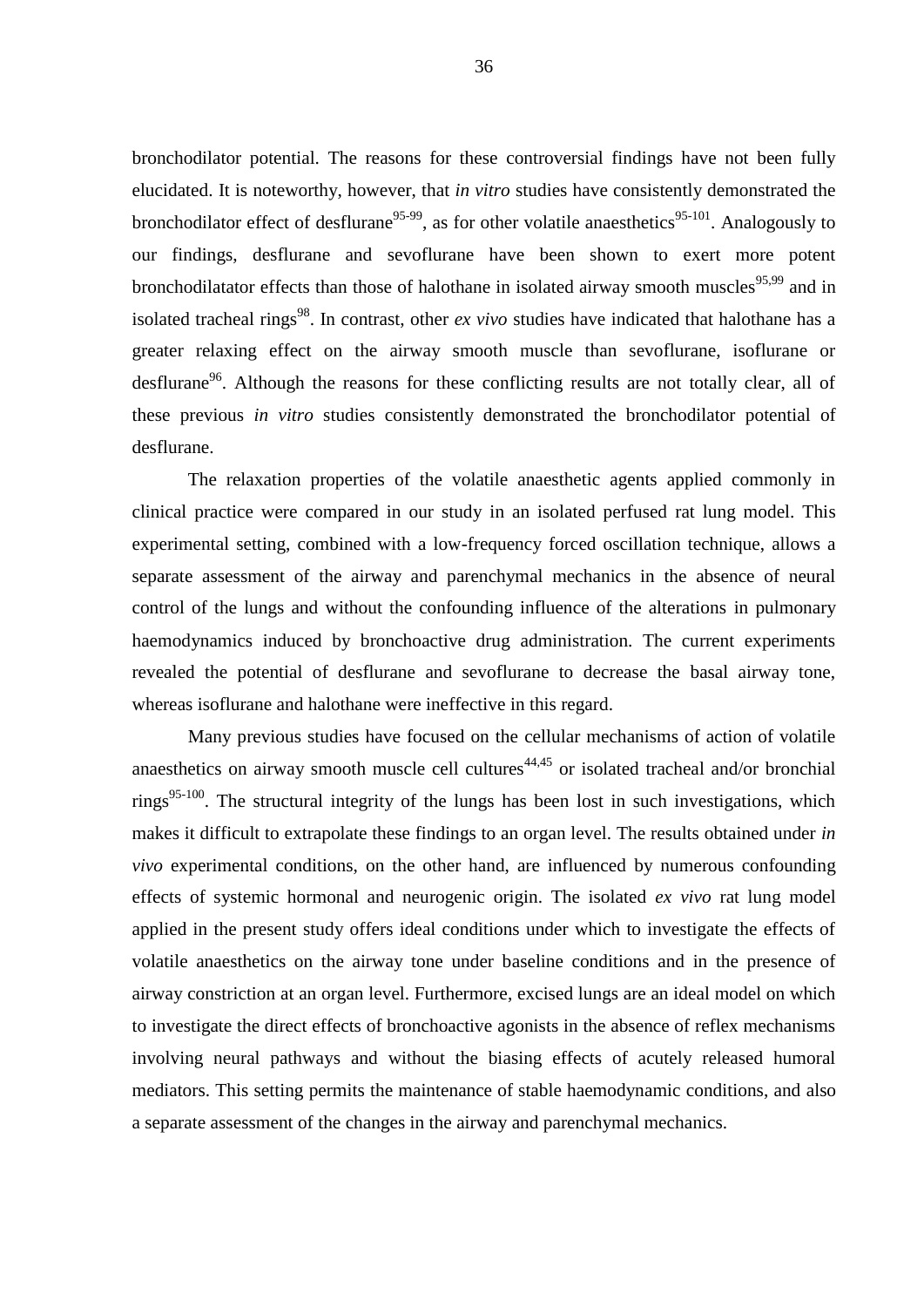# **5.4. Protective potential of volatile anaesthetic agents against acetylcholineinduced bronchoconstriction**

An important feature of the present study is the administration of the constrictor agent into the pulmonary circulation. No previous studies have characterized the changes in the airway and the lung parenchymal properties in small laboratory animals when the contractile agonist is administered via the pulmonary circulation. This route of the bronchoconstrictor agonist supplies the lung periphery, and it therefore offers a possibility to challenge the terminal airways and the alveolar contractile apparatus. The absence of systemic circulation in the isolated lung model applied in the present experimental setting avoids challenging the large conducting airways. This model resembles a human transplanted lung with no bronchial circulation and innervation exposed to a constrictor challenge via the circulation.

Many of the procedures used in anaesthetic practice may involve direct stimulation of the muscarinic receptors (via mechanical stimulation of the airways, i.e. tracheal intubation, bronchoscopy or bronchial suction), resulting in cholinergic-mediated bronchospasm. As ACh acts as a physiological ligand on the muscarinic receptors, adverse changes in lung function were induced by generating a spastic condition following stimulation of the muscarinic receptors.

As most previous studies applied global parameters to express the lung responses to volatile anaesthetic agents<sup>101-105</sup>, the relative contributions of the airways and the lung parenchyma to the lung response to ACh-induced bronchospasm cannot be distinguished. In the present study, the low-frequency forced oscillatory technique and the model-based evaluation of the impedance data were applied to separate the airway and the lung parenchymal mechanical properties. This technique has been validated $<sup>77</sup>$  and used</sup> successfully in small rodents<sup>73,94</sup> and in isolated perfused rat lungs<sup>70,73</sup>, and has been shown to furnish selective parameters for the airway and parenchymal mechanics and to allow reliable quantification of the changes in these compartments. The airway and parenchmyal mechanical parameters under baseline conditions are in excellent agreement with those obtained previously $70,73$ .

In the present study, all of the currently used volatile agents exerted a marked protective effect against bronchoconstriction in the presence of an increased airway tone induced by the administration of ACh into the pulmonary circulation. The efficacy of this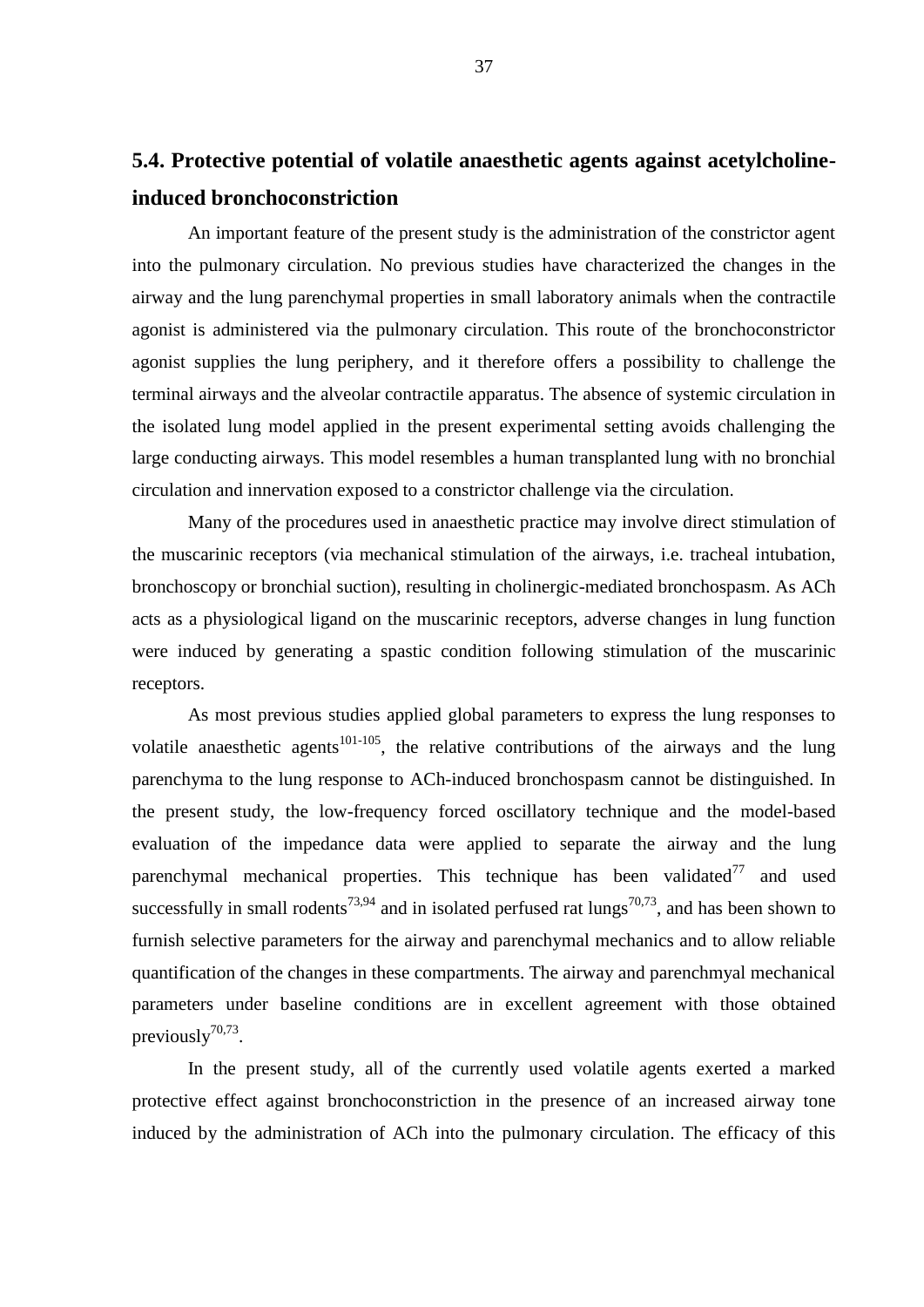bronchoprotective potential of the volatile agents was not affected by the magnitude of the constrictor stimuli. The ACh-induced increases in the lung tissue parameter related to parenchymal damping were not prevented by any of the volatile anaesthetics applied in the current investigations.

The observations of our study confirm the marked protective properties of desflurane against the airway constriction induced by cholinergic stimulation of the muscarinic receptors. Our finding that desflurane prevents ACh-induced bronchoconstriction may suggest that the humoral or neural pathways present *in vivo* are responsible for the lower protective potential of desflurane against airway constriction.

The results obtained in our study demonstrate that ACh induced marked increases in  $R_{aw}$  and G, but with no significant effects on H. This pattern of change in the lung mechanical parameters indicates that ACh induces heterogeneous airway constriction with marked ventilation heterogeneities, this phenomenon giving rise to changes in G rather than altered intrinsic parenchymal mechanics<sup>77</sup>. We observed the potential of these volatile anaesthetics to prevent increases in  $R_{aw}$ , while they were all ineffective in inhibiting the ACh-induced increases in G. The inability of the volatile agents to prevent the increases in G is in contrast with previous findings *in vivo*<sup>94,103</sup>. The fundamental difference in the site of action of the cholinergic stimulation may explain this controversy. While the muscarinic receptors are stimulated in the whole lung during intravenous challenges under *in vivo* conditions, ACh administered into the pulmonary circulation in isolated perfused lungs reaches primarily the receptors located in the lung periphery, leading to a heterogeneous constriction of more distal airways. Under these conditions, the volatile agents are able to prevent the overall airway constriction, while the stability of G indicates that they are not effective in reducing the ventilation heterogeneities.

### **6. Summary and Conclusions**

The studies included in the present thesis focused on achieving a better understanding of the pulmonary effects of the different levels of intra-alveolar and systemic  $CO<sub>2</sub>$  and common volatile anaesthetic agents under various conditions that occur during routine anaesthetic practice. The mechanical properties of the lungs were partitioned into airway and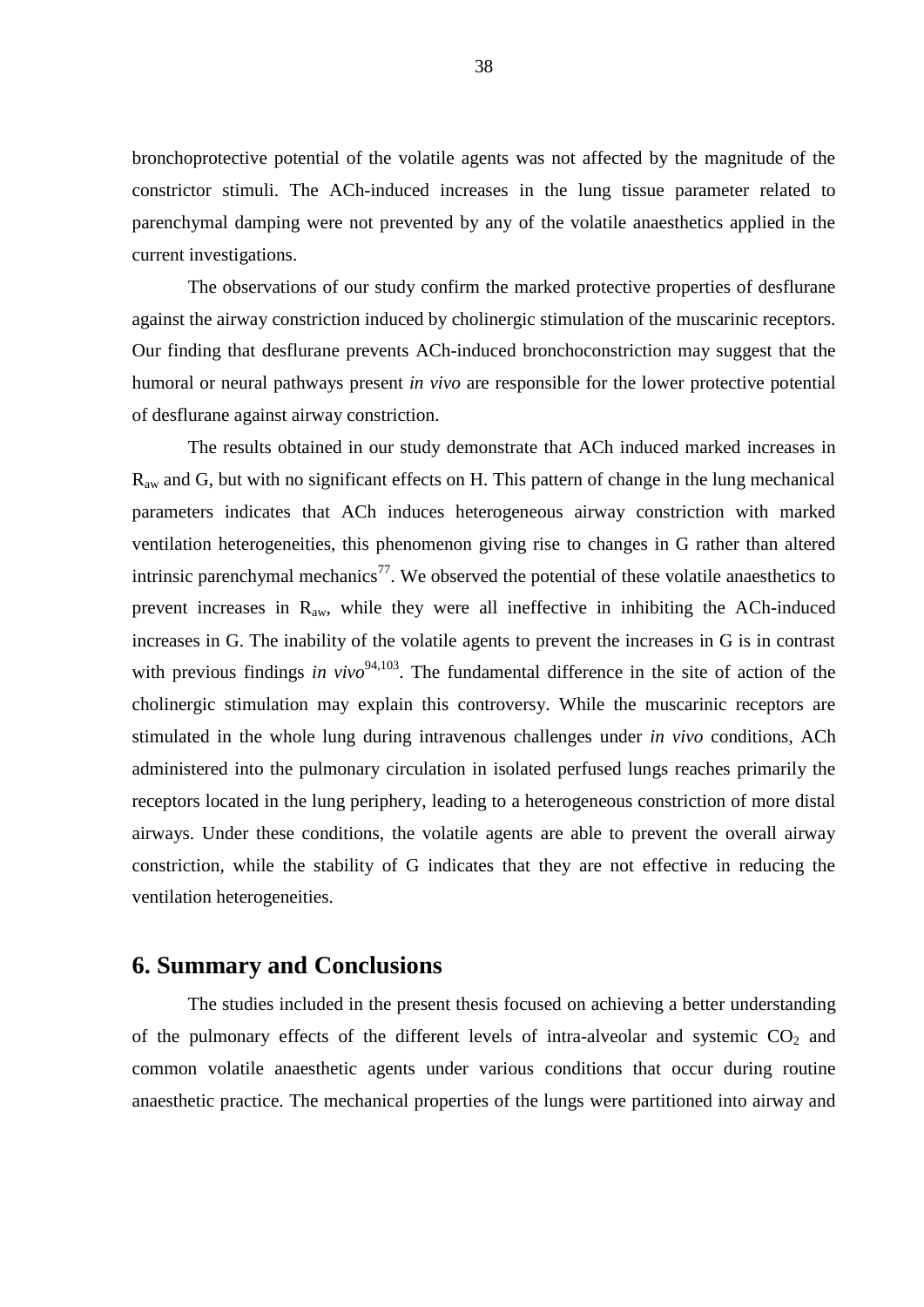parenchymal components by a model-based evaluation of the low-frequency pulmonary input impedance spectra measured by a forced oscillation technique.

The separate assessment of the airway and pulmonary parenchymal responses revealed the following findings:

- a) Alveolar hypercapnia with the maintenance of a physiological  $CO<sub>2</sub>$  level in the systemic circulation exerted no effect on the lung mechanics.
- b) In contrast, we highlighted that systemic hypercapnia and acidosis mainly generated central airway constriction, mediated primarily by the vagus nerve.
- c) Decrease of the  $CO<sub>2</sub>$  concentration in the intrapulmonary gas to below the physiological value had no detectable effect on the lung mechanics until a concentration of ∼2% (15.2 mmHg) was reached, whereas severe bronchoconstriction with marked ventilation heterogeneities in the lung periphery developed sharply when the intra-alveolar  $CO_2$  concentration was lowered to  $< 2\%$  (15.2 mmHg). This biphasic feature of the dose-response curve is of importance as concerns decreases in the ventilation-perfusion mismatch via redirection of the airflow to the well-perfused lung areas from those lung regions where the pulmonary perfusion is severely compromised.
- d) Constrictor provocation through the pulmonary circulation has a more peripheral effect than those observed previously following iv challenges performed *in vivo*. This finding can be explained by the absence of the bronchial circulation in our study, and may have implications in the clinical evaluation of the reactivity of transplanted lungs.
- e) Desflurane and sevoflurane have the potential to decrease the basal airway smooth muscle tone, whereas isoflurane and halothane are ineffective in this regard on a denervated isolated perfused lung model.
- f) All the currently used volatile agents exert a marked protective effect against AChinduced bronchoconstriction, desflurane and sevoflurane having the most potent inhibitory effects. These findings provide evidence that desflurane exerts relaxation activity on the airway smooth muscle that is similar to or even stronger than the activities of other common volatile anaesthetics at an organ level under *ex vivo* conditions.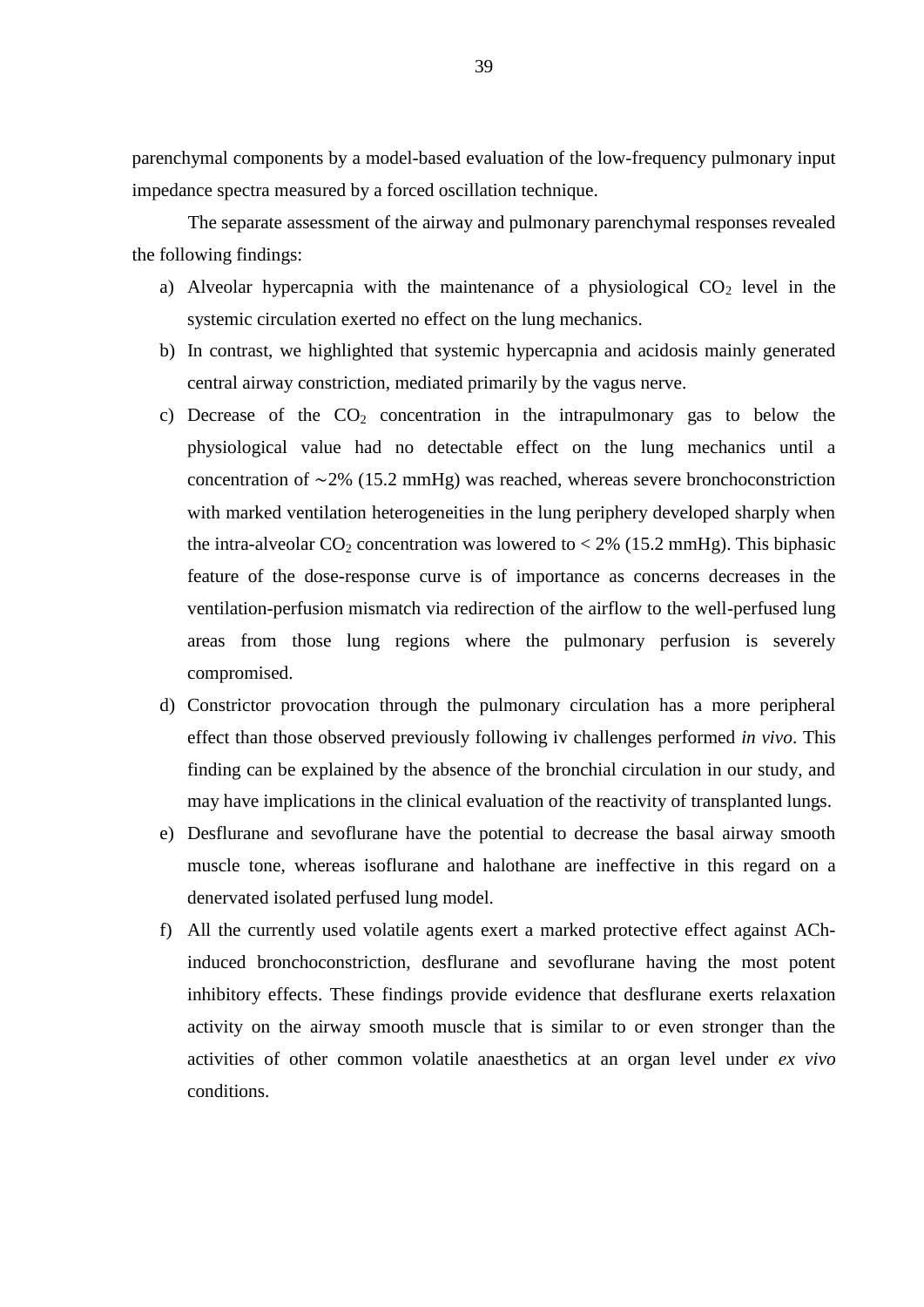### **7. Acknowledgements**

I would like to express my gratitude to both of my supervisors. I am grateful to my supervisor Ferenc Peták for his valuable guidance and for his support in my experimental work. His excellent advice, instructions and tutoring have been indispensable in my research activity. I am also very grateful to my supervisor Barna Babik, who introduced me to this research and clinical area. I also greatly appreciate his continuous guidance, his invaluable advice and wisdom, and his limitless trust.

I would like to express my appreciation to Professor Zoltán Hantos, who also introduced me to this research area. I am honoured to have received his selfless and invaluable generous help, which has had a fundamental influence on my research career, and also his essential philosophy, which represents perfectionism, and imaginative and precious reasoning.

My grateful thanks are due to Professor Walid Habre for his highly valuable help in my research and clinical career. I greatly appreciate his support, which has been so important during all these years.

I also wish to express my thanks to Professor Denis Morel and all the staff of the Anaesthesiological Investigation Unit at the University of Geneva, for their contribution, and especially to Fabienne, Manu and Sylvie. I extend my thanks to the staff of the Department of Anaesthesiology and Intensive Therapy of Cardiac Surgery and the staff of the Institute of Surgical Research, University of Szeged, for their excellent cooperation.

I shall always be grateful to my mother and my friends, Attila, Helga and Anna, for their continuous support in the most difficult days.

The work presented in this thesis was supported by a Swiss National Science Foundation Grant (No. 3200-064899.01 - Bern, Switzerland) and Hungarian Scientific Research Grants (OTKA K81179 and K67700 - Budapest, Hungary).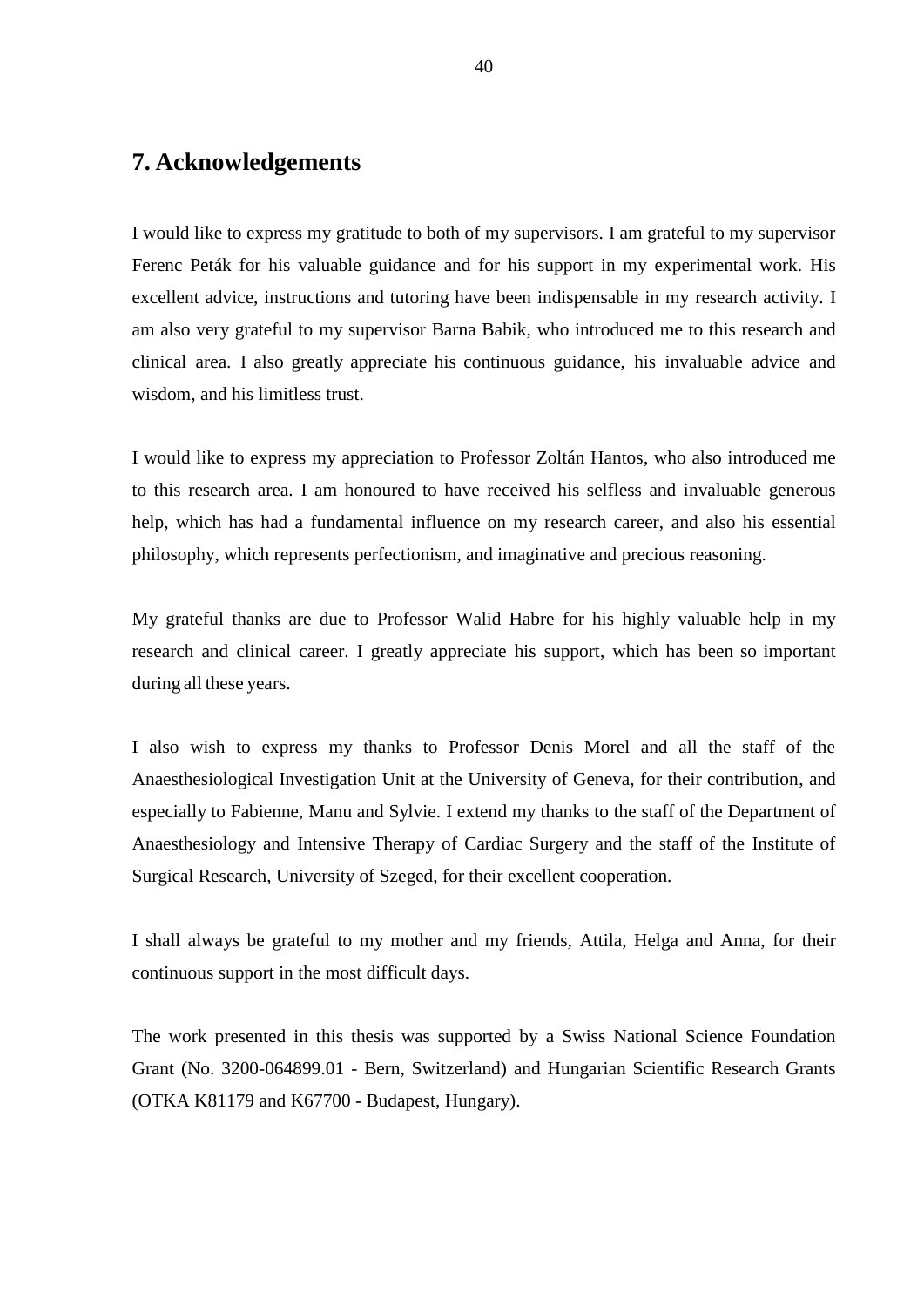### **8. References**

- 1. Weibel E.R. *Morphometry of the Human Lung.* Springer-Verlag, Berlin 1963.
- 2. Belvisi MG. Overview of the innervation of the lung. *Current opinion in pharmacology.* 2002;2:211-215.
- 3. Barnes PJ. Modulation of neurotransmission in airways. *Physiological reviews.*  1992;72:699-729.
- 4. Barnes PJ. Neural control of human airways in health and disease. *The American review of respiratory disease.* 1986;134:1289-1314.
- 5. Partanen M, Laitinen A, Hervonen A, Toivanen M, Laitinen LA. Catecholamine- and acetylcholinesterase-containing nerves in human lower respiratory tract. *Histochemistry.* 1982;76:175-188.
- 6. Mak JC, Barnes PJ. Autoradiographic visualization of muscarinic receptor subtypes in human and guinea pig lung. *The American review of respiratory disease.*  1990;141:1559-1568.
- 7. Barnes PJ. Neural control of airway function: new perspectives. *Molecular aspects of medicine.* 1990;11:351-423.
- 8. Widdicombe JG. Autonomic regulation. i-NANC/e-NANC. *Am J Respir Crit Care Med.* 1998;158:S171-175.
- 9. Kneussl MP, Richardson JB. Alpha-adrenergic receptors in human and canine tracheal and bronchial smooth muscle. *Journal of applied physiology: respiratory, environmental and exercise physiology.* 1978;45:307-311.
- 10. Snashall PD, Boother FA, Sterling GM. The effect of alpha-adrenoreceptor stimulation on the airways of normal and asthmatic man. *Clin Sci Mol Med.*  1978;54:283-289.
- 11. Black JL, Salome CM, Yan K, Shaw J. Comparison between airways response to an alpha-adrenoceptor agonist and histamine in asthmatic and non-asthmatic subjects. *Br J Clin Pharmacol.* 1982;14:464-466.
- 12. Guyton AC, Hall JE. *Textbook of Medical Physiology.* Saunders Company, Philadelphia 2000.
- 13. Staub NC. *Basic respiratory physiology.* Churchill-Livingstone, New York 1991.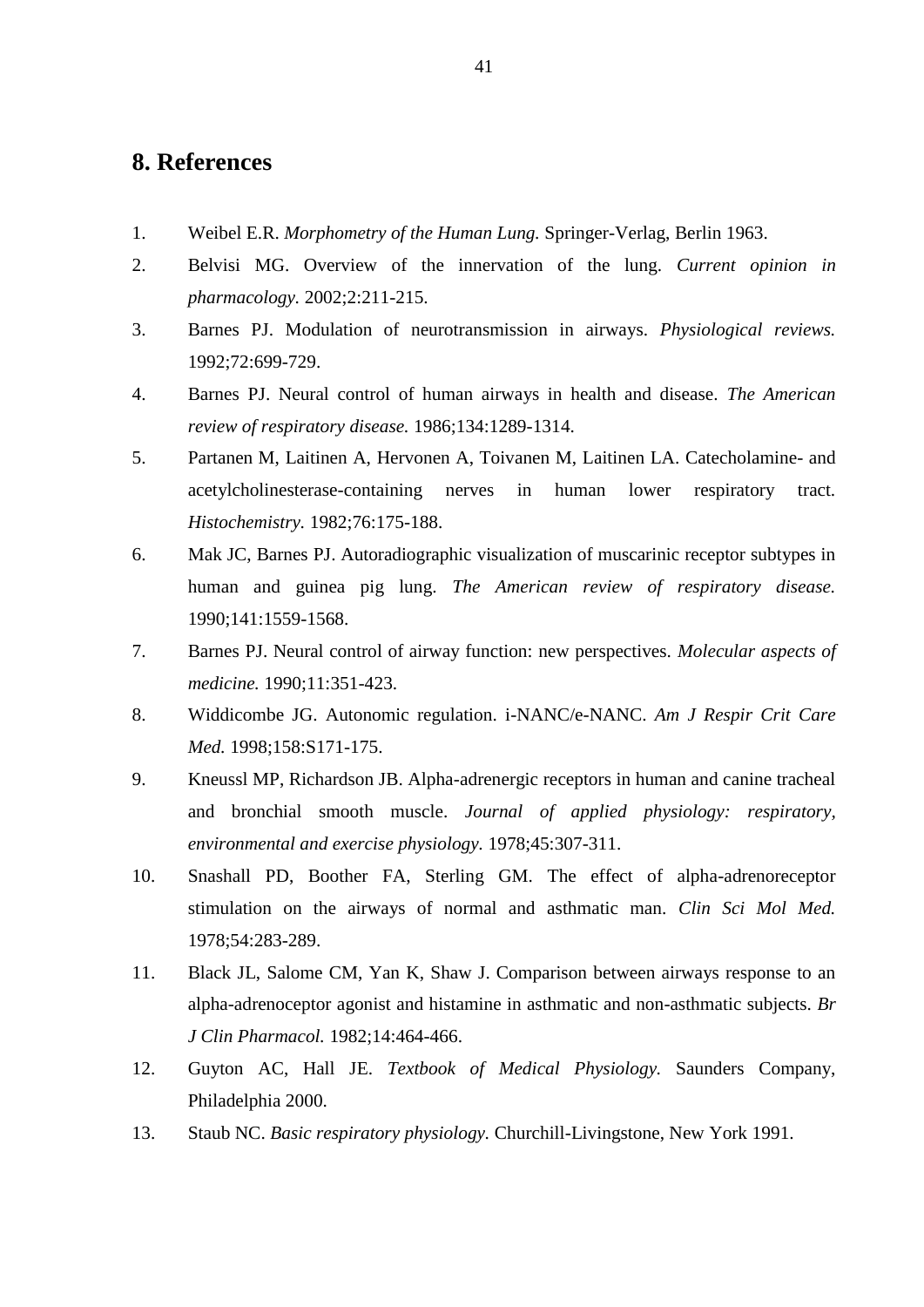- 14. Severinghaus JW, Swenson EW, Finley TN, Lategola MT, Williams J. Unilateral hypoventilation produced in dogs by occluding one pulmonary artery. *Journal of applied physiology: respiratory, environmental and exercise physiology.* 1961;16:53- 60.
- 15. Swenson ER, Graham MM, Hlastala MP. Acetazolamide slows  $V_A/Q$  matching after changes in regional blood flow. *Journal of applied physiology: respiratory, environmental and exercise physiology.* 1995;78:1312-1318.
- 16. Swenson EW, Finley TN, Guzman SV. Unilateral hypoventilation in man during temporary occlusion of one pulmonary artery. *The Journal of clinical investigation.*  1961;40:828-835.
- 17. Domino KB, Emery MJ, Swenson ER, Hlastala MP. Ventilation heterogeneity is increased in hypocapnic dogs but not pigs. *Respiration physiology.* 1998;111:89-100.
- 18. Domino KB, Swenson ER, Polissar NL, Lu Y, Eisenstein BL, Hlastala MP. Effect of inspired  $CO<sub>2</sub>$  on ventilation and perfusion heterogeneity in hyperventilated dogs. *Journal of applied physiology: respiratory, environmental and exercise physiology.*  1993;75:1306-1314.
- 19. Swenson ER, Robertson HT, Hlastala MP. Effects of inspired carbon dioxide on ventilation-perfusion matching in normoxia, hypoxia, and hyperoxia. *Am J Respir Crit Care Med.* 1994;149:1563-1569.
- 20. Swenson E, Domino KB, Hlastala MP. Physiological effects of oxygen and carbon dioxide on V˙A/Q˙ heterogeneity. *In: Complexity in Structure and Function of the Lung (Edited by Hlastala, M. P. and Robertson, H. T.).* Marcel Dekker, Inc., New York 1998;Chapter 17.:511-547.
- 21. Allgood RJ, Wolfe WG, Ebert PA, Sabiston DC, Jr. Effects of carbon dioxide on bronchoconstriction after pulmonary artery occlusion. *Am J Physiol.* 1968;214:772- 775.
- 22. Darke CS, Astin TW. Differential ventilation in unilateral pulmonary artery occlusion. *Thorax.* 1972;27:480-486.
- 23. Tisi GM, Wolfe WG, Fallat RJ, Nadel JA. Effects of  $O_2$  and  $CO_2$  on airway smooth muscle following pulmonary vascular occlusion. *Journal of applied physiology: respiratory, environmental and exercise physiology.* 1970;28:570-573.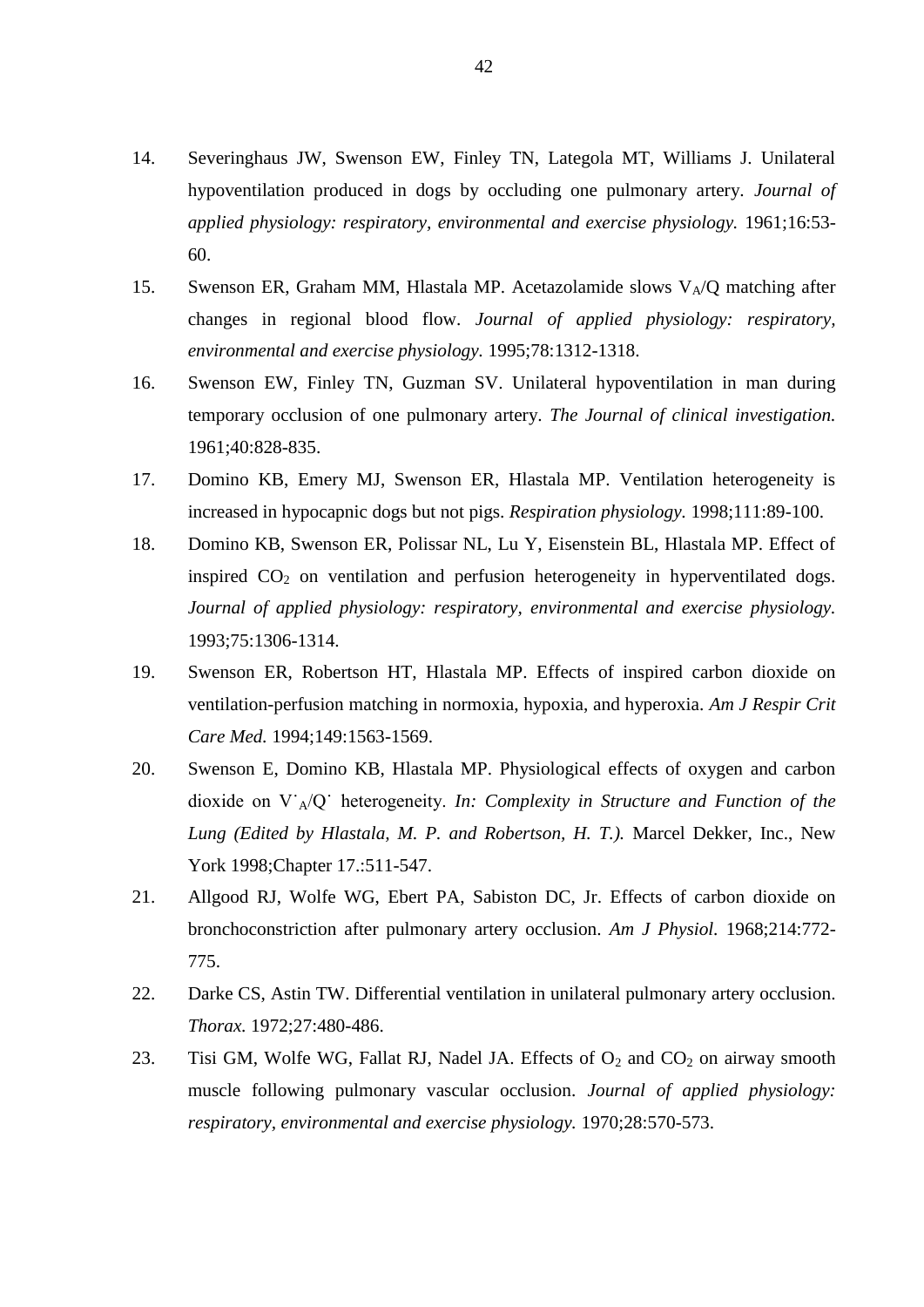- 24. Brown SJ, Mundel T, Barnes M, Brown JA. Indirect measures of human vagal withdrawal during head-up tilt with and without a respiratory acidosis. *The journal of physiological sciences : JPS.* 2009;59:31-36.
- 25. Iscoe S, Fisher JT. Bronchomotor responses to hypoxia and hypercapnia in decerebrate cats. *Journal of applied physiology: respiratory, environmental and exercise physiology.* 1995;78:117-123.
- 26. Waldron MA, Fisher JT. Differential effects of  $CO<sub>2</sub>$  and hypoxia on bronchomotor tone in the newborn dog. *Respiration physiology.* 1988;72:271-282.
- 27. Chapman RW, Danko G. Role of cholinergic, vagal reflexes on the bronchoconstrictor responses to histamine during carbon dioxide inhalation in conscious guinea-pigs. *Pharmacol Res.* 1990;22:133-141.
- 28. Coleridge HM, Coleridge JC, Banzett RB. II. Effect of CO2 on afferent vagal endings in the canine lung. *Respiration physiology.* 1978;34:135-151.
- 29. Green M, Widdicombe JG. The effects of ventilation of dogs with different gas mixtures on airway calibre and lung mechanics. *J Physiol.* 1966;186:363-381.
- 30. D'Angelo E, Calderini IS, Tavola M. The effects of  $CO<sub>2</sub>$  on respiratory mechanics in anesthetized paralyzed humans. *Anesthesiology.* 2001;94:604-610.
- 31. Ingram RH, Jr. Effects of airway versus arterial  $CO<sub>2</sub>$  changes on lung mechanics in dogs. *Journal of applied physiology: respiratory, environmental and exercise physiology.* 1975;38:603-607.
- 32. Lutchen KR, Kaczka DW, Suki B, Barnas G, Cevenini G, Barbini P. Low-frequency respiratory mechanics using ventilator-driven forced oscillations. *Journal of applied physiology: respiratory, environmental and exercise physiology.* 1993;75:2549-2560.
- 33. Brakensiek AL, Bergman NA. The effects of halothane and atropine on total respiratory resistance in anesthetized man. *Anesthesiology.* 1970;33:341-344.
- 34. Patterson RW, Sullivan SF, Malm JR, Bowman FO, Jr., Papper EM. The effect of halothane on human airway mechanics. *Anesthesiology.* 1968;29:900-907.
- 35. Colgan FJ. Performance of lungs and bronchi during inhalation anesthesia. *Anesthesiology.* 1965;26:778-785.
- 36. Fletcher SW, Flacke W, Alper MH. The actions of general anesthetic agents on tracheal smooth muscle. *Anesthesiology.* 1968;29:517-522.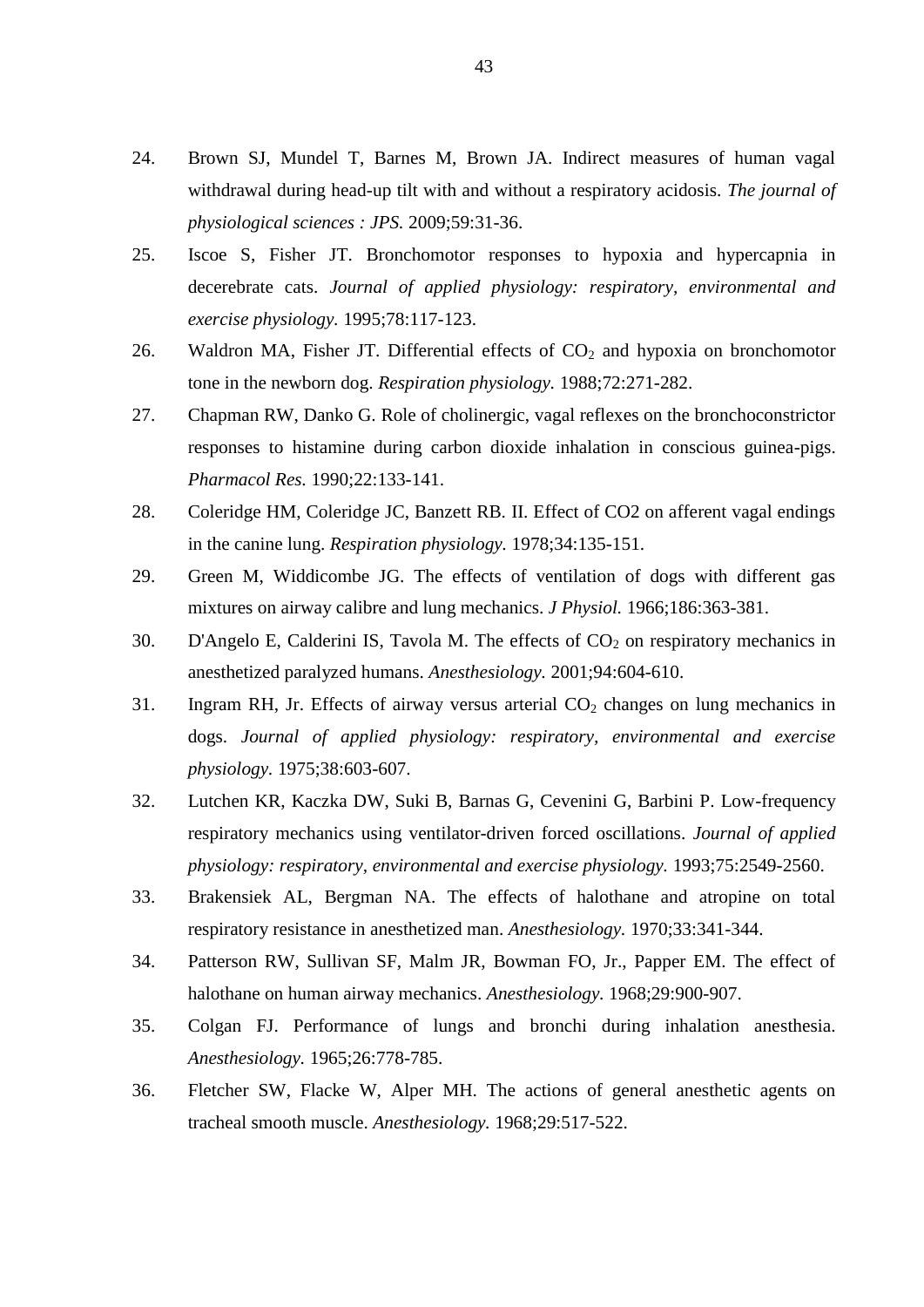- 37. Habre W, Petak F, Sly PD, Hantos Z, Morel DR. Protective effects of volatile agents against methacholine-induced bronchoconstriction in rats. *Anesthesiology.*  2001;94:348-353.
- 38. von Ungern-Sternberg BS, Saudan S, Peták F, Hantos Z, Habre W. Desflurane but not sevoflurane impairs airway and respiratory tissue mechanics in children with susceptible airways. *Anesthesiology.* 2008;108:216-224.
- 39. Habre W, Scalfaro P, Sims C, Tiller K, Sly PD. Respiratory mechanics during sevoflurane anesthesia in children with and without asthma. *Anesth Analg.*  1999;89:1177-1181.
- 40. Scalfaro P, Sly PD, Sims C, Habre W. Salbutamol prevents the increase of respiratory resistance caused by tracheal intubation during sevoflurane anesthesia in asthmatic children. *Anesth Analg.* 2001;93:898-902.
- 41. von Ungern-Sternberg BS, Saudan S, Petak F, Hantos Z, Habre W. Desflurane but not sevoflurane impairs airway and respiratory tissue mechanics in children with susceptible airways. *Anesthesiology.* 2008;108:216-224.
- 42. Schutz N, Petak F, Barazzone-Argiroffo C, Fontao F, Habre W. Effects of volatile anaesthetic agents on enhanced airway tone in sensitized guinea pigs. *British journal of anaesthesia.* 2004;92:254-260.
- 43. Nakayama M, Kondo U, Murray PA. Pulmonary vasodilator response to adenosine triphosphate-sensitive potassium channel activation is attenuated during desflurane but preserved during sevoflurane anesthesia compared with the conscious state. *Anesthesiology.* 1998;88:1023-1035.
- 44. Chen X, Yamakage M, Namiki A. Inhibitory effects of volatile anesthetics on  $K^+$  and Cl<sup>-</sup> channel currents in porcine tracheal and bronchial smooth muscle. *Anesthesiology*. 2002;96:458-466.
- 45. Fukushima T, Hirasaki A, Jones KA, Warner DO. Halothane and potassium channels in airway smooth muscle. *British journal of anaesthesia.* 1996;76:847-853.
- 46. Pabelick CM, Ay B, Prakash YS, Sieck GC. Effects of volatile anesthetics on storeoperated  $Ca^{(2+)}$  influx in airway smooth muscle. *Anesthesiology*. 2004;101:373-380.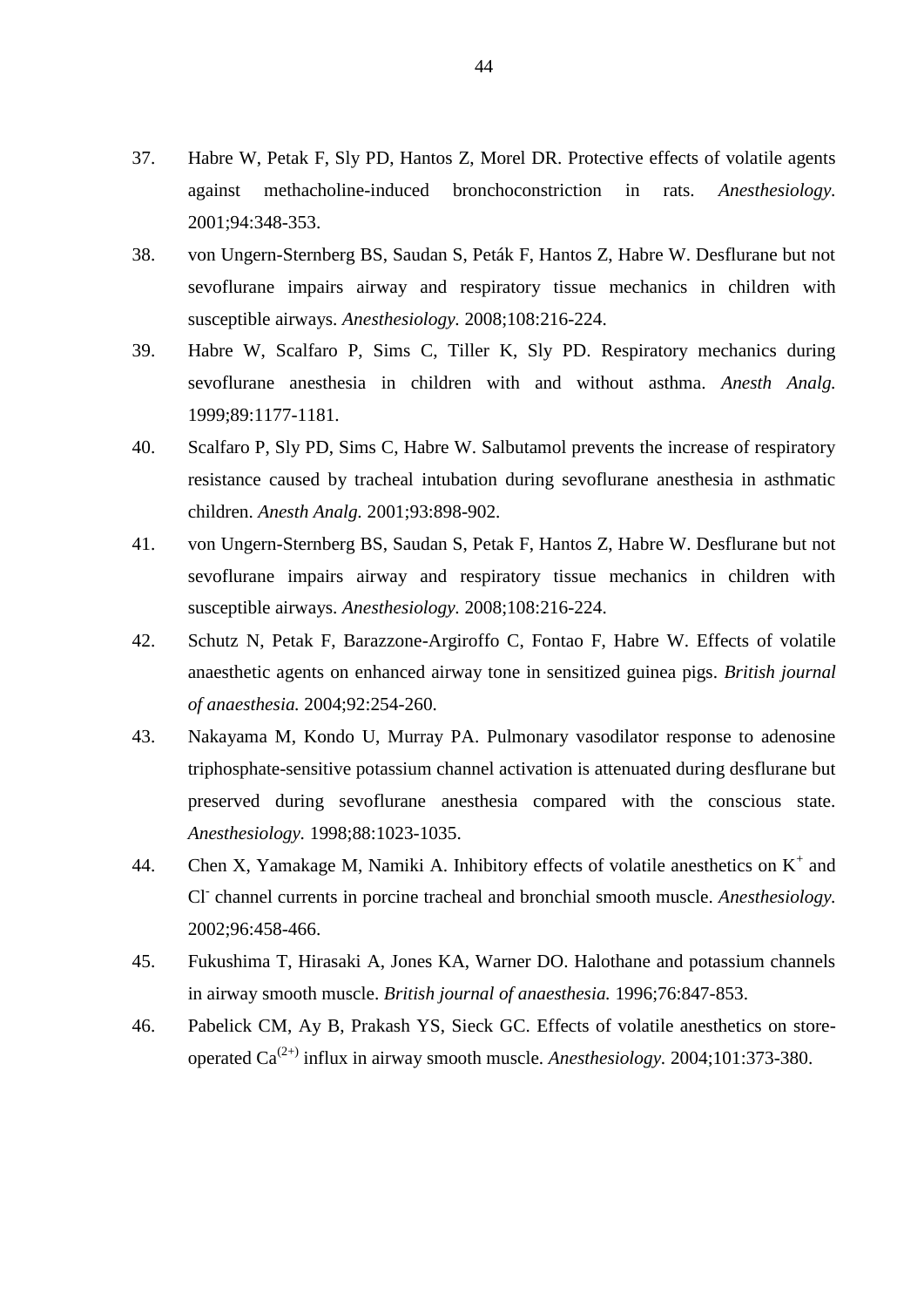- 47. Hoffman WD, Banks SM, Alling DW, et al. Factors that determine the hemodynamic response to inhalation anesthetics. *Journal of applied physiology: respiratory, environmental and exercise physiology.* 1991;70:2155-2163.
- 48. Jones RM, Cashman JN, Mant TG. Clinical impressions and cardiorespiratory effects of a new fluorinated inhalation anaesthetic, desflurane (I-653), in volunteers. *British journal of anaesthesia.* 1990;64:11-15.
- 49. Dikmen Y, Eminoglu E, Salihoglu Z, Demiroluk S. Pulmonary mechanics during isoflurane, sevoflurane and desflurane anaesthesia. *Anaesthesia.* 2003;58:745-748.
- 50. Rabe KF, Hurd S, Anzueto A, et al. Global strategy for the diagnosis, management, and prevention of chronic obstructive pulmonary disease: GOLD executive summary. *Am J Respir Crit Care Med.* 2007;176:532-555.
- 51. Dubois AB, Brody AW, Lewis DH, Burgess BF, Jr. Oscillation mechanics of lungs and chest in man. *Journal of applied physiology: respiratory, environmental and exercise physiology.* 1956;8:587-594.
- 52. Albright CD, Bondurant S. Some Effects of Respiratory Frequency on Pulmonary Mechanics. *The Journal of clinical investigation.* 1965;44:1362-1370.
- 53. Barnas GM, Yoshino K, Loring SH, Mead J. Impedance and relative displacements of relaxed chest wall up to 4 Hz. *Journal of applied physiology: respiratory, environmental and exercise physiology.* 1987;62:71-81.
- 54. Hantos Z, Daroczy B, Suki B, Galgoczy G, Csendes T. Forced oscillatory impedance of the respiratory system at low frequencies. *Journal of applied physiology: respiratory, environmental and exercise physiology.* 1986;60:123-132.
- 55. Oostveen E, MacLeod D, Lorino H, et al. The forced oscillation technique in clinical practice: methodology, recommendations and future developments. *Eur Respir J.*  2003;22:1026-1041.
- 56. Sasaki H, Takishima T, Sasaki T. Influence of lung parenchyma on dynamic bronchial collapsibility of excised dog lungs. *Journal of applied physiology: respiratory, environmental and exercise physiology.* 1977;42:699-705.
- 57. Fredberg JJ, Keefe DH, Glass GM, Castile RG, Frantz ID, 3rd. Alveolar pressure nonhomogeneity during small-amplitude high-frequency oscillation. *Journal of*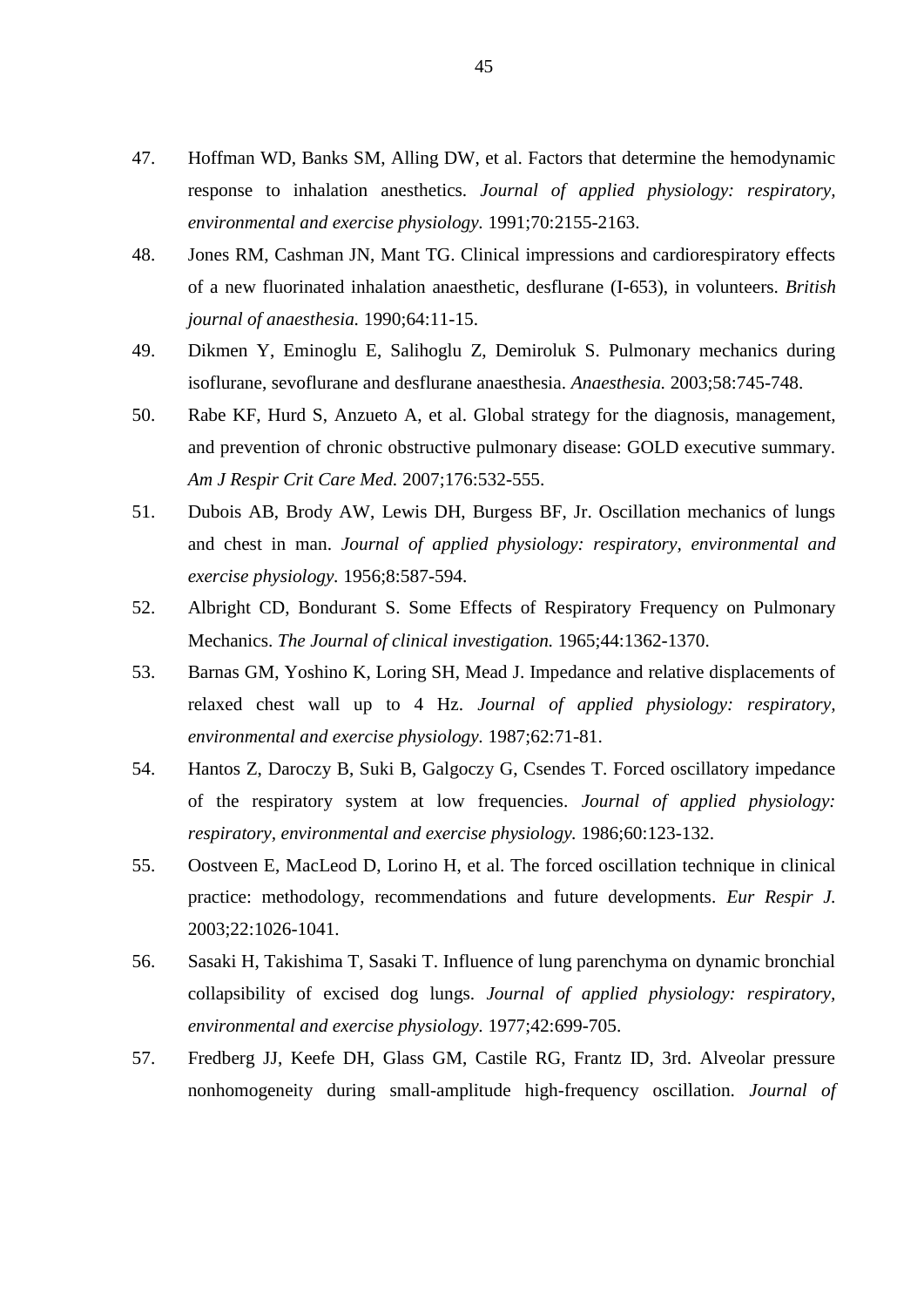*applied physiology: respiratory, environmental and exercise physiology.* 1984;57:788- 800.

- 58. Hantos Z, Daroczy B, Suki B, Nagy S, Fredberg JJ. Input impedance and peripheral inhomogeneity of dog lungs. *Journal of applied physiology: respiratory, environmental and exercise physiology.* 1992;72:168-178.
- 59. Tepper R, Sato J, Suki B, Martin JG, Bates JH. Low-frequency pulmonary impedance in rabbits and its response to inhaled methacholine. *Journal of applied physiology: respiratory, environmental and exercise physiology.* 1992;73:290-295.
- 60. Sakae RS, Martins MA, Criado PM, Zin WA, Saldiva PH. In vivo evaluation of airway and pulmonary tissue response to inhaled methacholine in the rat. *Journal of applied toxicology : JAT.* 1992;12:235-238.
- 61. Tomioka S, Bates JH, Irvin CG. Airway and tissue mechanics in a murine model of asthma: alveolar capsule vs. forced oscillations. *Journal of applied physiology: respiratory, environmental and exercise physiology.* 2002;93:263-270.
- 62. Hildebrandt J. Dynamic properties of air-filled excised cat lung determined by liquid plethysmograph. *Journal of applied physiology: respiratory, environmental and exercise physiology.* 1969;27:246-250.
- 63. Hildebrandt J. Pressure-volume data of cat lung interpreted by a plastoelastic, linear viscoelastic model. *Journal of applied physiology: respiratory, environmental and exercise physiology.* 1970;28:365-372.
- 64. Suki B, Yuan H, Zhang Q, Lutchen KR. Partitioning of lung tissue response and inhomogeneous airway constriction at the airway opening. *Journal of applied physiology: respiratory, environmental and exercise physiology.* 1997;82:1349-1359.
- 65. Fredberg JJ, Stamenovic D. On the imperfect elasticity of lung tissue. *Journal of applied physiology: respiratory, environmental and exercise physiology.*  1989;67:2408-2419.
- 66. Bates JHT, Irvin CG, Farré R, Hantos Z. Oscillation Mechanics of the Respiratory System. *Comprehensive Physiology.* 2011;1.
- 67. Navajas D, Farre R, Canet J, Rotger M, Sanchis J. Respiratory input impedance in anesthetized paralyzed patients. *Journal of applied physiology: respiratory, environmental and exercise physiology.* 1990;69:1372-1379.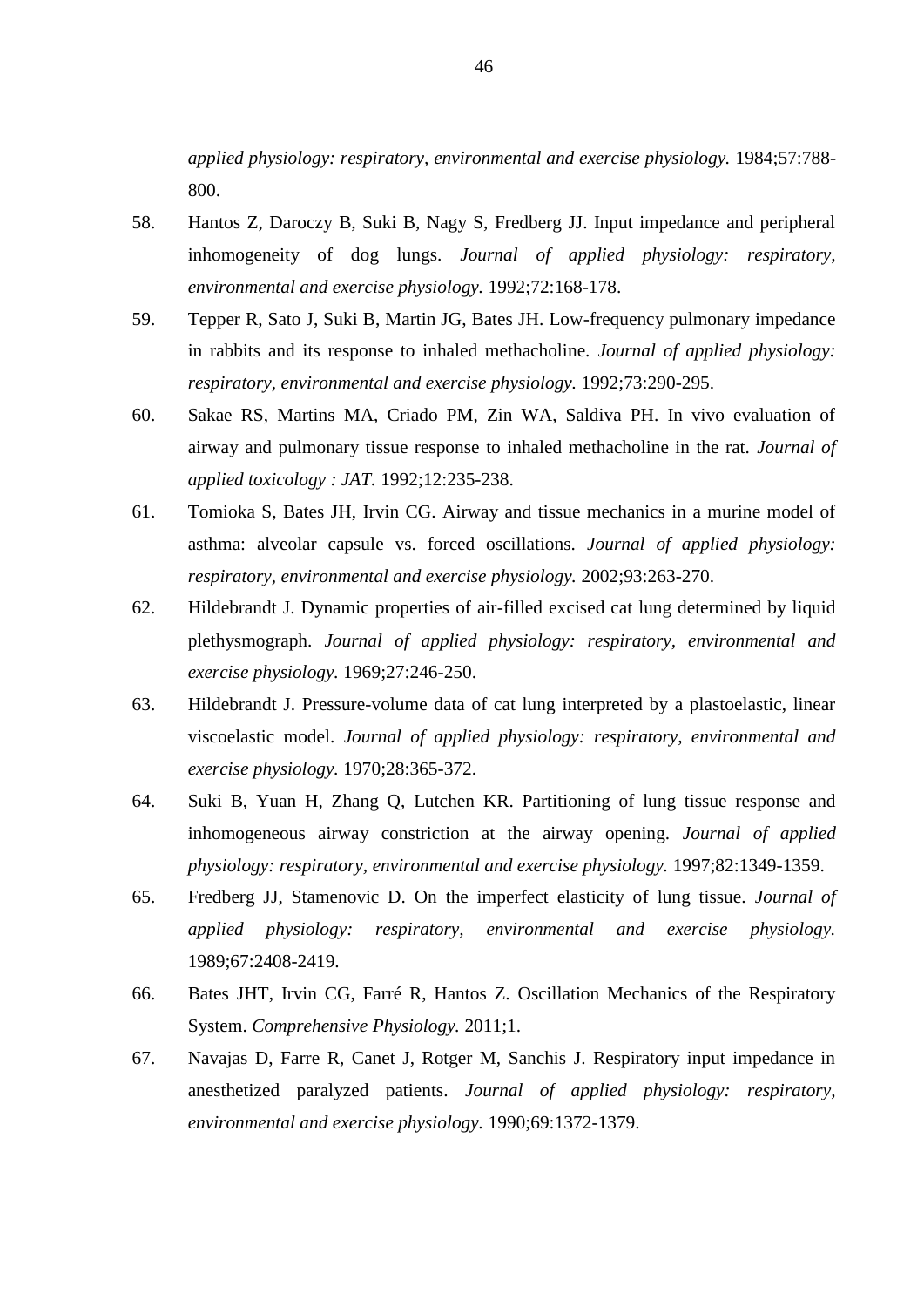- 68. Hantos Z, Suki B, Csendes T, Daroczy B. Constant-phase modelling of pulmonary tissue impedance. *Bull Eur Physiopathol Respir.* 1987;23(Suppl. 12.):326s.
- 69. Hantos Z, Daroczy B, Csendes T, Suki B, Nagy S. Modeling of low-frequency pulmonary impedance in dogs. *Journal of applied physiology: respiratory, environmental and exercise physiology.* 1990;68:849-860.
- 70. Petak F, Habre W, Hantos Z, Sly PD, Morel DR. Effects of pulmonary vascular pressures and flow on airway and parenchymal mechanics in isolated rat lungs. *Journal of applied physiology: respiratory, environmental and exercise physiology.*  2002;92:169-178.
- 71. Van de Woestijne KP, Franken H, Cauberghs M, Landser F, Clement J. A modification of the forced oscillation technique. *In: Advances in Physiological Sciences. Respiration. (Edited by Hutás I and Debreczeni LA.). Proc. of 28<sup>th</sup> Int.* Congr. Physiol. Sci. Budapest, Hungary. June 1980. Pergamon, Oxford, UK. 1981:655-660.
- 72. Petak F, Hantos Z, Adamicza A, Asztalos T, Sly PD. Methacholine-induced bronchoconstriction in rats: Effects of intravenous vs. aerosol delivery. *Journal of applied physiology: respiratory, environmental and exercise physiology.*  1997;82:1479-1487.
- 73. Petak F, Babik B, Hantos Z, et al. Impact of microvascular circulation on peripheral lung stability. *Am J Physiol Lung Cell Mol Physiol.* 2004;287:L879-889.
- 74. Sterling GM. The mechanism of bronchoconstriction due to hypocapnia in man. *Clin Sci.* 1968;34:277-285.
- 75. Duane SF, Weir EK, Stewart RM, Niewoehner DE. Distal airway responses to changes in oxygen and carbon dioxide tensions. *Respiration physiology.* 1979;38:303- 311.
- 76. Lindeman KS, Croxton TL, Lande B, Hirshman CA. Hypocapnia-induced contraction of porcine airway smooth muscle. *Eur Respir J.* 1998;12:1046-1052.
- 77. Lutchen KR, Hantos Z, Petak F, Adamicza A, Suki B. Airway inhomogeneities contribute to apparent lung tissue mechanics during constriction. *Journal of applied physiology: respiratory, environmental and exercise physiology.* 1996;80:1841-1849.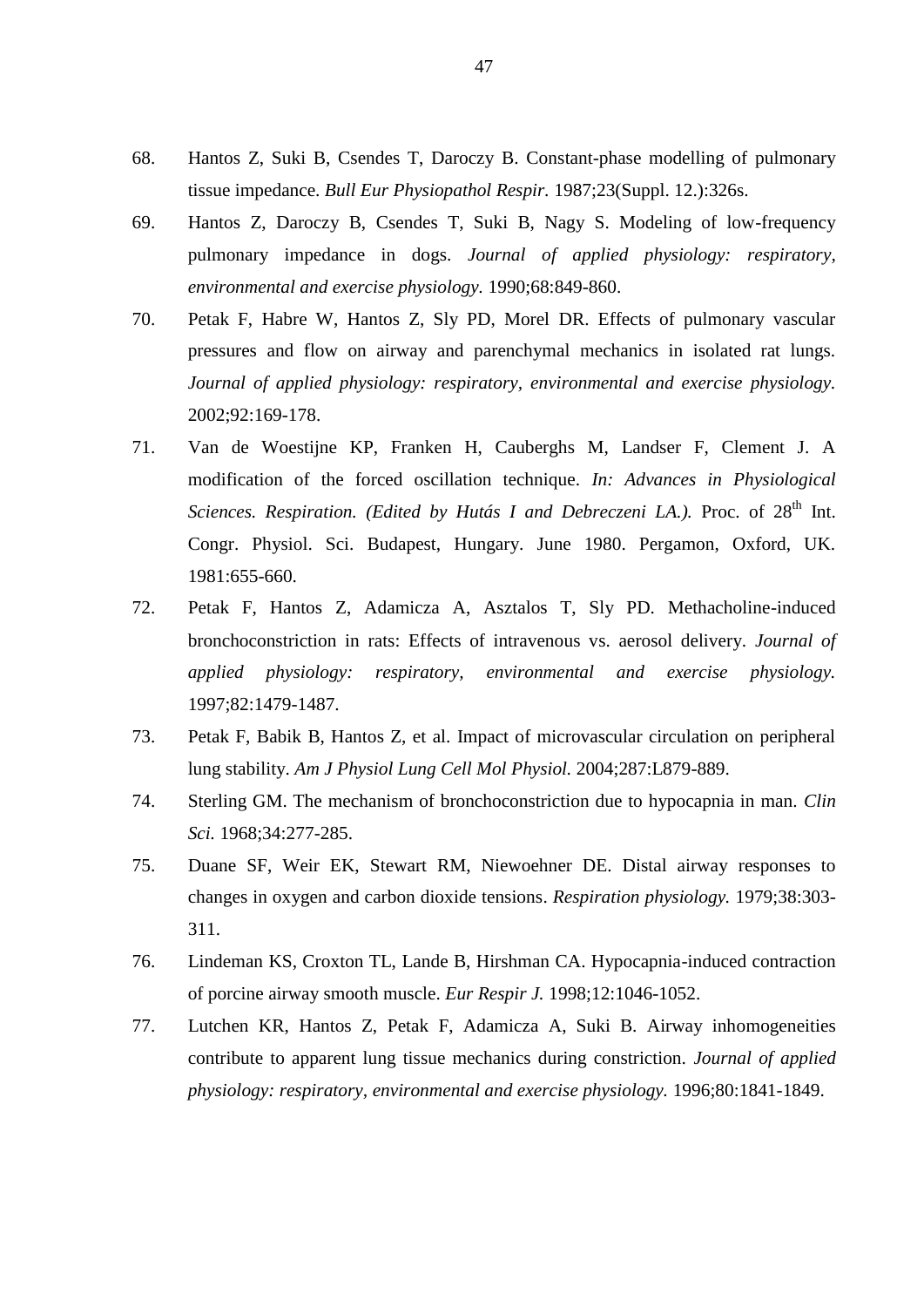- 78. Nadel JA, Widdicombe JG. Effect of changes in blood gas tensions and carotid sinus pressure on tracheal volume and total lung resistance to airflow. *J Physiol.*  1962;163:13-33.
- 79. Parker JC, Peters RM, Barnett TB. Carbon dioxide and the work of breathing. *The Journal of clinical investigation.* 1963;42:1362-1372.
- 80. Jammes Y, Davies A, Widdicombe JG. Tracheobronchial and laryngeal responses to hypercapnia, histamine and capsaicin in dogs. *Bull Eur Physiopathol Respir.*  1985;21:515-520.
- 81. Sterling GM, Holst PE, Nadel JA. Effect of  $CO<sub>2</sub>$  and pH on bronchoconstriction caused by serotonin vs. acetylcholine. *Journal of applied physiology: respiratory, environmental and exercise physiology.* 1972;32:39-43.
- 82. Astin TW, Barer GR, Shaw JW, Warren PM. The action of carbon dioxide on constricted airways. *J Physiol.* 1973;235:607-623.
- 83. Ferreira JH, Terzi RG, Paschoal IA, Silva WA, Moraes AC, Moreira MM. Mechanisms underlying gas exchange alterations in an experimental model of pulmonary embolism. *Brazilian journal of medical and biological research.*  2006;39:1197-1204.
- 84. Vidal Melo MF, Harris RS, Layfield D, Musch G, Venegas JG. Changes in regional ventilation after autologous blood clot pulmonary embolism. *Anesthesiology.*  2002;97:671-681.
- 85. Levy SE, Simmons DH. Redistribution of alveolar ventilation following pulmonary thromboembolism in the dog. *Journal of applied physiology: respiratory, environmental and exercise physiology.* 1974;36:60-68.
- 86. Simon BA, Tsuzaki K, Venegas JG. Changes in regional lung mechanics and ventilation distribution after unilateral pulmonary artery occlusion. *Journal of applied physiology: respiratory, environmental and exercise physiology.* 1997;82:882-891.
- 87. Dantzker DR, Bower JS. Alterations in gas exchange following pulmonary thromboembolism. *Chest.* 1982;81:495-501.
- 88. Santolicandro A, Prediletto R, Fornai E, et al. Mechanisms of hypoxemia and hypocapnia in pulmonary embolism. *Am J Respir Crit Care Med.* 1995;152:336-347.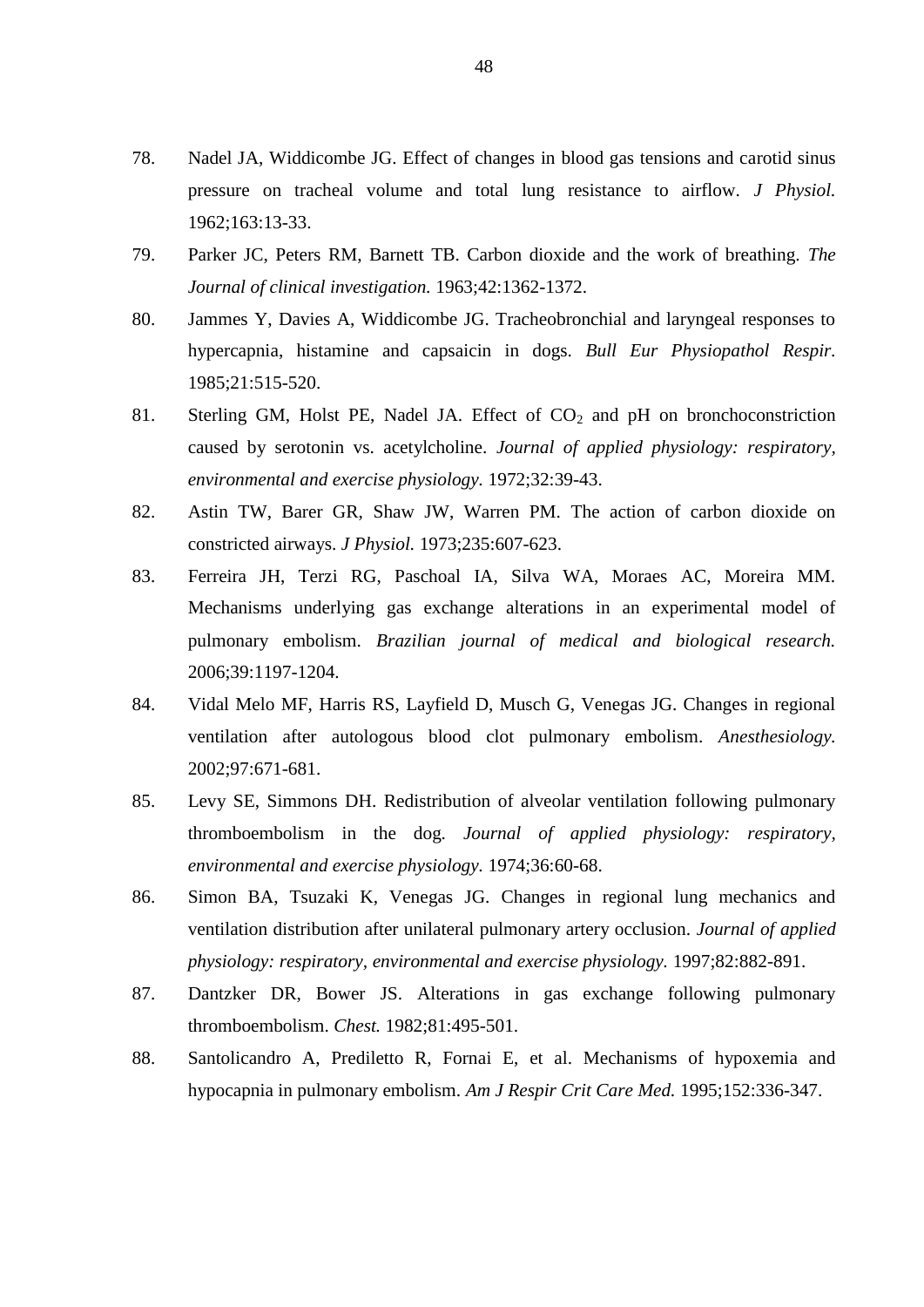- 89. Brown RH, Wagner EM. Mechanisms of bronchoprotection by anesthetic induction agents: propofol versus ketamine. *Anesthesiology.* 1999;90:822-828.
- 90. Jackson AC, Loring SH, Drazen JM. Serial distribution of bronchoconstriction induced by vagal stimulation or histamine. *Journal of applied physiology: respiratory, environmental and exercise physiology.* 1981;50:1286-1292.
- 91. Ebert TJ, Muzi M. Sympathetic hyperactivity during desflurane anesthesia in healthy volunteers. A comparison with isoflurane. *Anesthesiology.* 1993;79:444-453.
- 92. Goff MJ, Arain SR, Ficke DJ, Uhrich TD, Ebert TJ. Absence of bronchodilation during desflurane anesthesia: a comparison to sevoflurane and thiopental. *Anesthesiology.* 2000;93:404-408.
- 93. Eshima RW, Maurer A, King T, et al. A comparison of airway responses during desflurane and sevoflurane administration via a laryngeal mask airway for maintenance of anesthesia. *Anesth Analg.* 2003;96:701-705, table of contents.
- 94. Habre W, Petak F, Sly PD, Hantos Z, Morel DR. Protective effects of volatile agents against methacholine-induced bronchoconstriction in rats. *Anesthesiology.* Feb 2001;94(2):348-353.
- 95. Mazzeo AJ, Cheng EY, Bosnjak ZJ, Coon RL, Kampine JP. Differential effects of desflurane and halothane on peripheral airway smooth muscle. *British journal of anaesthesia.* 1996;76:841-846.
- 96. Mercier FJ, Naline E, Bardou M, et al. Relaxation of proximal and distal isolated human bronchi by halothane, isoflurane and desflurane. *Eur Respir J.* 2002;20:286- 292.
- 97. Park KW, Dai HB, Lowenstein E, Sellke FW. Epithelial dependence of the bronchodilatory effect of sevoflurane and desflurane in rat distal bronchi. *Anesth Analg.* 1998;86:646-651.
- 98. Wiklund CU, Lim S, Lindsten U, Lindahl SG. Relaxation by sevoflurane, desflurane and halothane in the isolated guinea-pig trachea via inhibition of cholinergic neurotransmission. *British journal of anaesthesia.* 1999;83:422-429.
- 99. Wiklund CU, Lindsten U, Lim S, Lindahl SG. Interactions of volatile anesthetics with cholinergic, tachykinin, and leukotriene mechanisms in isolated Guinea pig bronchial smooth muscle. *Anesth Analg.* 2002;95:1650-1655, table of contents.